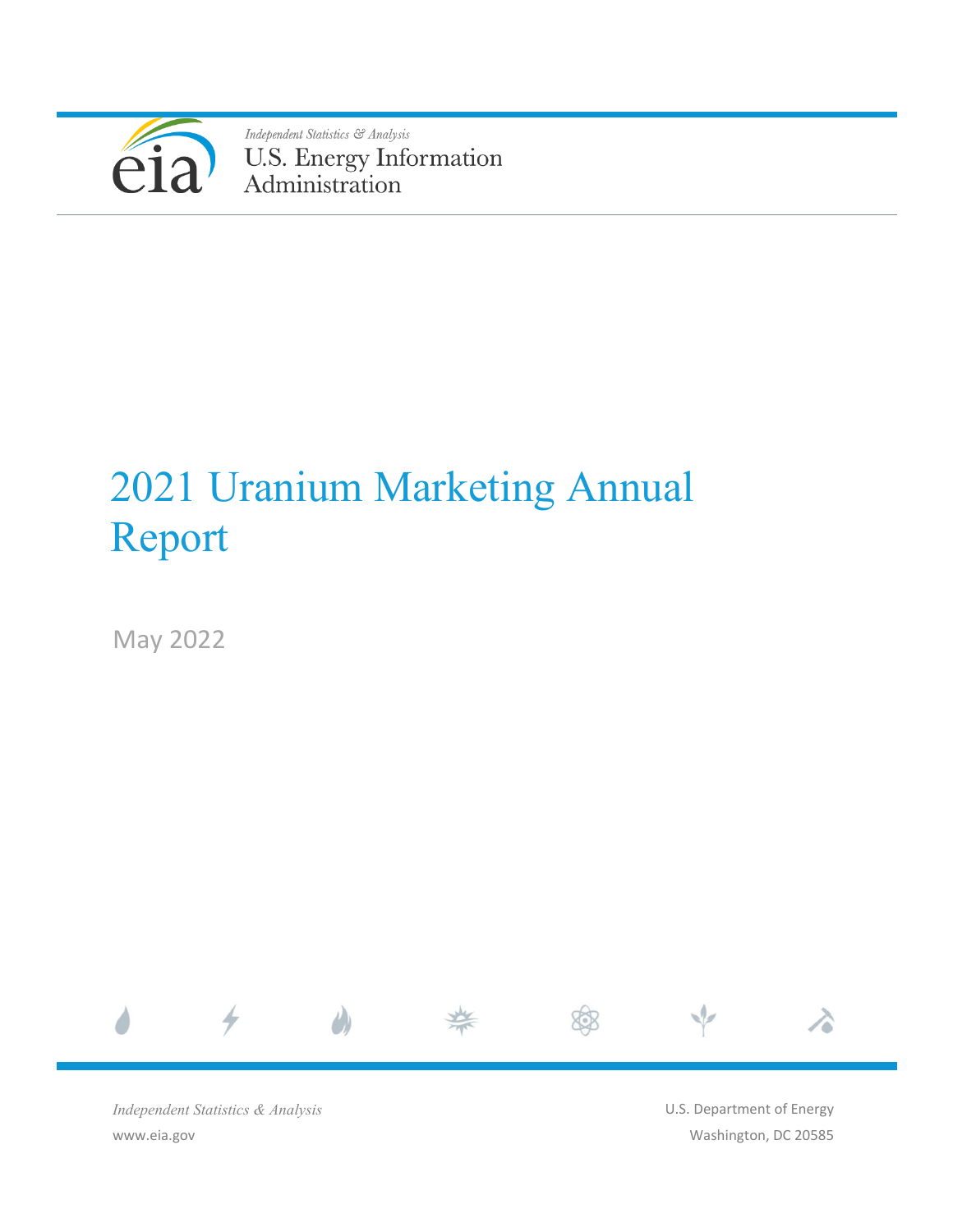This report was prepared by the U.S. Energy Information Administration (EIA), the statistical and analytical agency within the U.S. Department of Energy. By law, EIA's data, analyses, and forecasts are independent of approval by any other officer or employee of the United States Government. The views in this report therefore should not be construed as representing those of the U.S. Department of Energy or other federal agencies.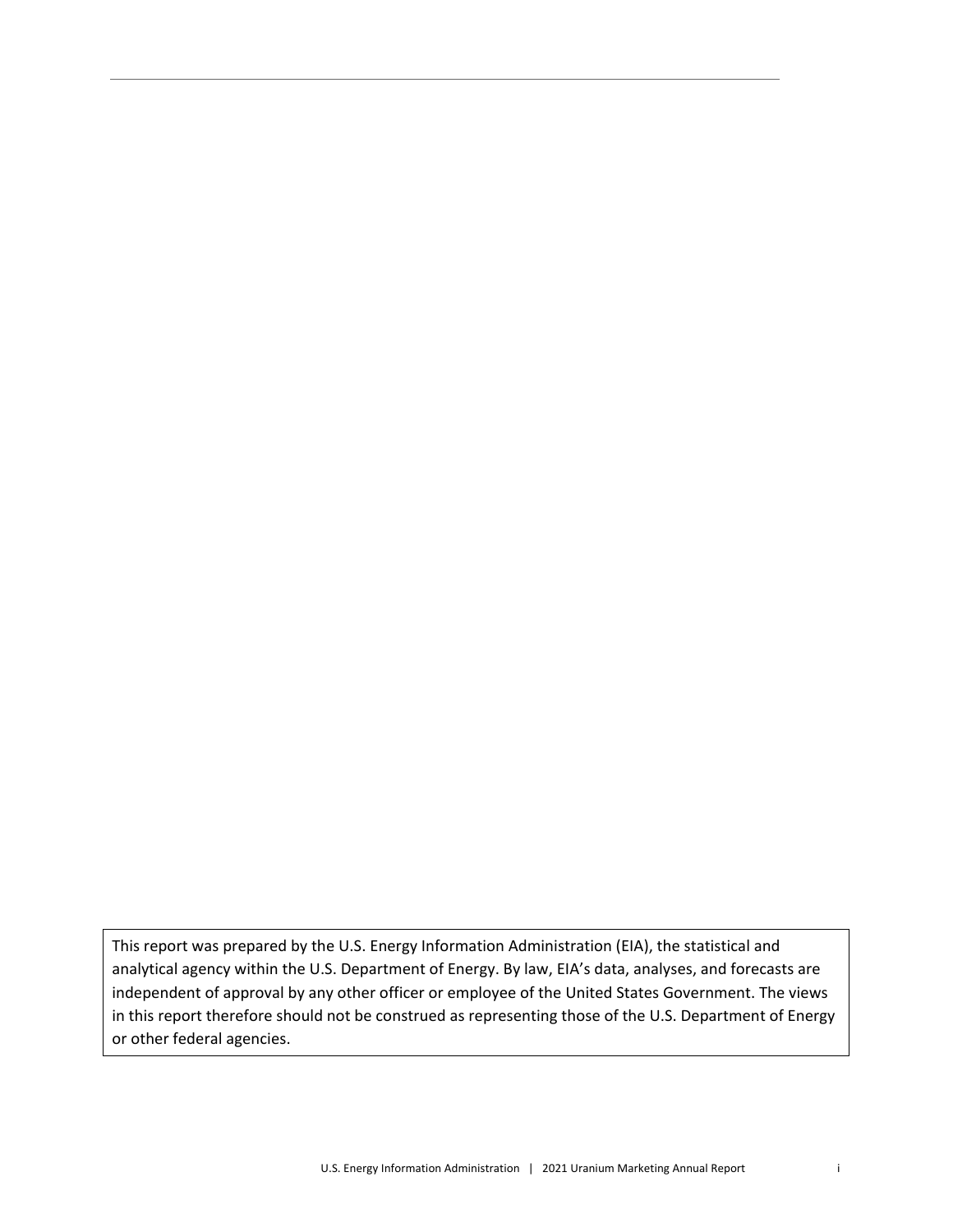# <span id="page-2-0"></span>**Contacts**

EIA's Electricity Supply & Uranium Statistics & Product Innovation Team prepared this report. If you have questions about this report, [email](mailto:eiainfonuclear@eia.gov) us.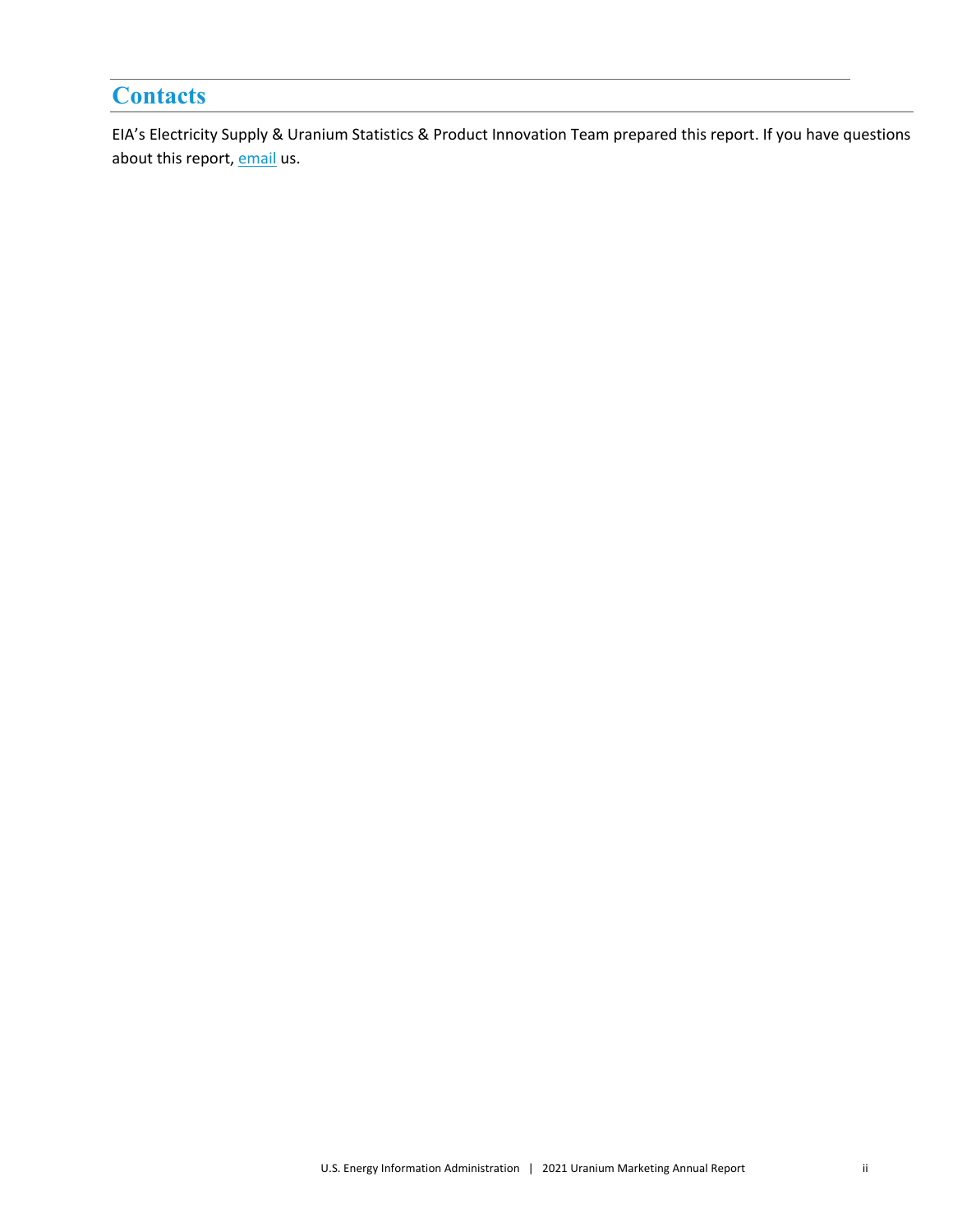# **Contents**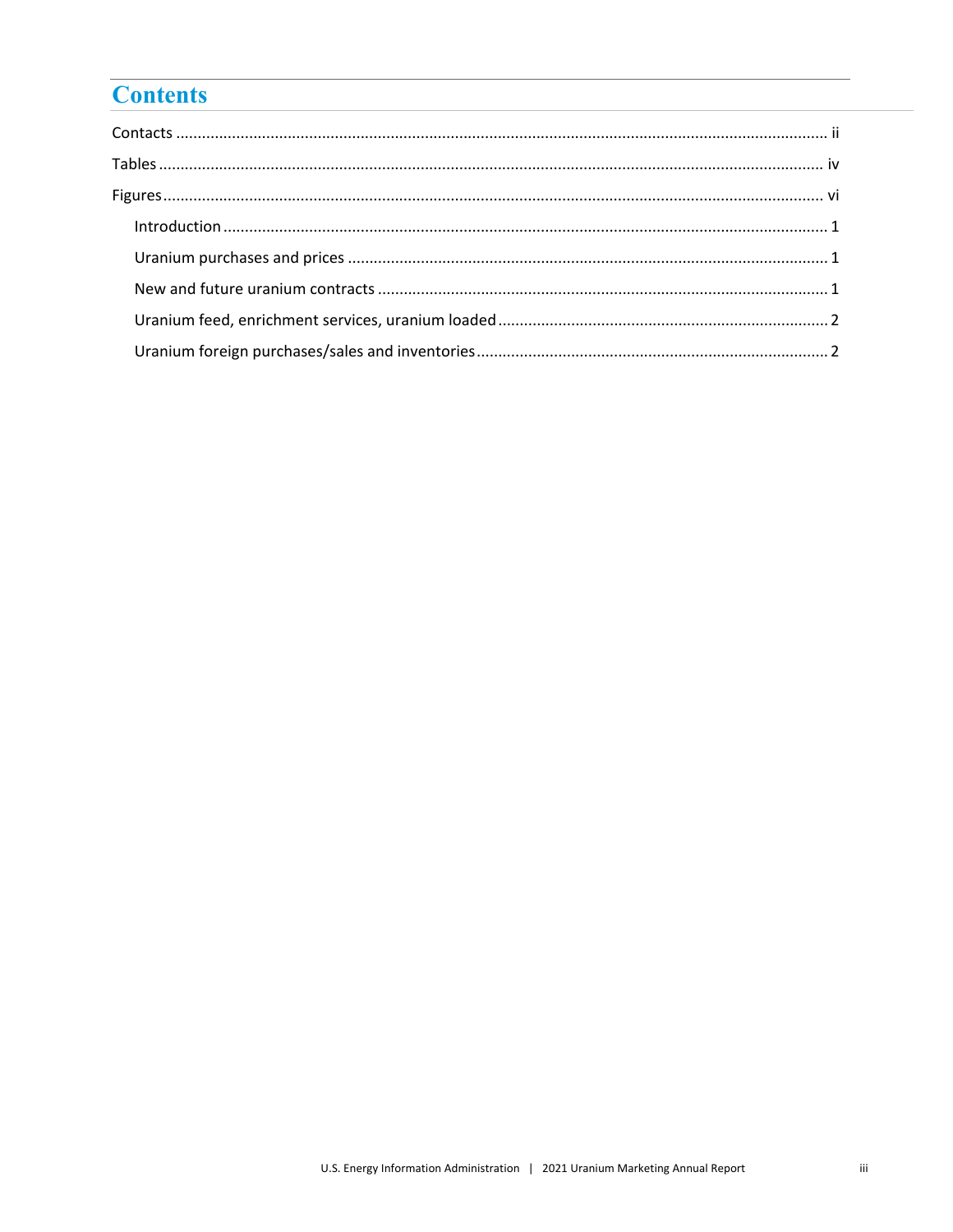# <span id="page-4-0"></span>**Tables**

| Table S1a. Uranium purchased by owners and operators of U.S. civilian nuclear power reactors,        |  |
|------------------------------------------------------------------------------------------------------|--|
| Table S1b. Weighted-average price of uranium purchased by owners and operators of U.S. civilian      |  |
|                                                                                                      |  |
| Table S2. Uranium feed deliveries, enrichment services, and uranium loaded by owners and             |  |
|                                                                                                      |  |
| Table S3a. Foreign purchases, foreign sales, and uranium inventories owned by U.S. suppliers and     |  |
|                                                                                                      |  |
|                                                                                                      |  |
| Table S3b. Weighted-average price of foreign purchases and foreign sales by U.S. suppliers and       |  |
|                                                                                                      |  |
| Table 1. Uranium purchased by owners and operators of U.S. civilian nuclear power reactors by        |  |
|                                                                                                      |  |
| Table 2. Uranium purchased by owners and operators of U.S. civilian nuclear power reactors by        |  |
|                                                                                                      |  |
| Table 3. Uranium purchased by owners and operators of U.S. civilian nuclear power reactors by        |  |
|                                                                                                      |  |
| Table 4. Uranium purchased by owners and operators of U.S. civilian nuclear power reactors by        |  |
|                                                                                                      |  |
| Table 5. Average price and quantity for uranium purchased by owners and operators of U.S. civilian   |  |
| nuclear power reactors by pricing mechanisms and delivery year, 2020-2021  25                        |  |
| Table 6a. Uranium purchased by owners and operators of U.S. civilian nuclear power reactors          |  |
|                                                                                                      |  |
| Table 6b. Uranium purchased by owners and operators of U.S. civilian nuclear power reactors          |  |
|                                                                                                      |  |
| Table 7. Uranium purchased by owners and operators of U.S. civilian nuclear power reactors by        |  |
|                                                                                                      |  |
| Table 8. Contracts signed in 2021 by owners and operators of U.S. civilian nuclear power reactors by |  |
|                                                                                                      |  |
| Table 9. Contracted purchases of uranium by owners and operators of U.S. civilian nuclear power      |  |
|                                                                                                      |  |
| Table 10. Contracted purchases of uranium from suppliers by owners and operators of U.S. civilian    |  |
| nuclear power reactors, in effect at the end of 2021, by delivery year, 2022-2031  33                |  |
| Table 11. Unfilled uranium market requirements of owners and operators of U.S. civilian nuclear      |  |
|                                                                                                      |  |
| Table 12. Maximum anticipated uranium market requirements of owners and operators of U.S.            |  |
|                                                                                                      |  |
| Table 13. Deliveries of uranium feed by owners and operators of U.S. civilian nuclear power reactors |  |
|                                                                                                      |  |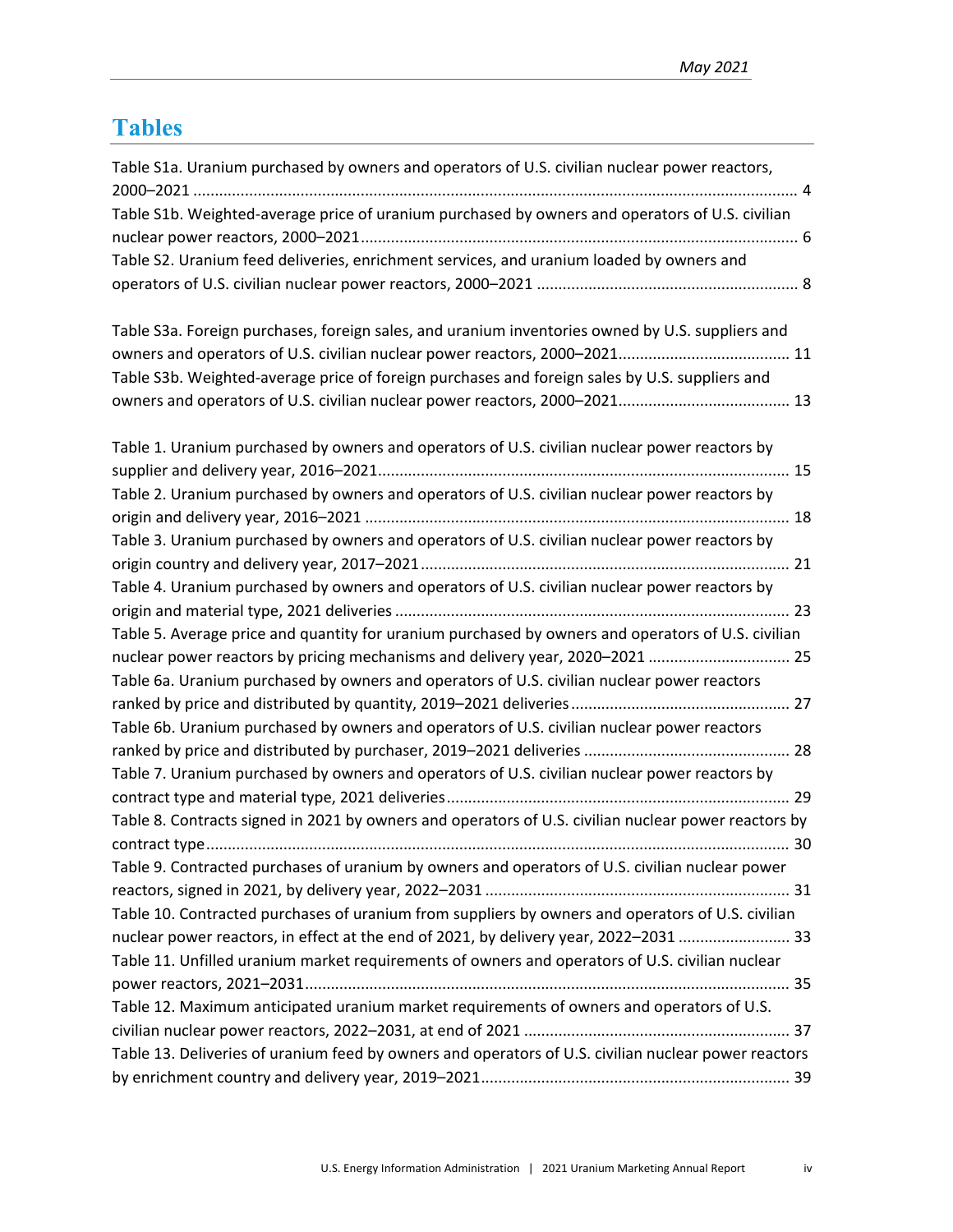| Table 14. Deliveries of uranium feed for enrichment by owners and operators of U.S. civilian nuclear  |
|-------------------------------------------------------------------------------------------------------|
|                                                                                                       |
| Table 15. Shipments of uranium feed by owners and operators of U.S. civilian nuclear power            |
|                                                                                                       |
| Table 16. Purchases of enrichment services by owners and operators of U.S. civilian nuclear power     |
|                                                                                                       |
| Table 17. Purchases of enrichment services by owners and operators of U.S. civilian nuclear power     |
|                                                                                                       |
| Table 18. Uranium in fuel assemblies loaded into U.S. civilian nuclear power reactors by year, 2017-  |
|                                                                                                       |
| Table 19. Foreign purchases of uranium by U.S. suppliers and owners and operators of U.S. civilian    |
|                                                                                                       |
| Table 20. U.S. broker and trader purchases of uranium by origin, supplier, and delivery year, 2017–   |
|                                                                                                       |
| Table 21. Foreign sales of uranium from U.S. suppliers and owners and operators of U.S. civilian      |
|                                                                                                       |
| Table 22. Inventories of natural and enriched uranium by material type as of end of year, 2017–2021   |
|                                                                                                       |
|                                                                                                       |
| Table 24. Uranium sellers to owners and operators of U.S. civilian nuclear power reactors, 2019-      |
|                                                                                                       |
| Table 25. Enrichment service sellers to owners and operators of U.S. civilian nuclear power reactors, |
|                                                                                                       |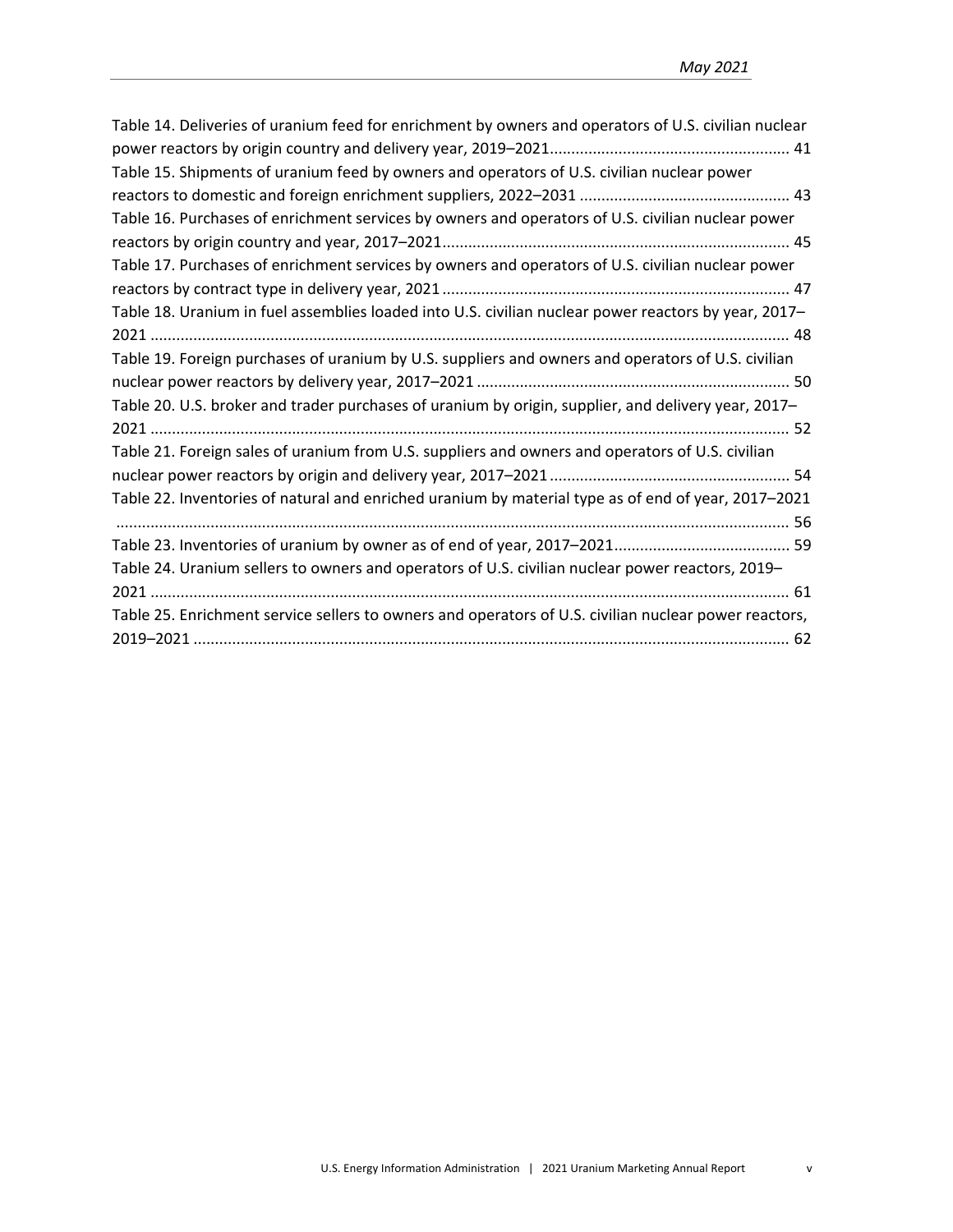# <span id="page-6-0"></span>**Figures**

| Figure S1. Uranium purchased by owners and operators of U.S. civilian nuclear power reactors,      |  |
|----------------------------------------------------------------------------------------------------|--|
| Figure S2. Weighted-average price of uranium purchased by owners and operators of U.S. civilian    |  |
|                                                                                                    |  |
| Figure S3. Uranium loaded into U.S. civilian nuclear power reactors, 2000-2021  9                  |  |
| Figure S4. Uranium enrichment services purchased by owners and operators of U.S. civilian nuclear  |  |
|                                                                                                    |  |
| Figure S5. Total commercial uranium inventories of U.S. suppliers and owners and operators of U.S. |  |
|                                                                                                    |  |
| Figure S6. Weighted-average price of foreign purchases and foreign sales of uranium, 2000-2021. 14 |  |
| Figure 1. Uranium purchased by owners and operators of U.S. civilian nuclear power reactors by     |  |
|                                                                                                    |  |
| Figure 2. Weighted-average price of uranium purchased by owners and operators of U.S. civilian     |  |
|                                                                                                    |  |
| Figure 3. Uranium purchased by owners and operators of U.S. civilian nuclear power reactors by     |  |
|                                                                                                    |  |
| Figure 4. Weighted-average price of uranium purchased by owners and operators of U.S. civilian     |  |
|                                                                                                    |  |
| Figure 5. Uranium purchased by owners and operators of U.S. civilian nuclear power reactors by     |  |
|                                                                                                    |  |
| Figure 6. Uranium purchased by owners and operators of U.S. civilian nuclear power reactors by     |  |
|                                                                                                    |  |
| Figure 7. Average price for uranium purchased by owners and operators of U.S. civilian nuclear     |  |
|                                                                                                    |  |
| Figure 8. Contracted purchases of uranium by owners and operators of U.S. civilian nuclear power   |  |
|                                                                                                    |  |
| Figure 9. Maximum contracted purchases of uranium from suppliers by owners and operators of        |  |
| U.S. civilian nuclear power reactors, in effect at the end of 2021, by delivery year, 2022-2026 34 |  |
| Figure 10. Annual unfilled uranium market requirements of owners and operators of U.S. civilian    |  |
|                                                                                                    |  |
| Figure 11. Maximum anticipated uranium market requirements of owners and operators of U.S.         |  |
|                                                                                                    |  |
| Figure 12. Deliveries of uranium feed for U.S. and foreign enrichment by owners and operators of   |  |
|                                                                                                    |  |
| Figure 13. Deliveries of uranium feed for enrichment by owners and operators of U.S. civilian      |  |
| nuclear power reactors by selected origin country of feed and delivery year, 2019-2021 42          |  |
| Figure 14. Shipments of uranium feed by owners and operators of U.S. civilian nuclear power        |  |
|                                                                                                    |  |
| Figure 15. Purchases of enrichment services by owners and operators of U.S. civilian nuclear power |  |
|                                                                                                    |  |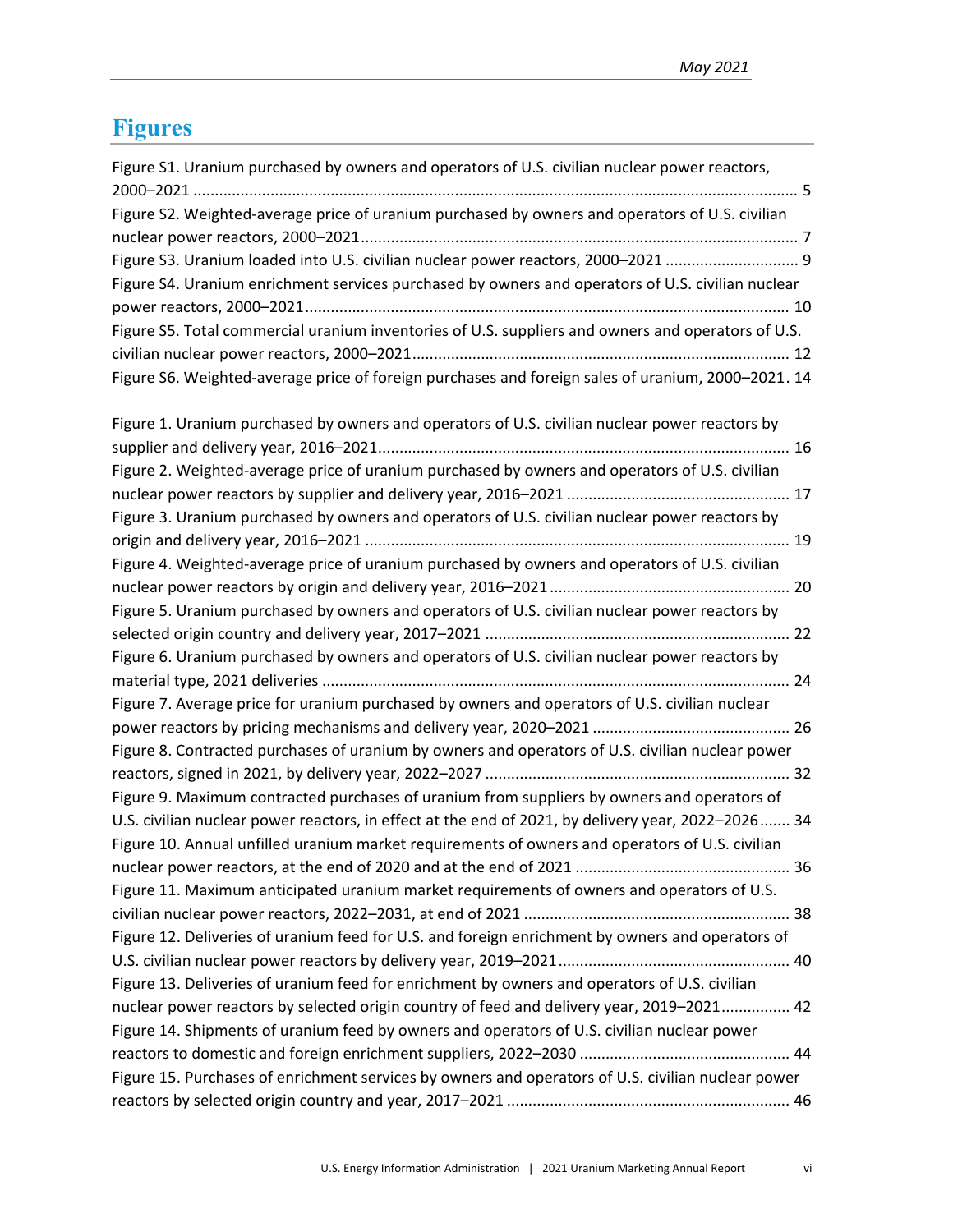| Figure 16. Uranium in fuel assemblies loaded into U.S. civilian nuclear power reactors by year, 2017- |
|-------------------------------------------------------------------------------------------------------|
|                                                                                                       |
| Figure 17. Foreign purchases of uranium by U.S. suppliers and owners and operators of U.S. civilian   |
|                                                                                                       |
| Figure 18. U.S. broker and trader purchases of uranium by delivery year, 2017-2021 53                 |
| Figure 19. Foreign sales of uranium from U.S. suppliers and owners and operators of U.S. civilian     |
|                                                                                                       |
| Figure 20. Commercial inventories of natural and enriched uranium as of end of year, 2017-2021. 57    |
| Figure 21. Owners and operators of U.S. civilian nuclear power reactors inventories by material type  |
|                                                                                                       |
| Figure 22. Commercial inventories of uranium by owner as of end of year, 2017–2021  60                |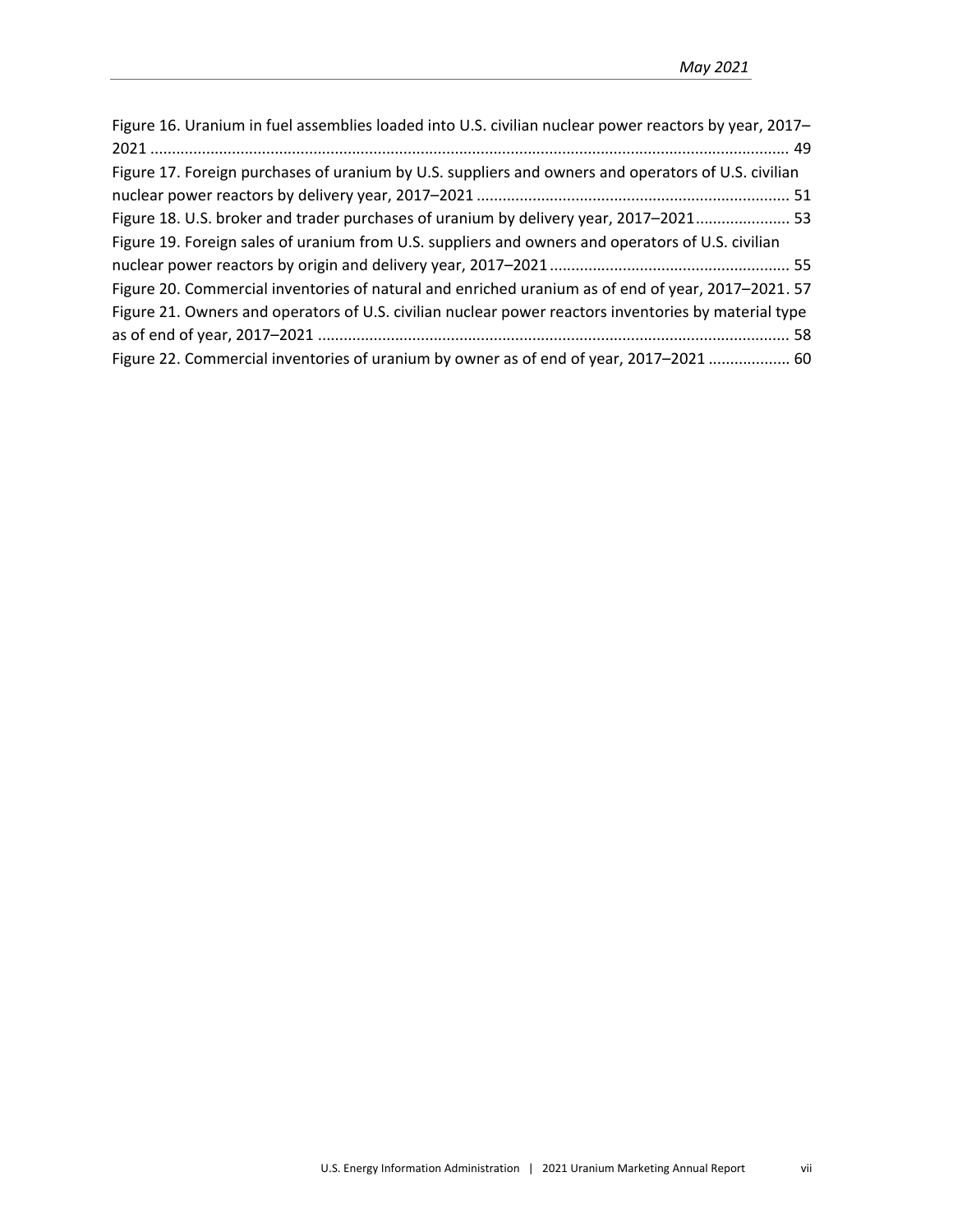# <span id="page-8-0"></span>**Introduction**

In this report, EIA provides detailed data on uranium marketing activities in the United States from 2016 through 2021 and summary data back to 2000.

Data in this report are based on information reported on Form EIA-858, *Uranium Marketing Annual Survey*. Form EIA-858 survey collects data on contracts, deliveries (during the report year and projected for the next 10 years), enrichment services purchased, inventories, use in fuel assemblies, feed deliveries to enrichers (during the report year and projected for the next 10 years), and unfilled market requirements for the next 10 years.

[Previous editions](https://www.eia.gov/nuclear/) of this report are available on our website.

Definitions for terms in this report are available in our [Energy Glossary.](http://www.eia.doe.gov/glossary/)

# <span id="page-8-1"></span>**Uranium purchases and prices**

Owners and operators of U.S. civilian nuclear power reactors (civilian owner/operators, or COOs) purchased a total of 46.7 million pounds U<sub>3</sub>O<sub>8</sub>e (equivalent<sup>[1](#page-8-3)</sup>) of deliveries from U.S. suppliers and foreign suppliers during 2021, at a weighted-average price of \$33.91 per pound  $U_3O_8e$ . The 2021 total of 46.7 million pounds  $U_3O_8$ e was 4% lower than the 2020 total of 48.9 million pounds  $U_3O_8$ e. The 2021 weighted-average price of \$33.91 per pound  $U_3O_8e$  was 2% higher than the 2020 weighted-average price of \$33.27 per pound  $U_3O_8$ e (Table 1).

The vast majority of uranium delivered in 2021 was of foreign-origin with Kazakhstan the top source at 35% of total deliveries. Canadian-origin material accounted for the second-most material at 14.8% of total and Australia third with 14.4% of total deliveries (Table 3).

COOs purchased three material types of uranium for 2021 deliveries from 32 sellers (Table 4, Table 24). During 2021, 19% of the uranium delivered was purchased under spot contracts at a weighted-average price of \$30.56 per pound. The remaining 81% was purchased under long-term contracts at a weightedaverage price of \$34.71 per pound (Table 7). Spot contracts are contracts with a one-time uranium delivery (usually) for the entire contract, and the delivery typically occurs within one year of contract execution (signed date). Long-term contracts are contracts with one or more uranium deliveries to occur at least a year following the contract execution (signed date) and as such may reflect some agreements of short and medium terms as well as longer term.

# <span id="page-8-2"></span>**New and future uranium contracts**

In 2021, COOs signed 27 new purchase contracts with deliveries in 2021 of 3.6 million pounds  $U_3O_8$ e at a weighted-average price of \$32.53 per pound (Table 8).

<span id="page-8-3"></span><sup>&</sup>lt;sup>1</sup>Uranium quantities are expressed in the unit of measure U<sub>3</sub>O<sub>8</sub>e (equivalent). U<sub>3</sub>O<sub>8</sub>e is triuranium octoxide (or uranium concentrate) and the equivalent uranium-component of uranium hexafluoride ( $UF<sub>6</sub>$ ) and enriched uranium.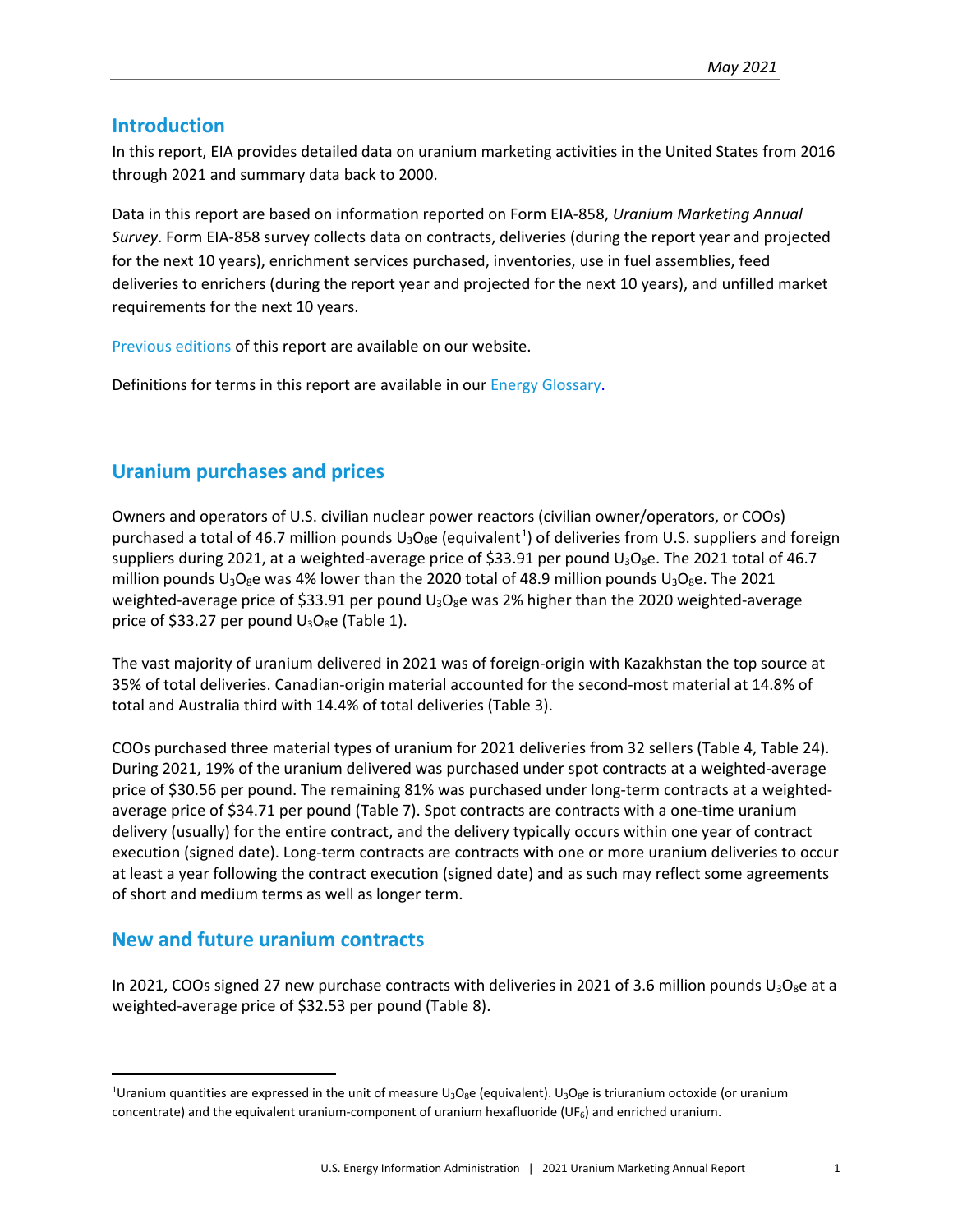COOs report minimum and maximum quantities of future deliveries under contract to allow for the option of either decreasing or increasing quantities. At the end of 2021, the maximum uranium deliveries for 2022 through 2031 under existing purchase contracts for COOs totaled 180 million pounds U<sub>3</sub>O<sub>8</sub>e (Table 10). Also at the end of 2021, unfilled uranium market requirements for 2022 through 2031 totaled 182 million pounds  $U_3O_8e$  (Table 11). These contracted deliveries and unfilled market requirements combined represent the maximum anticipated market requirements of 362 million pounds  $U_3O_8e$  over the next 10 years for COOs.

# <span id="page-9-0"></span>**Uranium feed, enrichment services, uranium loaded**

In 2021, COOs delivered 34 million pounds  $U_3O_8e$  of natural uranium feed to U.S. and foreign enrichers. U.S. enrichment suppliers received 43% of the feed, and the remaining 57% was delivered to foreign enrichment suppliers (Table 13). Fourteen million separative work units  $(SWU)^2$  $(SWU)^2$  were purchased under enrichment services contracts from 11 sellers in 2021 (Table 16, Table 25). The average price paid by the COOs for the 14 million SWU was \$99.54 per SWU in 2021, with both quantity and price virtually identical to 2020. In 2021, the U.S.-origin SWU share was 19%, and the foreign-origin SWU accounted for the remaining 81%. Foreign-origin SWU included 28% from Russia, 17% from the United Kingdom, 13% from Germany and 11% from the Netherlands (Table 16).

Uranium in fuel assemblies loaded into U.S. civilian nuclear power reactors during 2021 contained 44.4 million pounds  $U_3O_8$ e, compared with 48.6 million pounds  $U_3O_8$ e loaded during 2020. During 2021, 7% of the uranium loaded was U.S.-origin uranium and 93% was foreign-origin uranium (Table 18).

# <span id="page-9-1"></span>**Uranium foreign purchases/sales and inventories**

l

U.S. suppliers (brokers, converters, enrichers, fabricators, producers, and traders) and COOs purchase uranium each year from foreign suppliers. Together, foreign purchases totaled 41.3 million pounds  $U_3O_8e$  in 2021, and the weighted-average price was \$33.26 per pound  $U_3O_8e$  (Table 19). U.S. suppliers and COOs also sold uranium to foreign suppliers. Together, foreign sales totaled 7.5 million pounds  $U_3O_8e$  in 2021, and the weighted-average price was \$35.82 per pound  $U_3O_8e$  (Table 21).

Year-end commercial uranium inventories represent ownership of uranium in different stages of the nuclear fuel cycle (in-process for conversion, enrichment, or fabrication) at domestic or foreign nuclear fuel facilities. Total U.S. commercial inventories (including inventories owned by COOs, U.S. brokers, converters, enrichers, fabricators, producers, and traders) were 141.7 million pounds  $U_3O_8$ e at the end of 2021, up 8% from 131 million pounds at the end of 2020. Commercial uranium inventories owned at the end of 2021 by COOs totaled 108.5 million pounds  $U_3O_8e$ , a 2% increase in inventories from the year-end 2020 level. Uranium inventories owned by U.S. suppliers (converters, enrichers, fabricators,

<span id="page-9-2"></span> $2$  Separative work unit (SWU): The standard measure of enrichment services. The effort expended in separating a mass F of feed of assay  $x_f$  into a mass P of product assay  $x_p$  and waste of mass W and assay  $x_w$  is expressed in terms of the number of separative work units needed, given by the expression SWU = WV(x<sub>w</sub>) + PV(x<sub>p</sub>) - FV(x<sub>f</sub>), where V(x) is the *value function*, defined as  $V(x) = (1 - 2x) \ln((1 - x)/x)$ .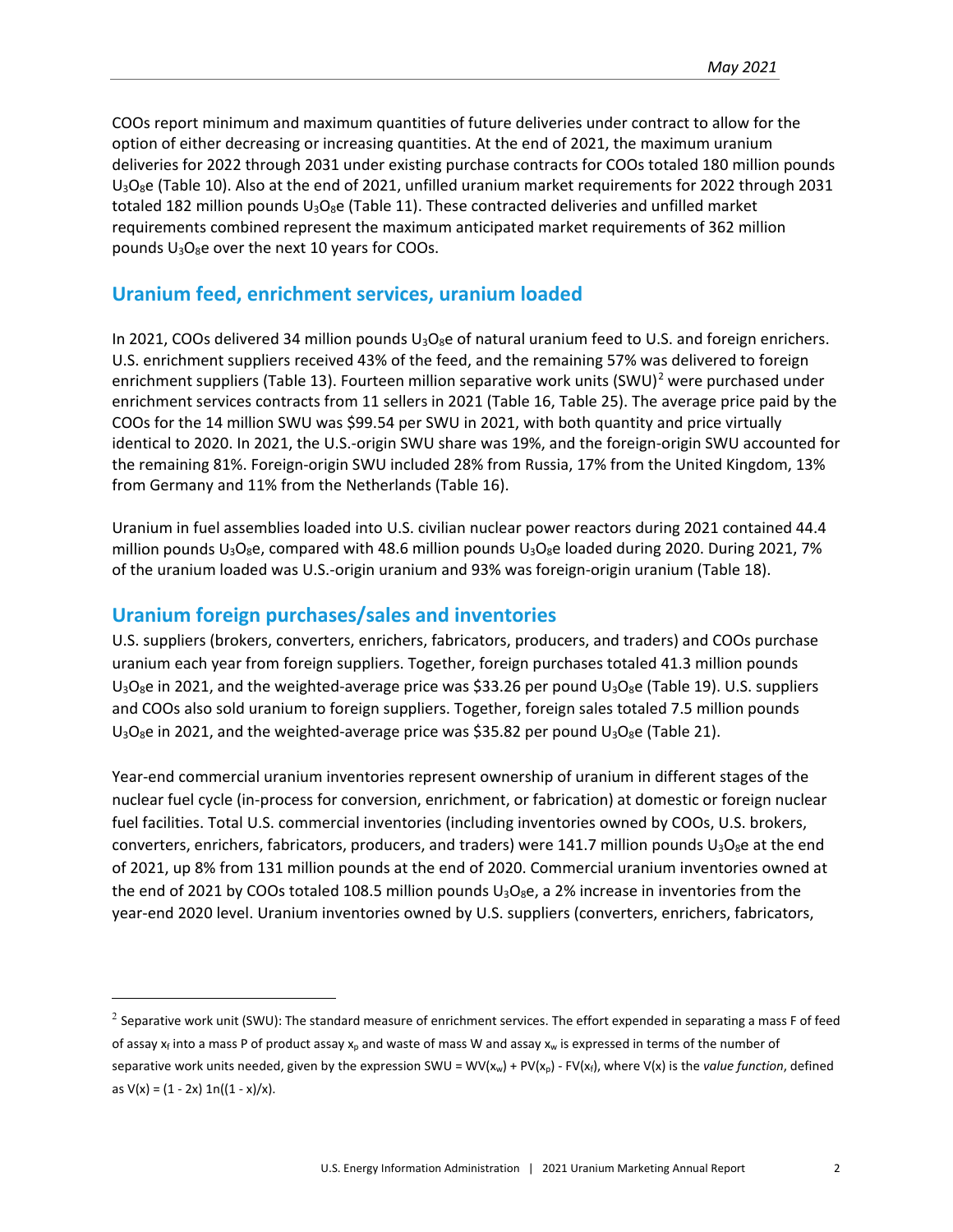producers, brokers and traders) totaled 33.2 million pounds  $U_3O_8e$  at the end of 2021, up 37% from 2020 year-end levels (Table 22).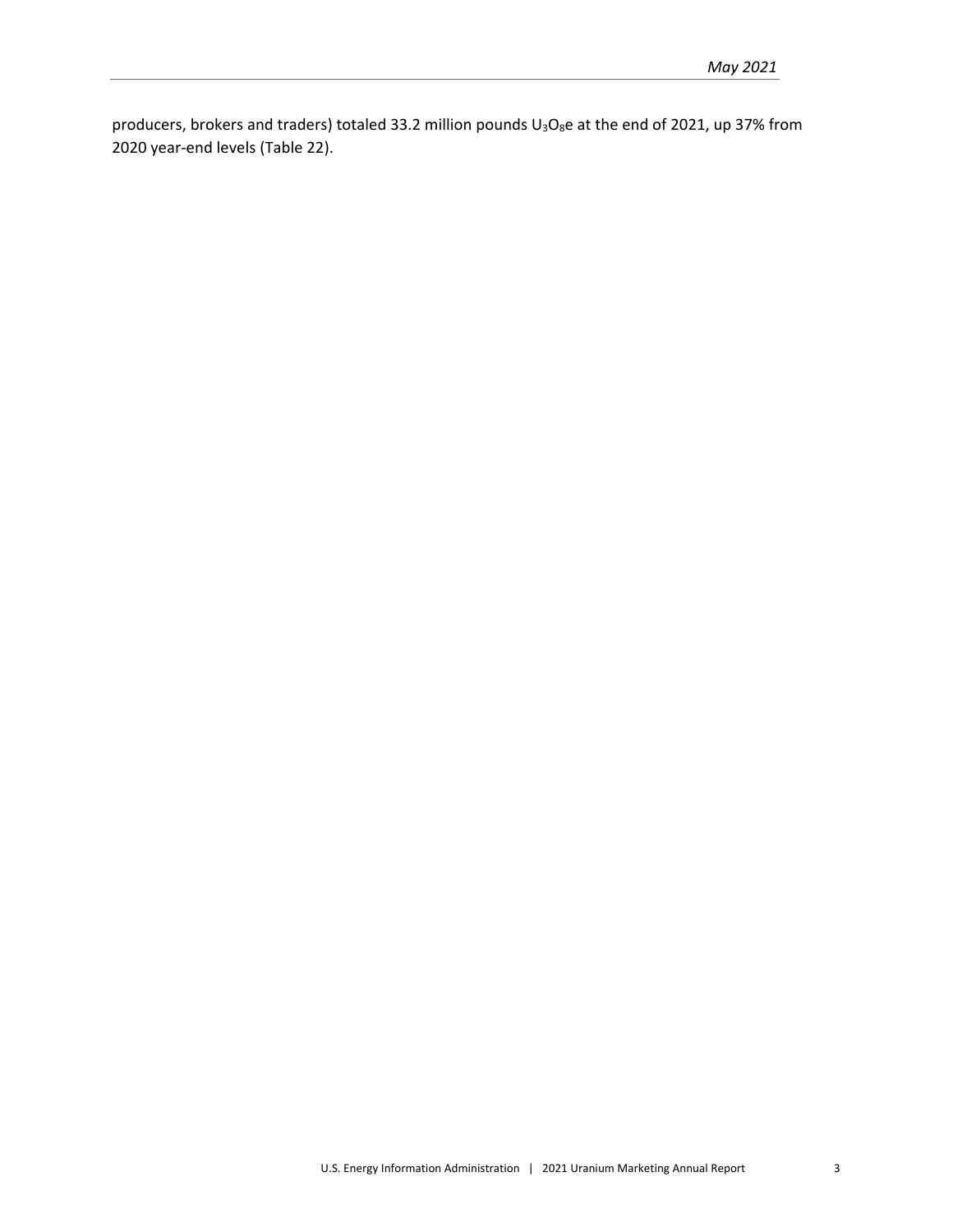<span id="page-11-0"></span>

| Delivery<br>year | Total<br>purchased | Purchased<br>from U.S.<br>producers | Purchased<br>from U.S.<br>brokers and<br>traders | Purchased from other<br>owners and operators of<br>U.S. civilian nuclear<br>power reactors, other U.S.<br>suppliers, (and U.S.<br>government for 2007) 1 | Purchased<br>from foreign<br>suppliers | uranium | U.S.-origin Foreign-origin Spot contracts<br>uranium | z    | Short,<br>medium, and<br>long-term<br>contracts $3$ |
|------------------|--------------------|-------------------------------------|--------------------------------------------------|----------------------------------------------------------------------------------------------------------------------------------------------------------|----------------------------------------|---------|------------------------------------------------------|------|-----------------------------------------------------|
| 2000             | 51.8               | 3.6                                 | 9.1                                              | 8.8                                                                                                                                                      | 30.4                                   | 13.3    | 38.6                                                 | 10.4 | 39.1                                                |
| 2001             | 55.4               | 2.3                                 | 11.7                                             | 11.4                                                                                                                                                     | 30.0                                   | 13.2    | 42.2                                                 | 14.4 | 40.0                                                |
| 2002             | 52.7               | 1.5                                 | 13.4                                             | 5.7                                                                                                                                                      | 32.2                                   | 6.2     | 46.5                                                 | 8.6  | 41.4                                                |
| 2003             | 56.6               | 0.6                                 | 10.5                                             | 8.3                                                                                                                                                      | 37.2                                   | 10.2    | 46.4                                                 | 8.2  | 46.7                                                |
| 2004             | 64.1               | $\mathbf{0}$                        | 13.2                                             | 12.2                                                                                                                                                     | 38.7                                   | 12.3    | 51.8                                                 | 9.2  | 53.3                                                |
| 2005             | 65.7               | W                                   | 10.4                                             | W                                                                                                                                                        | 39.4                                   | 11.0    | 54.7                                                 | 6.9  | 58.8                                                |
| 2006             | 66.5               | 0                                   | 13.9 <sub>13.3</sub>                             | 12.6                                                                                                                                                     | 40.0                                   | 10.8    | 55.7                                                 | 6.3  | 59.4                                                |
| 2007             | 51.0               | 0                                   | 9.8                                              | 7.6                                                                                                                                                      | 33.5                                   | 4.0     | 47.0                                                 | 6.6  | 43.7                                                |
| 2008             | 53.4               | 0.6                                 | 9.4                                              | 6.3                                                                                                                                                      | 37.2                                   | 7.7     | 45.6                                                 | 8.7  | 42.8                                                |
| 2009             | 49.8               | W                                   | 11.1                                             | W                                                                                                                                                        | 36.8                                   | 7.1     | 42.8                                                 | 8.1  | 41.0                                                |
| 2010             | 46.6               | 0.4                                 | 11.7                                             | 1.9                                                                                                                                                      | 32.6                                   | 3.7     | 42.9                                                 | 8.2  | 37.9                                                |
| 2011             | 54.8               | 0.6                                 | 14.8                                             | 1.1                                                                                                                                                      | 38.4                                   | 5.2     | 49.6                                                 | 12.0 | 42.3                                                |
| 2012             | 57.5               | W                                   | 11.5                                             | W                                                                                                                                                        | 37.6                                   | 9.8     | 47.7                                                 | 8.1  | 48.9                                                |
| 2013             | 57.4               | W                                   | 12.8                                             | W                                                                                                                                                        | 37.4                                   | 9.5     | 47.9                                                 | 11.3 | 46.1                                                |
| 2014             | 53.3               | W                                   | 17.1                                             | W                                                                                                                                                        | 34.4                                   | 3.3     | 50.0                                                 | 14.5 | 38.8                                                |
| 2015             | 56.5               | W                                   | 13.9                                             | W                                                                                                                                                        | 38.2                                   | 3.4     | 53.1                                                 | 11.3 | 43.2                                                |
| 2016             | 50.6               | W                                   | 7.9                                              | W                                                                                                                                                        | 39.5                                   | 5.4     | 45.2                                                 | 10.6 | 37.0                                                |
| 2017             | 43.0               | W                                   | 4.5                                              | W                                                                                                                                                        | 34.4                                   | 2.9     | 40.1                                                 | 6.2  | 36.6                                                |
| 2018             | 40.3               | W                                   | 3.9                                              | W                                                                                                                                                        | 33.0                                   | 3.9     | 36.4                                                 | 6.5  | 33.4                                                |
| 2019             | 48.3               | W                                   | 4.4                                              | W                                                                                                                                                        | 39.2                                   | w       | w                                                    | 10.5 | 37.8                                                |
| 2020             | 48.9               | W                                   | 6.4                                              | W                                                                                                                                                        | 38.4                                   | w       | w                                                    | 11.8 | 37.0                                                |
| 2021             | 46.7               | W                                   | W                                                | W                                                                                                                                                        | 41.6                                   | 2.5     | 44.3                                                 | 9.0  | 37.8                                                |

#### **Table S1a. Uranium purchased by owners and operators of U.S. civilian nuclear power reactors, 2000–2021**

 $\sim$  $\sim$   $\sim$ 

 $\mathbf{a}$ 

-- = Not applicable. W = Data withheld to avoid disclosure of individual company data. NA = Not available.

1 Includes purchases between owners and operators of U.S. civilian nuclear power reactors along with purchases from other U.S. suppliers which are U.S. converters, enrichers, and fabricators.

<sup>2</sup> Spot Contract: A one-time delivery (usually) of the entire contract to occur within one year of contract execution (signed date).

<sup>3</sup> Short-, Medium-, and Long-Term Contracts: One or more deliveries to occur after a year following contract execution (signed date).

Notes: Cither U.S. Suppliers are U.S. converters, enrichers, and fabricators. Totals may not equal sum of components because of independent rounding.

Sources: U.S. Energy Information Administration: Licarion Industry Annual , Tables 10, 11 and 16, 2000-2002. Form EIA-858, Licarion Marketing Annual Survey, 2003-2021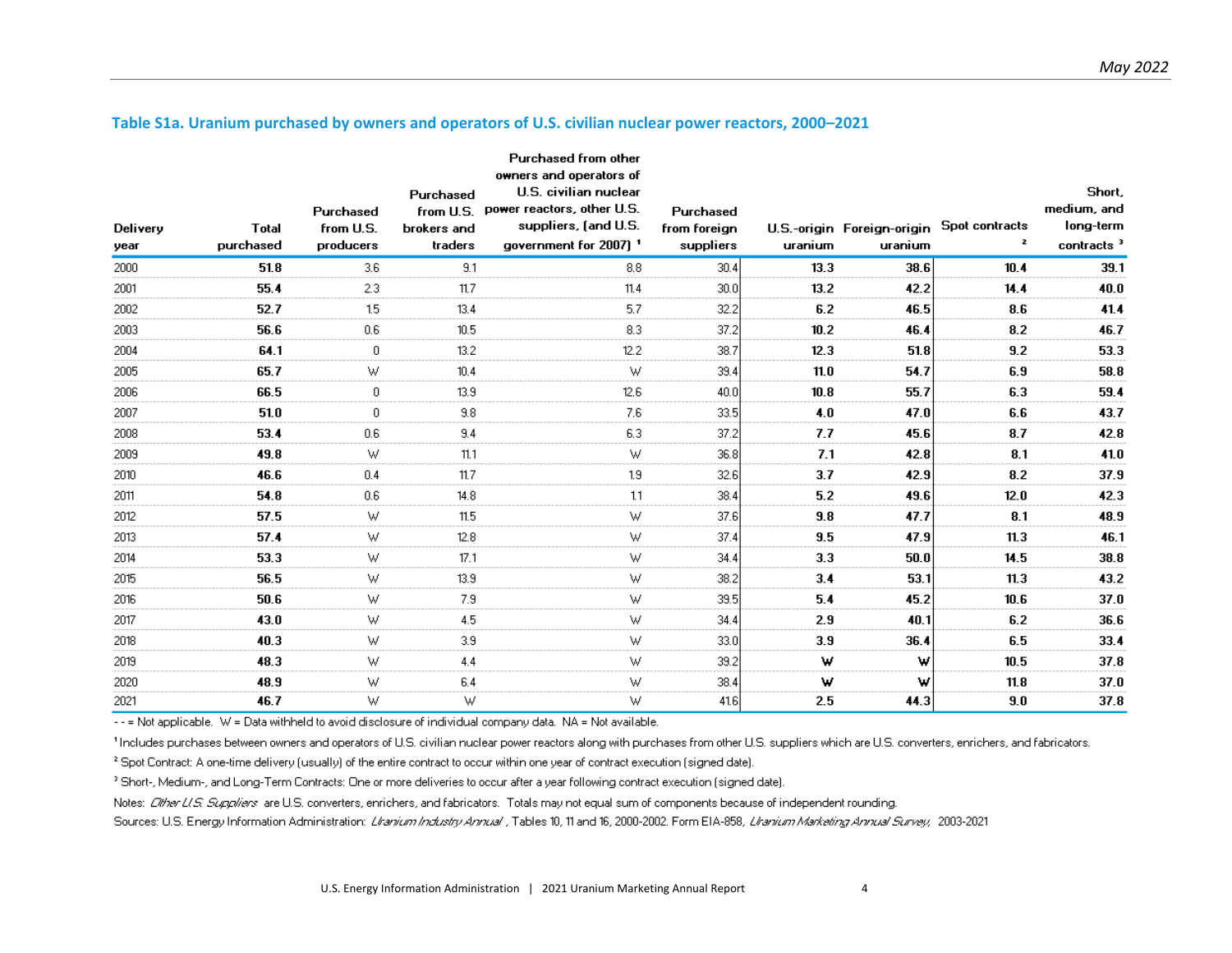# **Figure S1. Uranium purchased by owners and operators of U.S. civilian nuclear power reactors, 2000–2021**

million pounds  $U_3O_8e$  equivalent

<span id="page-12-0"></span>

<sup>1</sup> Includes purchases between owners and operators of U.S. civilian nuclear power reactors along with purchases from other U.S. suppliers which are U.S. converters, enrichers, and fabricators.

Sources: U.S. Energy Information Administration: *Uranium Industry Annual* reports, 2000–2002 and Form EIA-858, *Uranium Marketing Annual Survey* 2003–2021.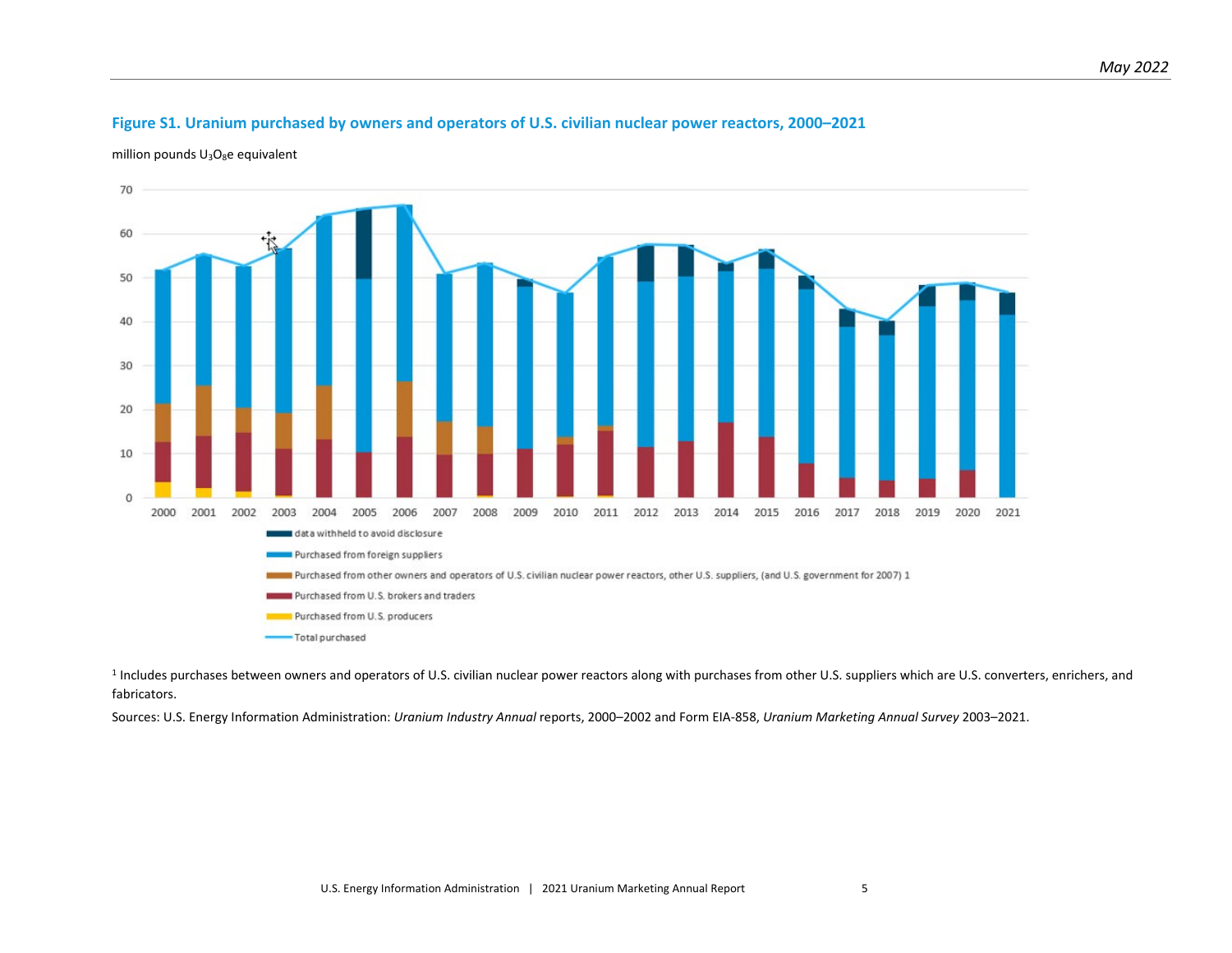<span id="page-13-0"></span>

| Delivery<br>year | Total<br>purchased<br>(weighted-<br>average price) | Purchased<br>from U.S.<br>producers | Purchased<br>from U.S.<br>brokers and<br>traders | Purchased from other<br>owners and operators of<br>U.S. civilian nuclear<br>power reactors, other U.S.<br>suppliers, (and U.S.<br>qovernment for 2007) 1 | Purchased<br>from foreign | uranium<br>(weighted- | U.S.-origin Foreign-origin<br>(weighted- | uranium Spot contracts<br><sup>2</sup> (weighted-<br>suppliers average price) average price) average price) average price) | Short-<br>medium-, and<br>long-term<br>contracts <sup>3</sup><br>(weighted- |
|------------------|----------------------------------------------------|-------------------------------------|--------------------------------------------------|----------------------------------------------------------------------------------------------------------------------------------------------------------|---------------------------|-----------------------|------------------------------------------|----------------------------------------------------------------------------------------------------------------------------|-----------------------------------------------------------------------------|
| 2000             | 11.04                                              | 14.81                               | 11.28                                            | 10.45                                                                                                                                                    | 10.65                     | 11.52                 | 10.88                                    | 8.54                                                                                                                       | 11.70                                                                       |
| 2001             | 10.15                                              | 13.26                               | 10.44                                            | 9.98                                                                                                                                                     | 9.86                      | 10.50                 | 10.05                                    | 7.92                                                                                                                       | 10.96                                                                       |
| 2002             | 10.36                                              | 13.03                               | 10.21                                            | W                                                                                                                                                        | 10.37                     | 10.89                 | 10.29                                    | 9.29                                                                                                                       | 10.58                                                                       |
| 2003             | 10.81                                              | 14.17                               | 11.05                                            | 10.16                                                                                                                                                    | 10.82                     | 10.81                 | 10.81                                    | 10.10                                                                                                                      | 10.94                                                                       |
| 2004             | 12.61                                              |                                     | 12.08                                            | 11.30                                                                                                                                                    | 13.15                     | 11.87                 | 12.76                                    | 14.77                                                                                                                      | 12.24                                                                       |
| 2005             | 14.36                                              | W                                   | 13.76                                            | W                                                                                                                                                        | 14.70                     | 15.11                 | 14.21                                    | 20.04                                                                                                                      | 13.70                                                                       |
| 2006             | 18.61                                              | $- -$                               | 20.49                                            | W                                                                                                                                                        | 18.62                     | 17.85                 | 18.75                                    | 39.48                                                                                                                      | 16.38                                                                       |
| 2007             | 32.78                                              |                                     | 34.10                                            | W                                                                                                                                                        | 32.36                     | 28.89                 | 33.05                                    | 88.25                                                                                                                      | 24.45                                                                       |
| 2008             | 45.88                                              | 75.16                               | 39.62                                            | W                                                                                                                                                        | 48.49                     | 59.55                 | 43.47                                    | 66.95                                                                                                                      | 41.59                                                                       |
| 2009             | 45.86                                              | w                                   | 41.88                                            | W                                                                                                                                                        | 46.68                     | 48.92                 | 45.35                                    | 46.45                                                                                                                      | 45.74                                                                       |
| 2010             | 49.29                                              | 47.13                               | 44.98                                            | 42.24                                                                                                                                                    | 51.30                     | 45.25                 | 49.64                                    | 43.99                                                                                                                      | 50.43                                                                       |
| 2011             | 55.64                                              | 58.12                               | 53.29                                            | 52.50                                                                                                                                                    | 56.60                     | 52.12                 | 55.98                                    | 54.69                                                                                                                      | 55.90                                                                       |
| 2012             | 54.99                                              | W                                   | 54.44                                            | W                                                                                                                                                        | 54.40                     | 59.44                 | 54.07                                    | 51.04                                                                                                                      | 55.65                                                                       |
| 2013             | 51.99                                              | W                                   | 50.44                                            | W                                                                                                                                                        | 51.93                     | 56.37                 | 51.13                                    | 43.83                                                                                                                      | 54.00                                                                       |
| 2014             | 46.16                                              | W                                   | 42.90                                            | W                                                                                                                                                        | 47.62                     | 48.11                 | 46.03                                    | 36.64                                                                                                                      | 49.73                                                                       |
| 2015             | 44.13                                              | 52.35                               | 44.67                                            | W                                                                                                                                                        | 44.66                     | 43.86                 | 44.14                                    | 36.80                                                                                                                      | 46.04                                                                       |
| 2016             | 42.43                                              | 48.86                               | 50.56                                            | W                                                                                                                                                        | 44.85                     | 43.92                 | 42.26                                    | 29.62                                                                                                                      | 46.11                                                                       |
| 2017             | 38.80                                              | 48.77                               | 41.80                                            | 20.02                                                                                                                                                    | 41.16                     | 35.55                 | 39.04                                    | 22.36                                                                                                                      | 40.99                                                                       |
| 2018             | 38.81                                              | 46.59                               | 52.51                                            | W                                                                                                                                                        | 39.82                     | 45.26                 | 38.11                                    | 27.51                                                                                                                      | 40.99                                                                       |
| 2019             | 35.59                                              | W                                   | 48.16                                            | W                                                                                                                                                        | 36.28                     | w                     | w                                        | 27.89                                                                                                                      | 37.73                                                                       |
| 2020             | 33.27                                              | W                                   | 30.09                                            | W                                                                                                                                                        | 35.27                     | w                     | w                                        | 28.70                                                                                                                      | 34.74                                                                       |
| 2021             | 33.91                                              | w                                   | W                                                | W                                                                                                                                                        | 33.25                     | 43.04                 | 33.40                                    | 30.56                                                                                                                      | 34.71                                                                       |

#### **Table S1b. Weighted-average price of uranium purchased by owners and operators of U.S. civilian nuclear power reactors, 2000–2021**

-- = Not applicable. W = Data withheld to avoid disclosure of individual company data. NA = Not available.

1 Includes purchases between owners and operators of U.S. civilian nuclear power reactors along with purchases from other U.S. suppliers, which are U.S. converters, enrichers, and fabricators.

<sup>2</sup> Spot Contract: A one-time delivery (usually) of the entire contract to occur within one year of contract execution (signed date).

<sup>3</sup> Short-, Medium-, and Long-Term Contracts: One or more deliveries to occur after a year following contract execution (signed date).

Notes: Cither LLS Suppliers are U.S. converters, enrichers, and fabricators. Totals may not equal sum of components because of independent rounding. Weighted-average prices are not adjusted for inflation.

Sources: U.S. Energy Information Administration: 2/ ranium Industry Annual , Tables 10, 11 and 16, 2000-2002. Form EIA-858, *Litanium Marketing Annual Survey ,* 2002-2021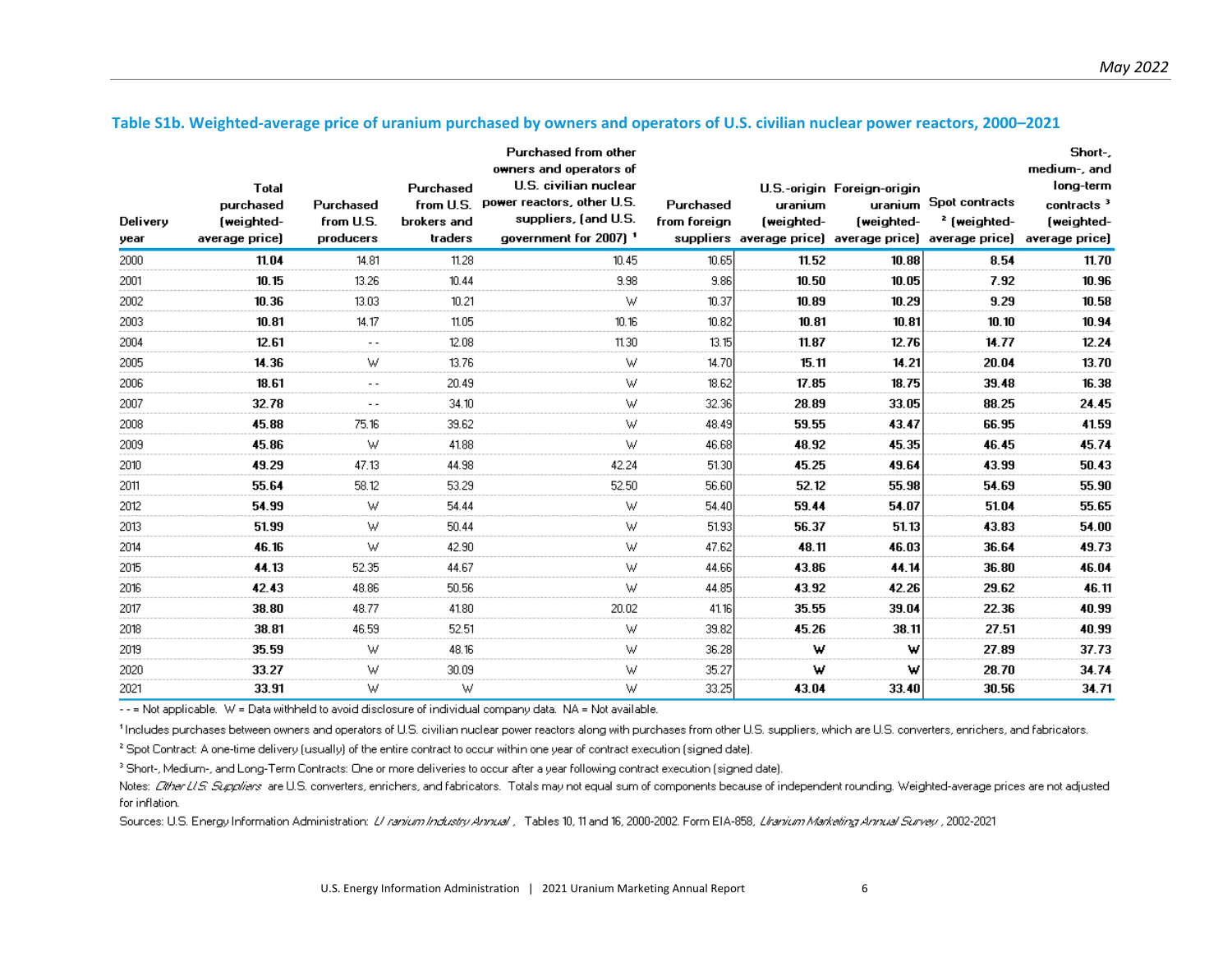# **Figure S2. Weighted-average price of uranium purchased by owners and operators of U.S. civilian nuclear power reactors, 2000–2021**

dollars per pound  $U_3O_8$ e equivalent

<span id="page-14-0"></span>

Sources: U.S. Energy Information Administration: *Uranium Industry Annual* reports, 2000-2002. Form EIA-858, *Uranium Marketing Annual Survey*, 2003-2021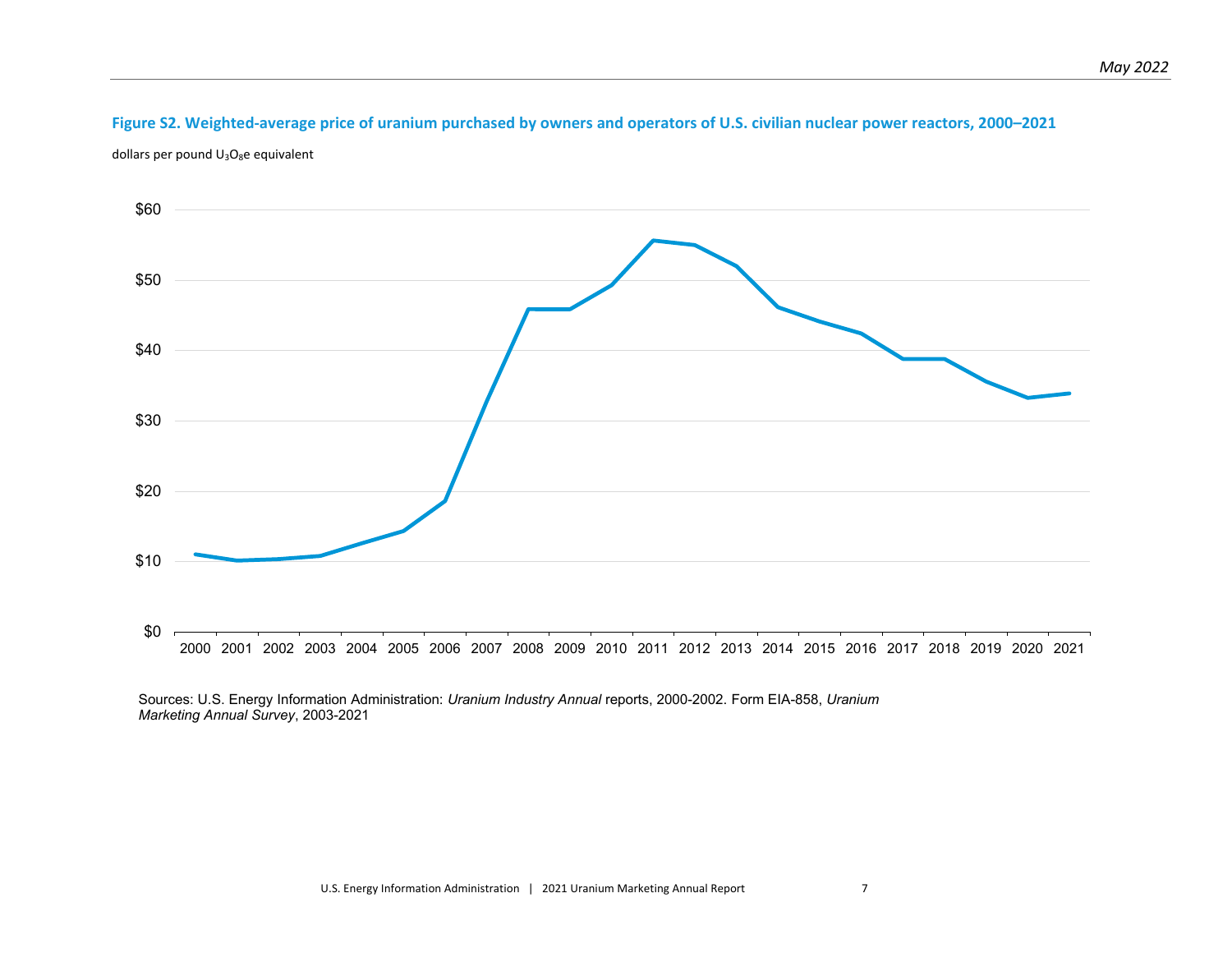**Table S2. Uranium feed deliveries, enrichment services, and uranium loaded by owners and operators of U.S. civilian nuclear power reactors, 2000–2021** 

<span id="page-15-0"></span>

|      |                                                                               | Million pounds U308 equivalent                                                                     | Million separative work units (SWU)                |                                                       |                                                  |                                 |
|------|-------------------------------------------------------------------------------|----------------------------------------------------------------------------------------------------|----------------------------------------------------|-------------------------------------------------------|--------------------------------------------------|---------------------------------|
| Year | Feed deliveries by<br>operators of U.S.<br>civilian nuclear<br>power reactors | Uranium in fuel<br>owners and assemblies loaded<br>into U.S. civilian<br>nuclear power<br>reactors | U.S.-origin<br>enrichment<br>services<br>purchased | Foreign-origin<br>enrichment<br>services<br>purchased | <b>Total purchased</b><br>enrichment<br>services | Average price<br>(US\$ per SWU) |
| 2000 | 47.8                                                                          | 51.5                                                                                               | 5.2                                                | 6.6                                                   | 11.8                                             |                                 |
| 2001 | 47.3                                                                          | 52.7                                                                                               | 1.3                                                | 9.1                                                   | 10.4                                             |                                 |
| 2002 | 54.7                                                                          | 57.2                                                                                               | 1.7                                                | 9.8                                                   | 11.5                                             |                                 |
| 2003 | 49.3                                                                          | 62.3                                                                                               | 1.7                                                | 10.3                                                  | 12.0                                             |                                 |
| 2004 | 53.4                                                                          | 50.1                                                                                               | 1.4                                                | 10.4                                                  | 11.8                                             |                                 |
| 2005 | 52.9                                                                          | 58.3                                                                                               | 1.1                                                | 10.3                                                  | 11.4                                             |                                 |
| 2006 | 56.6                                                                          | 51.7                                                                                               | 1.6                                                | 11.8                                                  | 13.4                                             | 106.57                          |
| 2007 | 49.0                                                                          | 45.5                                                                                               | 1.5                                                | 12.7                                                  | 14.2                                             | 114.58                          |
| 2008 | 43.4                                                                          | 51.3                                                                                               | 1.9                                                | 10.7                                                  | 12.6                                             | 121.33                          |
| 2009 | 51.9                                                                          | 49.4                                                                                               | 4.1                                                | 13.1                                                  | 17.2                                             | 130.78                          |
| 2010 | 45.5                                                                          | 44.3                                                                                               | 2.3                                                | 11.5                                                  | 13.8                                             | 136.14                          |
| 2011 | 51.3                                                                          | 50.9                                                                                               | 2.4                                                | 12.4                                                  | 14.8                                             | 136.12                          |
| 2012 | 52.1                                                                          | 49.5                                                                                               | 3.3                                                | 12.3                                                  | 15.6                                             | 141.36                          |
| 2013 | 47.4                                                                          | 42.6                                                                                               | 3.9                                                | 8.5                                                   | 12.3                                             | 142.22                          |
| 2014 | 41.9                                                                          | 50.5                                                                                               | 3.8                                                | 9.2                                                   | 12.9                                             | 140.75                          |
| 2015 | 41.4                                                                          | 47.4                                                                                               | 4.1                                                | 8.8                                                   | 12.9                                             | 136.88                          |
| 2016 | 43.1                                                                          | 42.5                                                                                               | 4.8                                                | 9.5                                                   | 14.3                                             | 131.00                          |
| 2017 | 33.8                                                                          | 45.5                                                                                               | 5.6                                                | 7.3                                                   | 12.9                                             | 125.43                          |
| 2018 | 33.4                                                                          | 50.4                                                                                               | 5.0                                                | 10.0                                                  | 15.0                                             | 115.42                          |
| 2019 | 38.3                                                                          | 43.2                                                                                               | 5.3                                                | 8.0                                                   | 13.3                                             | 109.54                          |
| 2020 | 34.4                                                                          | 48.6                                                                                               | 4.1                                                | 10.0                                                  | 14.1                                             | 99.51                           |
| 2021 | 34.2                                                                          | 44.4                                                                                               | 2.7                                                | 11.5                                                  | 14.2                                             | 99.54                           |

- = No data reported.

Notes: Totals may not equal sum of components because of independent rounding. Average prices are not adjusted for inflation.

Sources: U.S. Energy Information Administration: Lhanium Industry Annual , Tables 22, 23, 25, and 27, 2000-2002. Form EIA-858, Lhanium Marketing Annual Survey , 2003-2021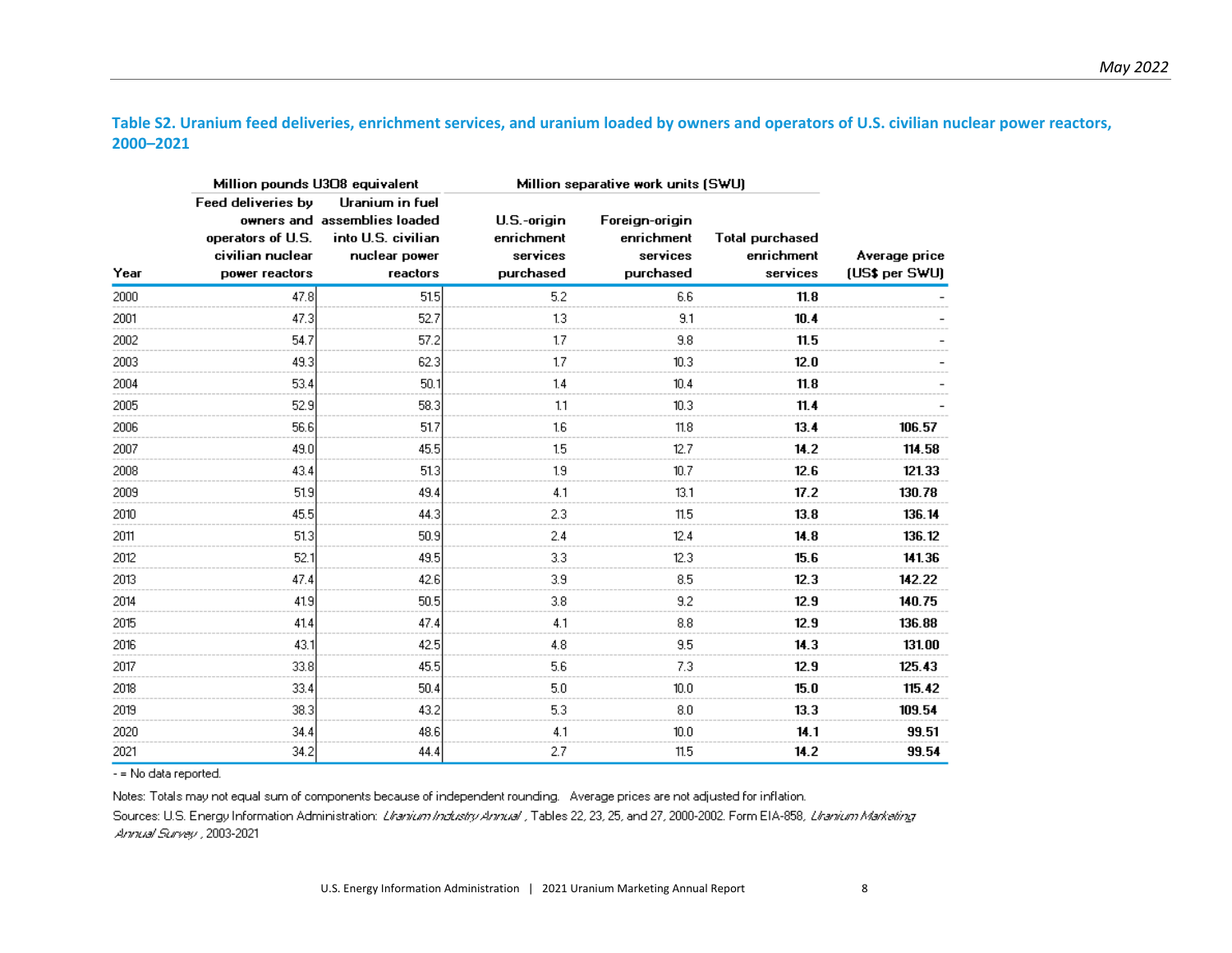#### **Figure S3. Uranium loaded into U.S. civilian nuclear power reactors, 2000–2021**

million pounds  $U_3O_8e$  equivalent

<span id="page-16-0"></span>

Uranium in fuel assemblies loaded into U.S. civilian nuclear power reactors

Sources: U.S. Energy Information Administration: *Uranium Industry Annual* reports, 2000- 2002. Form EIA-858, *Uranium Marketing Annual Survey*, 2003-2021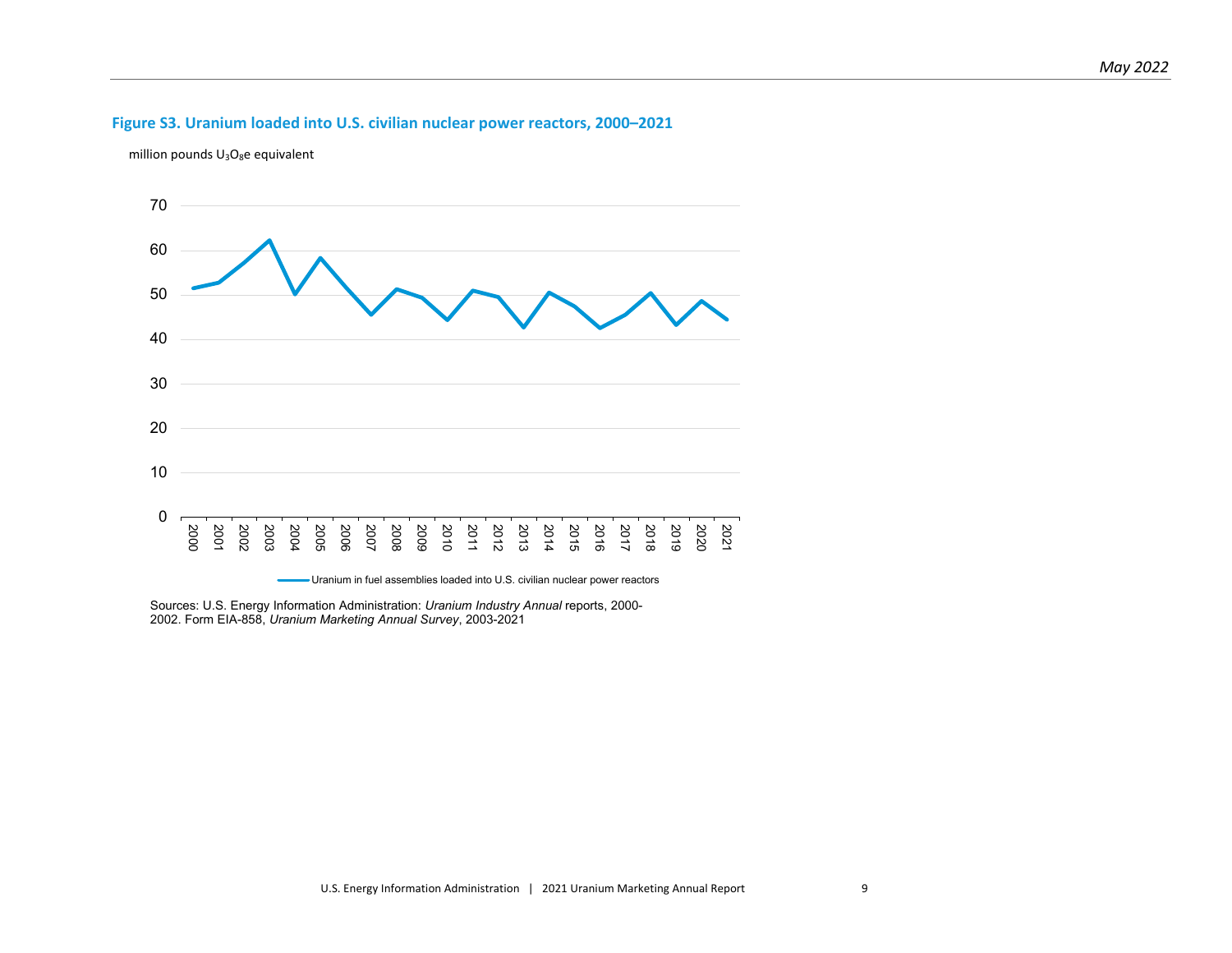# **Figure S4. Uranium enrichment services purchased by owners and operators of U.S. civilian nuclear power reactors, 2000–2021**

million separative work units (SWU)



<span id="page-17-0"></span>2001 2002 2003 2004 2005 2006 2007 2008 2009 2010 2011 2012 2013 2014 2015 2016 2017 2018 2019 2020 2021

■U.S.-origin enrichment services purchased ■Foreign-origin enrichment services purchased

Sources: U.S. Energy Information Administration: *Uranium Industry Annual* reports, 2000-2002. Form EIA-858, *Uranium Marketing Annual Survey*, 2003-2021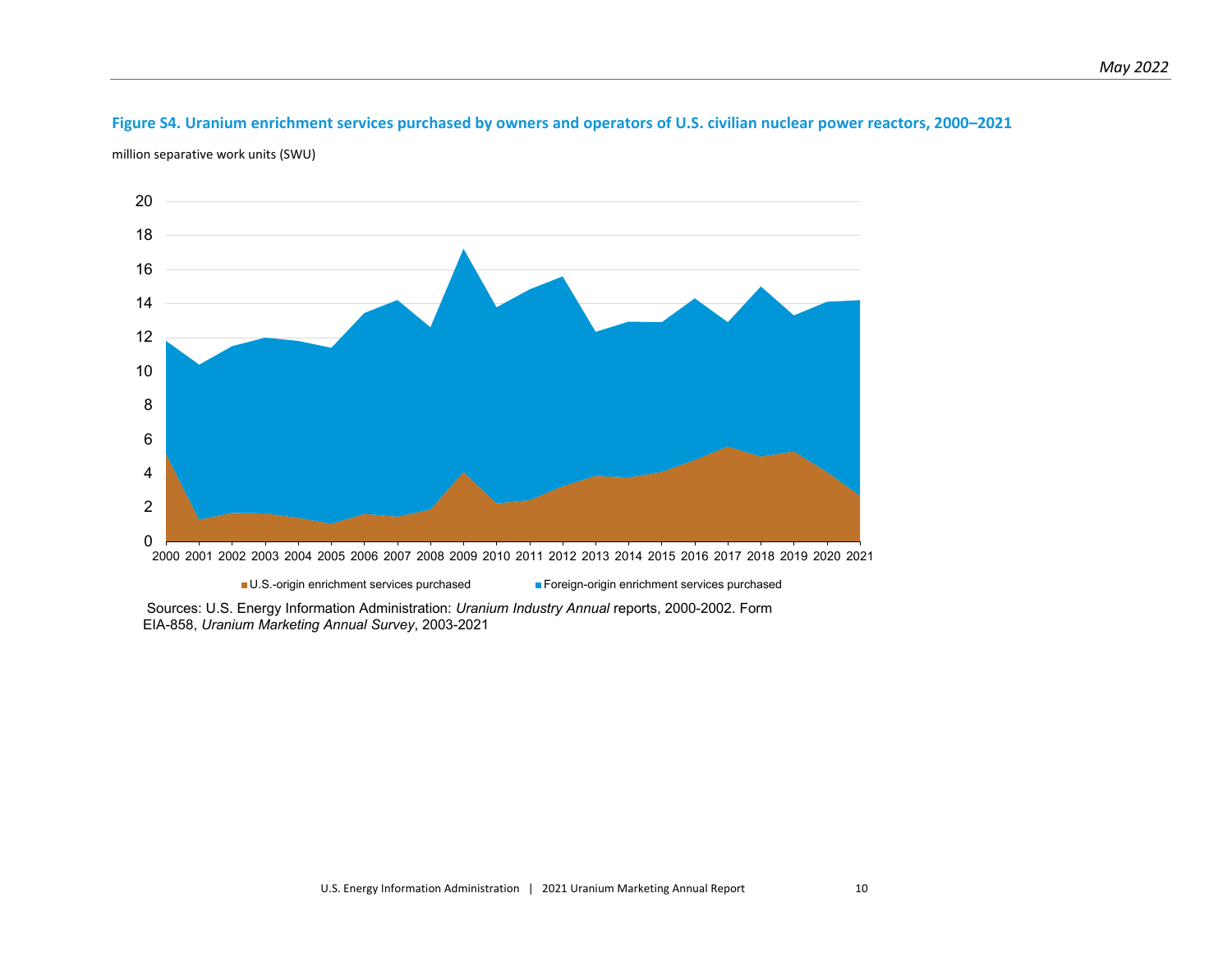**Table S3a. Foreign purchases, foreign sales, and uranium inventories owned by U.S. suppliers and owners and operators of U.S. civilian nuclear power reactors, 2000–2021** 

<span id="page-18-0"></span>

|               |                                               | <b>Foreign purchases</b><br>by owners and               |                                   | U.S. broker and                               |                      |                                               | <b>Owners and operators</b><br>of U.S. civilian nuclear |                                                |
|---------------|-----------------------------------------------|---------------------------------------------------------|-----------------------------------|-----------------------------------------------|----------------------|-----------------------------------------------|---------------------------------------------------------|------------------------------------------------|
| Delivery year | <b>Foreign purchases</b><br>by U.S. suppliers | operators of U.S.<br>civilian nuclear<br>power reactors | <b>Total foreign</b><br>purchases | trader purchases<br>from foreign<br>suppliers | <b>Foreign sales</b> | U.S. supplier<br>owned uranium<br>inventories | power reactors<br>owned uranium<br>inventories          | <b>Total commercial</b><br>uranium inventories |
| 2000          | 17.4                                          | 27.5                                                    | 44.9                              | 15.8                                          | 13.6                 | 56.5                                          | 54.8                                                    | 111.3                                          |
| 2001          | 18.7                                          | 28.0                                                    | 46.7                              | 18.3                                          | 11.7                 | 48.1                                          | 55.6                                                    | 103.8                                          |
| 2002          | 22.7                                          | 30.0                                                    | 52.7                              | 18.6                                          | 15.4                 | 48.7                                          | 53.5                                                    | 102.1                                          |
| 2003          | 18.2                                          | 34.9                                                    | 53.0                              | 15.8                                          | 13.2                 | 39.9                                          | 45.6                                                    | 85.5                                           |
| 2004          | 30.2                                          | 35.9                                                    | 66.1                              | 26.4                                          | 13.2                 | 37.5                                          | 57.7                                                    | 95.2                                           |
| 2005          | 27.0                                          | 38.5                                                    | 65.5                              | 24.0                                          | 20.5                 | 29.1                                          | 64.7                                                    | 93.8                                           |
| 2006          | 26.1                                          | 38.7                                                    | 64.8                              | 24.0                                          | 18.7                 | 29.1                                          | 77.5                                                    | 106.6                                          |
| 2007          | 21.6                                          | 32.5                                                    | 54.1                              | 18.9                                          | 14.8                 | 31.2                                          | 81.2                                                    | 112.4                                          |
| 2008          | 24.1                                          | 32.9                                                    | 57.1                              | 21.3                                          | 17.2                 | 27.0                                          | 83.0                                                    | 110.0                                          |
| 2009          | 26.7                                          | 32.2                                                    | 58.9                              | 26.8                                          | 23.5                 | 26.8                                          | 84.8                                                    | 111.5                                          |
| 2010          | 25.0                                          | 30.4                                                    | 55.3                              | 24.7                                          | 23.1                 | 24.7                                          | 86.5                                                    | 111.3                                          |
| 2011          | 19.3                                          | 35.1                                                    | 54.4                              | 19.6                                          | 16.7                 | 22.3                                          | 89.8                                                    | 112.1                                          |
| 2012          | 20.2                                          | 36.0                                                    | 56.2                              | 20.2                                          | 18.0                 | 23.3                                          | 97.6                                                    | 120.9                                          |
| 2013          | 23.2                                          | 34.1                                                    | 57.3                              | W                                             | 18.9                 | 21.3                                          | 113.1                                                   | 134.4                                          |
| 2014          | 24.2                                          | 34.4                                                    | 58.6                              | W                                             | 20.0                 | 18.7                                          | 114.0                                                   | 132.7                                          |
| 2015          | 27.2                                          | 36.9                                                    | 64.1                              | 26.1                                          | 25.7                 | 14.3                                          | 121.1                                                   | 135.5                                          |
| 2016          | 22.1                                          | 28.5                                                    | 50.7                              | 22.1                                          | 17.2                 | 16.7                                          | 128.0                                                   | 144.6                                          |
| 2017          | 16.9                                          | 25.2                                                    | 42.1                              | 14.1                                          | 14.0                 | 17.8                                          | 123.9                                                   | 141.7                                          |
| 2018          | 18.3                                          | 23.2                                                    | 41.5                              | 18.9                                          | 13.9                 | 19.3                                          | 111.2                                                   | 130.5                                          |
| 2019          | 21.2                                          | 21.8                                                    | 42.9                              | 20.8                                          | 11.7                 | 17.5                                          | 113.1                                                   | 130.7                                          |
| 2020          | 15.0                                          | 24.6                                                    | 39.6                              | 14.4                                          | 9.9                  | 24.2                                          | 106.7                                                   | 131.0                                          |
| 2021          | 17.0                                          | 24.3                                                    | 41.3                              | 16.6                                          | 7.5                  | 33.2                                          | 108.5                                                   | 141.7                                          |

 $W =$  Data withheld to avoid disclosure of individual company data.

Notes: Totals may not equal sum of components because of independent rounding. Foreign purchase: A uranium purchase of foreign-origin uranium from a firm located outside the United States. Foreign sale: A uranium sale to a firm located outside the United States.

Sources: U.S. Energy Information Administration: Uranium Industry Annual, Tables 28, 29, 30 and 31, 2000-2002. Form EIA-858, Uranium Marketing Annual Survey, 2003-2021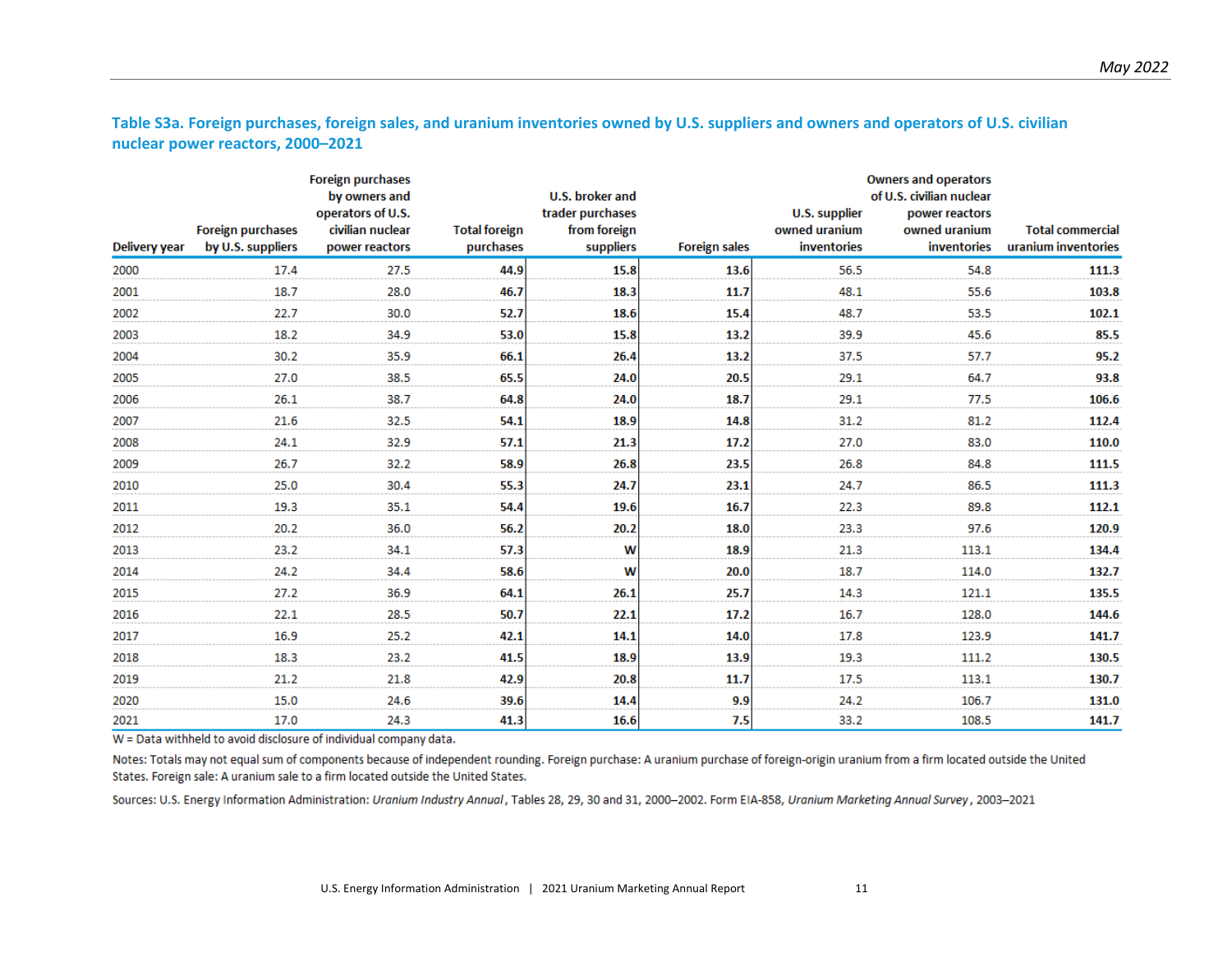

million pounds  $U_3O_8e$  equivalent

<span id="page-19-0"></span>

Sources: Energy Information Administration: *Uranium Industry Annual* reports, 2000–2002. Form EIA-858 *Uranium Marketing Annual Survey,* 2003–2021

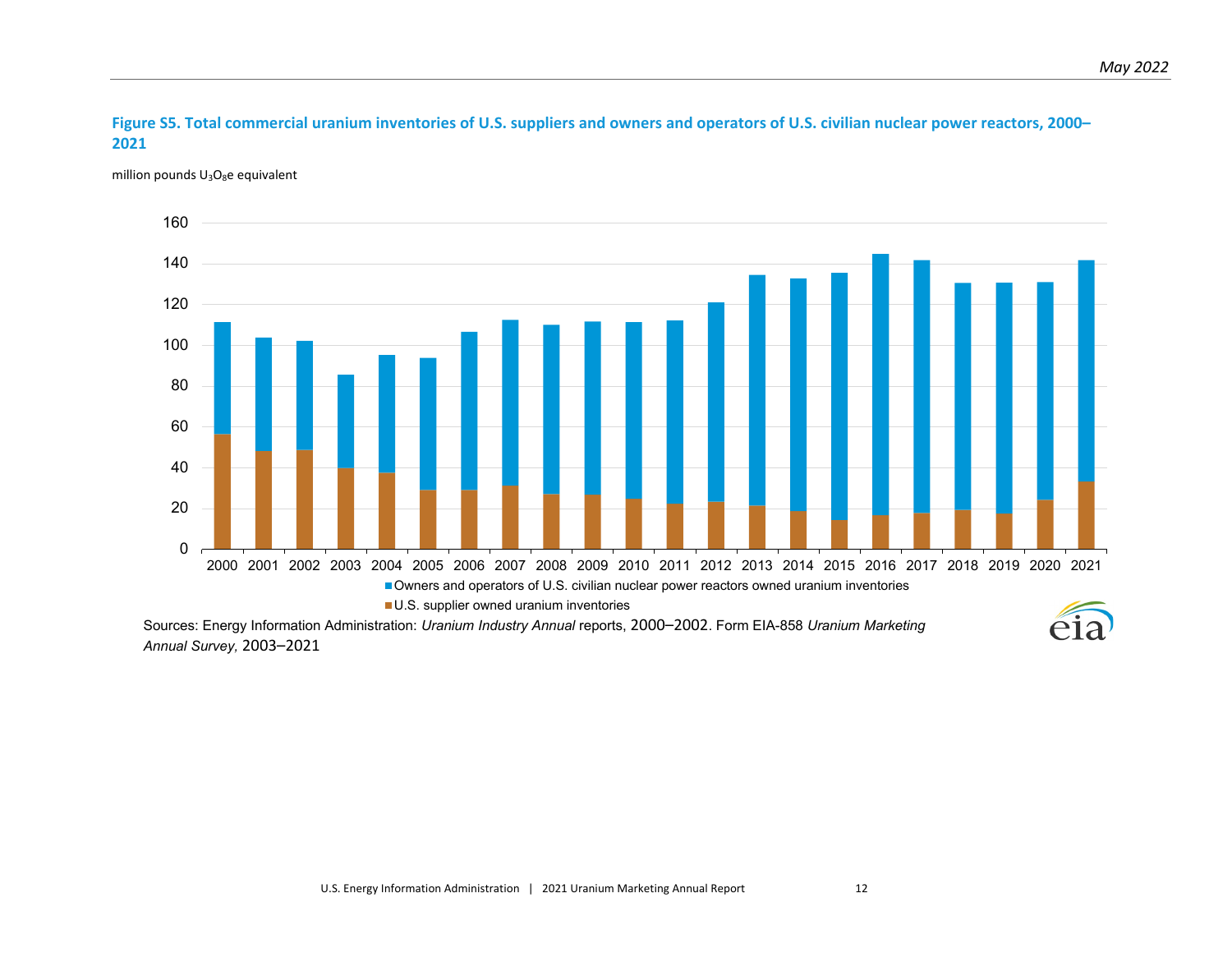**Table S3b. Weighted-average price of foreign purchases and foreign sales by U.S. suppliers and owners and operators of U.S. civilian nuclear power reactors, 2000–2021** 

<span id="page-20-0"></span>

|          |                   | by owners and     |                                                           | trader purchases |                   |
|----------|-------------------|-------------------|-----------------------------------------------------------|------------------|-------------------|
|          |                   | operators of U.S. | <b>Total foreign</b>                                      | from foreign     | Foreign sales     |
| Delivery | Foreign purchases |                   | civilian nuclear purchases (weighted-suppliers (weighted- |                  | (weighted-average |
| year     | by U.S. suppliers | power reactors    | average price)                                            | average price)   | price)            |
| 2000     | 8.45              | 10.68             | 9.84                                                      | 8.61             | 8.48              |
| 2001     | 8.98              | 9.87              | 9.51                                                      | 8.87             | 8.79              |
| 2002     | 9.65              | 10.37             | 10.05                                                     | 9.59             | 10.04             |
| 2003     | 10.19             | 10.79             | 10.59                                                     | 10.19            | 10.39             |
| 2004     | 11.21             | 13.13             | 12.25                                                     | 11.15            | 12.63             |
| 2005     | 15.11             | 14.63             | 14.83                                                     | 15.68            | 20.70             |
| 2006     | 20.28             | 18.66             | 19.31                                                     | 21.61            | 32.87             |
| 2007     | 36.59             | 32.58             | 34.18                                                     | 39.88            | 55.47             |
| 2008     | 33.30             | 47.46             | 41.30                                                     | 35.39            | 45.62             |
| 2009     | 34.80             | 46.55             | 41.23                                                     | 34.88            | 41.48             |
| 2010     | 41.30             | 51.69             | 47.01                                                     | 41.23            | 42.78             |
| 2011     | 48.80             | 56.87             | 54.00                                                     | 49.27            | 49.05             |
| 2012     | 46.80             | 54.08             | 51.44                                                     | 47.08            | 47.57             |
| 2013     | 43.25             | 51.64             | 48.24                                                     | w                | 42.75             |
| 2014     | 39.13             | 47.62             | 44.11                                                     | w                | 35.69             |
| 2015     | 40.68             | 44.70             | 42.96                                                     | 40.77            | 39.29             |
| 2016     | 36.03             | 44.08             | 40.45                                                     | 36.09            | 33.66             |
| 2017     | 31.11             | 41.12             | 37.09                                                     | 29.93            | 25.19             |
| 2018     | 30.90             | 39.32             | 35.73                                                     | 30.84            | 26.02             |
| 2019     | 33.17             | 36.28             | 34.77                                                     | 33.43            | 27.16             |
| 2020     | 31.27             | 35.33             | 33.79                                                     | 31.51            | 29.57             |
| 2021     | 33.19             | 33.30             | 33.26                                                     | 33.53            | 35.82             |

W = Data withheld to avoid disclosure of individual company data.

Notes: Totals may not equal sum of components because of independent rounding. Foreign purchase: A uranium purchase of foreign-origin uranium from a firm located outside the United States. Foreign sale: A uranium sale to a firm located outside the United States. Weightedaverage prices are not adjusted for inflation.

Sources: U.S. Energy Information Administration: Libanium Industry Annual, Tables 28, 29, 30, and 31, 2000-2002. Form EIA-858, Libanium Marketing Annual Survey , 2003-2021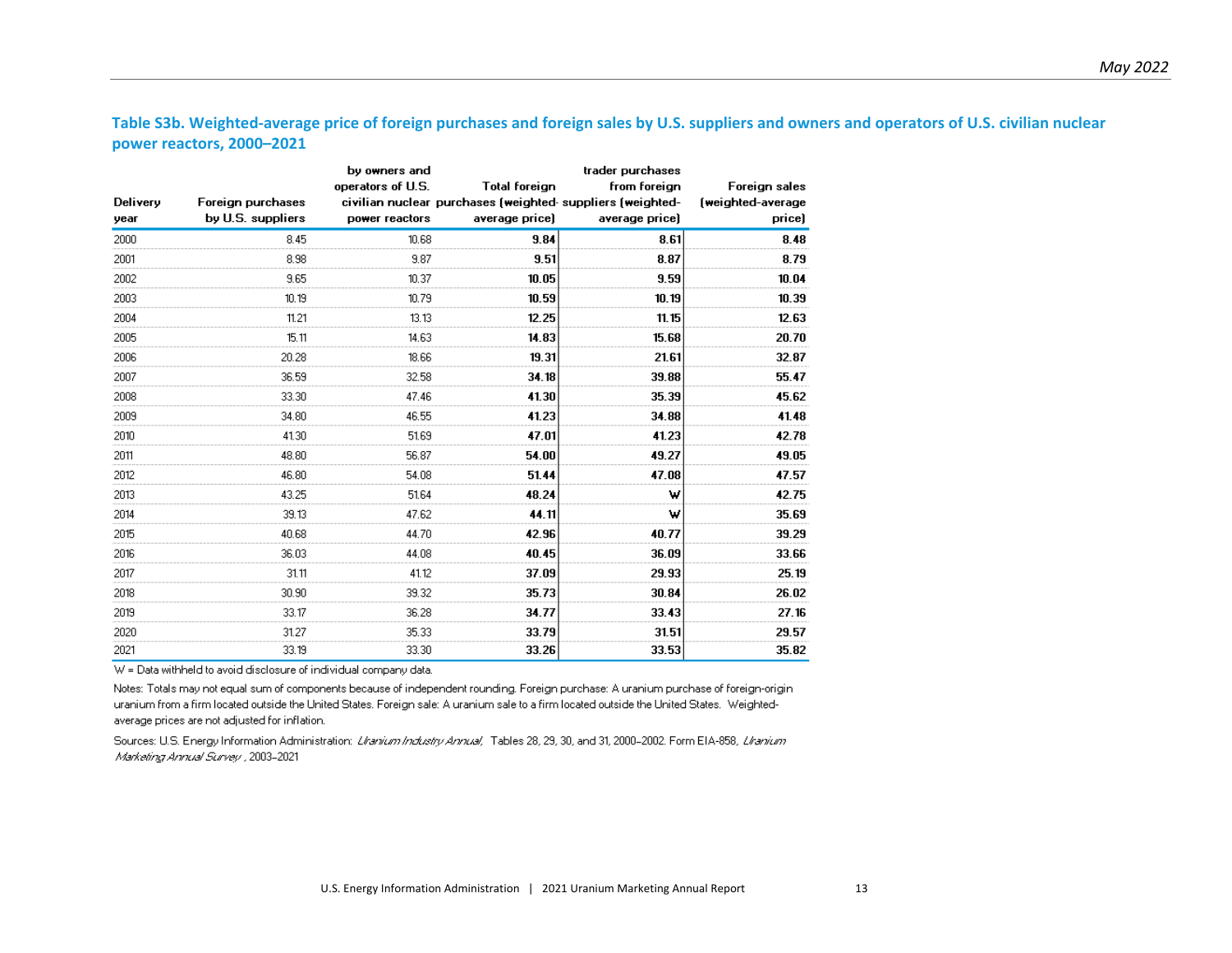# **Figure S6. Weighted-average price of foreign purchases and foreign sales of uranium, 2000–2021**

dollars per pound  $U_3O_8$ e equivalent

<span id="page-21-0"></span>

Sources: U.S. Energy Information Administration: *Uranium Industry Annual* reports, 2000–2002. Form EIA-858, *Uranium Marketing Annual Survey,* 2003–2021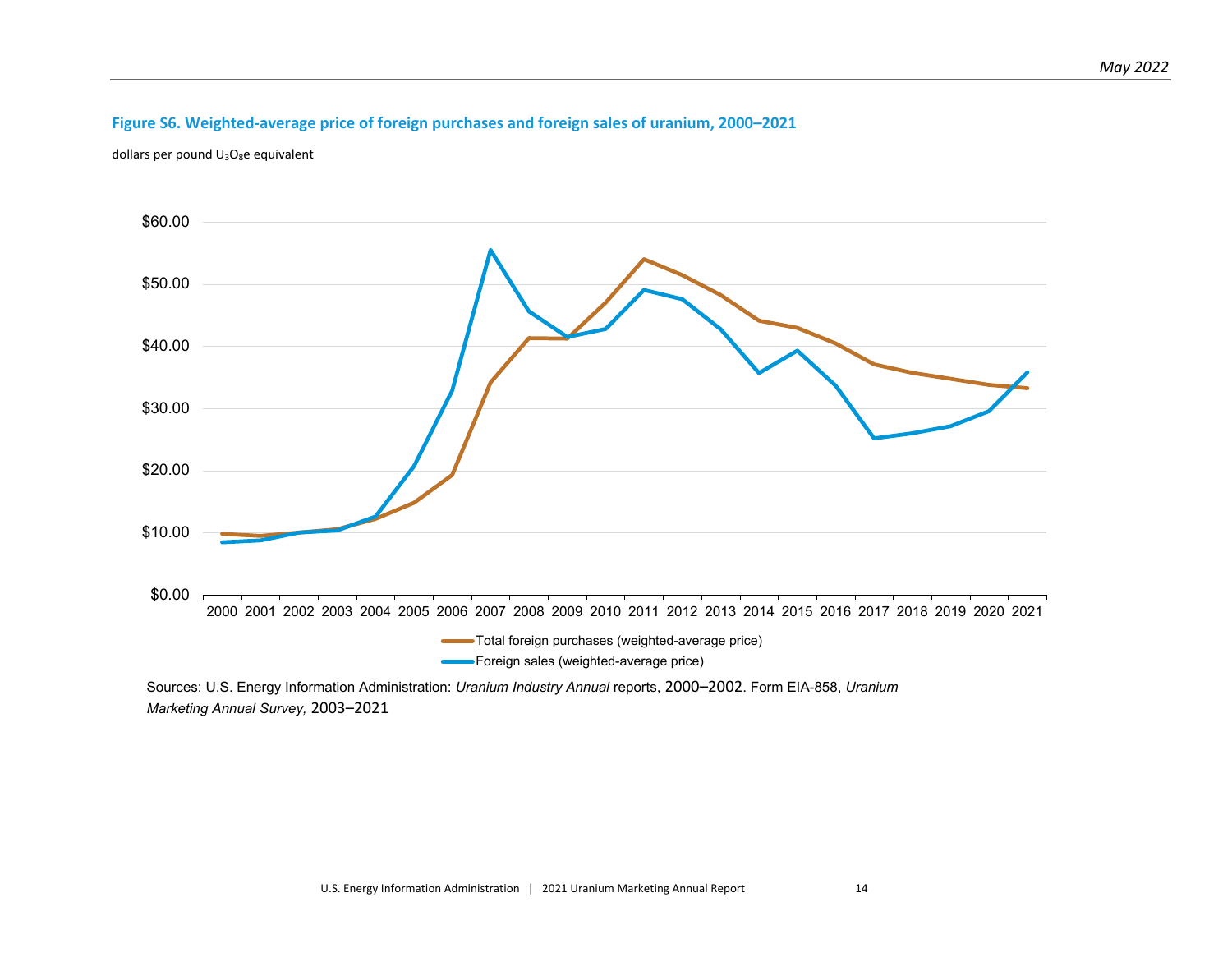#### **Table 1. Uranium purchased by owners and operators of U.S. civilian nuclear power reactors by supplier and delivery year, 2016–2021**

thousand pounds  $U_3O_8$  equivalent; dollars per pound  $U_3O_8$  equivalent

<span id="page-22-0"></span>

| <b>Deliveries</b>                                                                 | 2016   | 2017   | 2018   | 2019   | 2020   | 2021   |  |  |  |
|-----------------------------------------------------------------------------------|--------|--------|--------|--------|--------|--------|--|--|--|
| <b>Purchased from U.S. producers</b>                                              |        |        |        |        |        |        |  |  |  |
| Purchases of U.S.-origin and foreign-<br>origin uranium                           | 2,169  | 1,762  | 1,520  | W      | W      | W      |  |  |  |
| Weighted-average price                                                            | 48.86  | 48.77  | 46.59  | W      | W      | W      |  |  |  |
| Purchased from U.S. brokers and traders                                           |        |        |        |        |        |        |  |  |  |
| Purchases of U.S.-origin and foreign-<br>origin uranium                           | 7,862  | 4,548  | 3,897  | 4,395  | 6,412  | W      |  |  |  |
| Weighted-average price                                                            | 50.56  | 51.80  | 52.51  | 48.16  | 30.09  | W      |  |  |  |
| Purchased from other owners and operators of U.S. civilian nuclear power reactors |        |        |        |        |        |        |  |  |  |
| Purchases                                                                         | W      | W      | W      | W      | W      | W      |  |  |  |
| Weighted-average price                                                            | W      | W      | W      | W      | W      | W      |  |  |  |
| Purchased from other U.S. suppliers                                               |        |        |        |        |        |        |  |  |  |
| Purchases of U.S.-origin and foreign-<br>origin uranium                           | W      | W      | W      | W      | W      | W      |  |  |  |
| Weighted-average price                                                            | W      | W      | W      | W      | W      | W      |  |  |  |
| <b>Purchased from foreign suppliers</b>                                           |        |        |        |        |        |        |  |  |  |
| Purchases of U.S.-origin and foreign-<br>origin uranium                           | 39,469 | 34,384 | 33,044 | 39,208 | 38,418 | 41,583 |  |  |  |
| Weighted-average price                                                            | 44.85  | 41.16  | 39.82  | 36.28  | 35.27  | 33.35  |  |  |  |
| Total purchased by owners and operators of U.S. civilian nuclear power reactors   |        |        |        |        |        |        |  |  |  |
| Purchases of U.S.-origin and foreign-<br>origin uranium                           | 50,595 | 43.033 | 40,293 | 48,328 | 48,934 | 46,736 |  |  |  |
| Weighted-average price                                                            | 42.43  | 38.80  | 38.81  | 35.59  | 33.27  | 33.91  |  |  |  |

W = Data withheld to avoid disclosure of individual company data.

-- = Not applicable.

Notes: *Other U.S. Suppliers* are U.S. converters, enrichers, and fabricators. Totals may not equal sum of components because of independent rounding. Weightedaverage prices are not adjusted for inflation.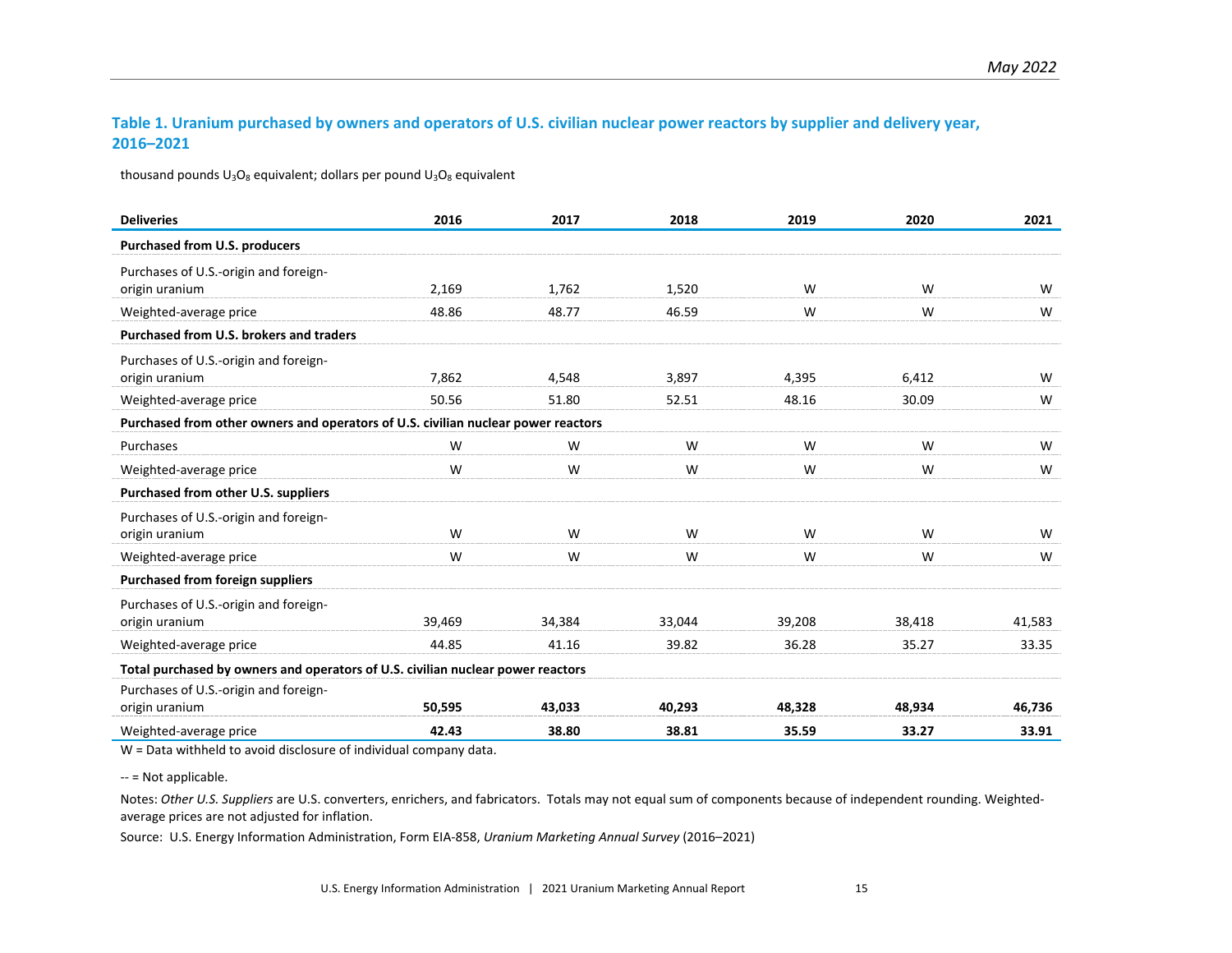#### **Figure 1. Uranium purchased by owners and operators of U.S. civilian nuclear power reactors by supplier and delivery year, 2016–2021**

thousand pounds  $U_3O_8e$  equivalent

<span id="page-23-0"></span>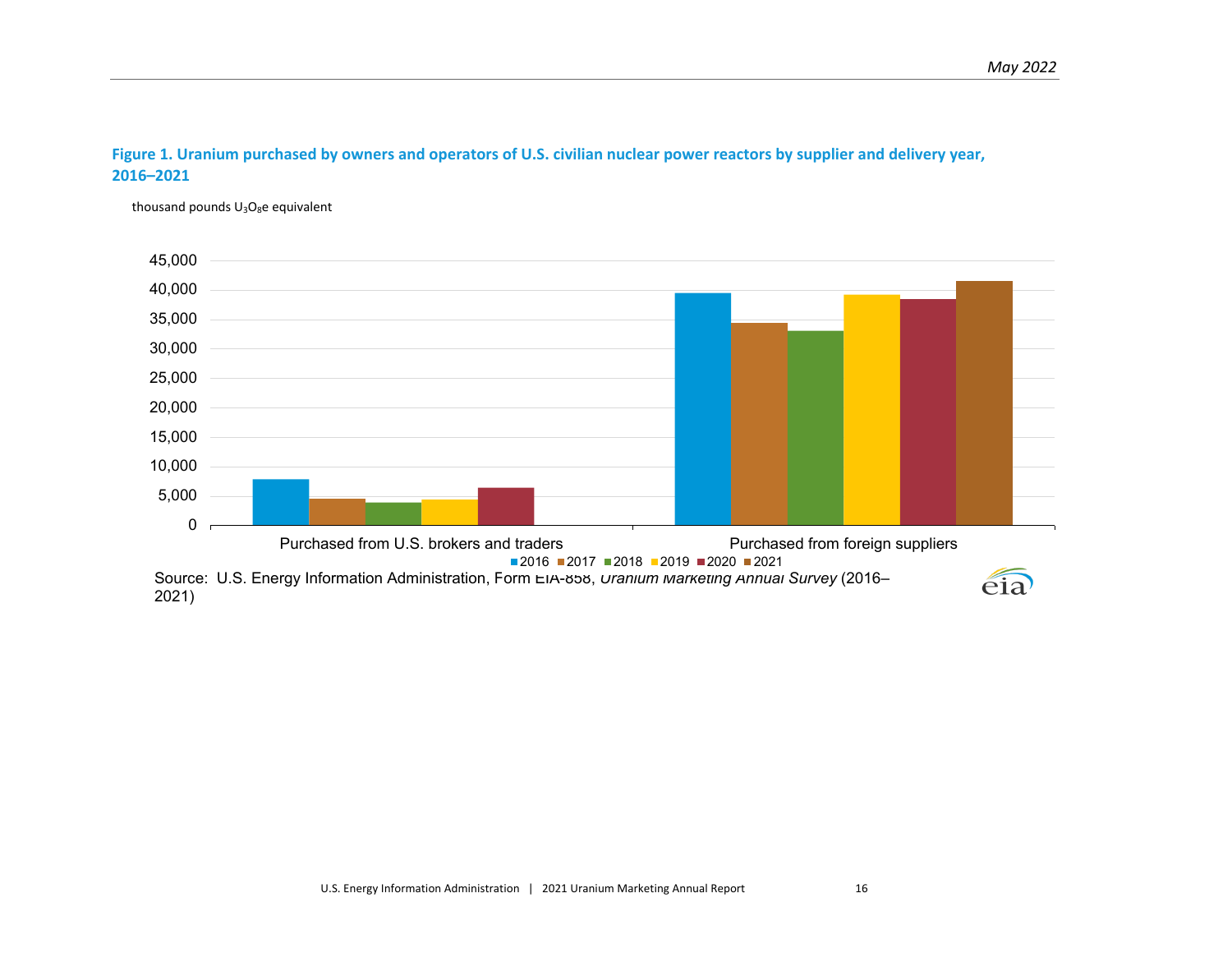# **Figure 2. Weighted-average price of uranium purchased by owners and operators of U.S. civilian nuclear power reactors by supplier and delivery year, 2016–2021**

dollars per pound  $U_3O_8$ e equivalent

<span id="page-24-0"></span>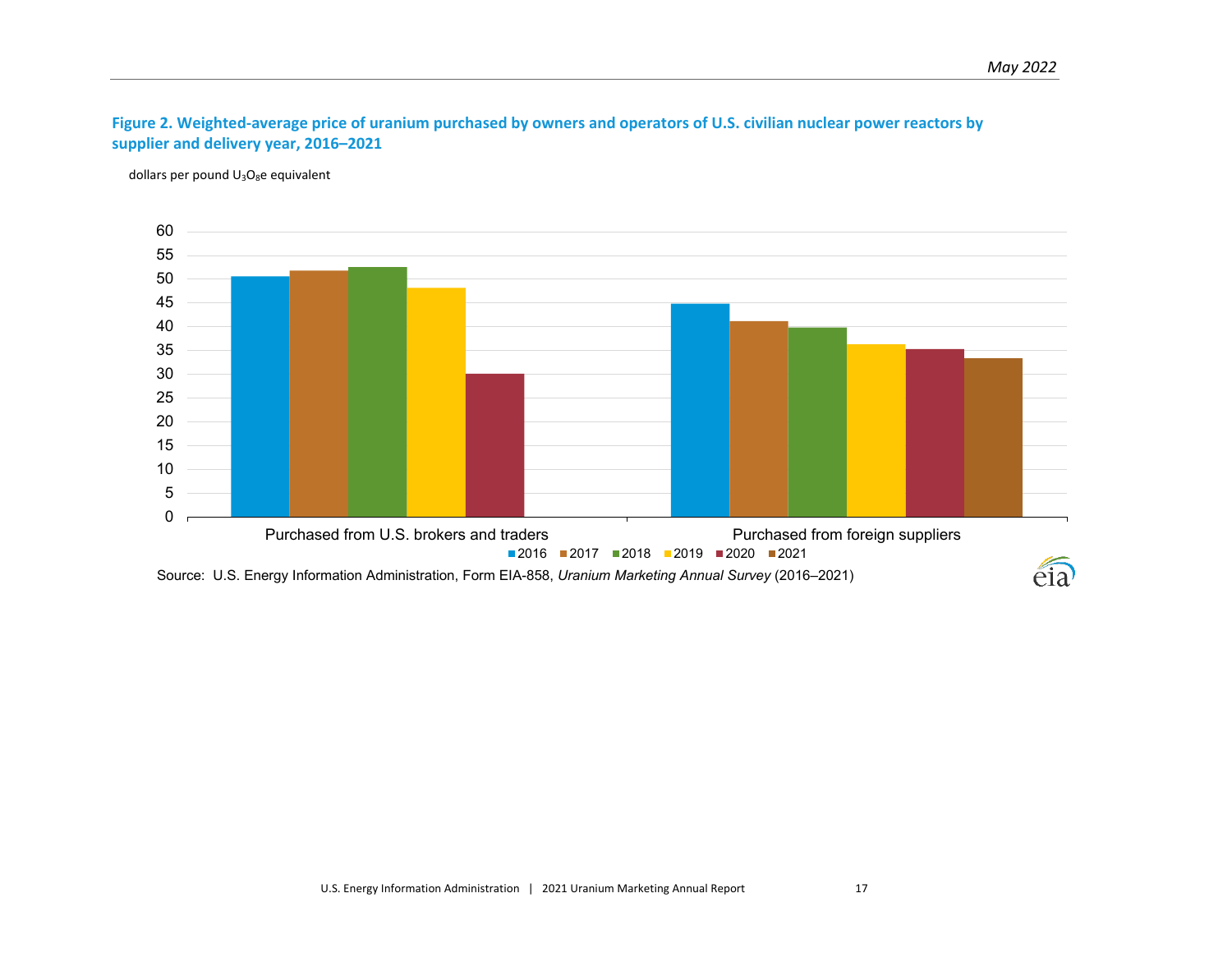#### **Table 2. Uranium purchased by owners and operators of U.S. civilian nuclear power reactors by origin and delivery year, 2016–2021**

| <b>Deliveries</b>      | 2016   | 2017   | 2018   | 2019   | 2020   | 2021   |
|------------------------|--------|--------|--------|--------|--------|--------|
| U.S.-origin uranium    |        |        |        |        |        |        |
| Purchases              | 5.424  | 2.916  | 3.878  | W      | w      | 2.474  |
| Weighted-average price | 43.92  | 35.55  | 45.26  | W      | W      | 43.04  |
| Foreign-origin uranium |        |        |        |        |        |        |
| Purchases              | 45.171 | 40.117 | 36,415 | W      | w      | 44.263 |
| Weighted-average price | 42.26  | 39.04  | 38 11  | W      | w      | 33.40  |
| Total                  |        |        |        |        |        |        |
| Purchases              | 50.595 | 43.033 | 40.293 | 48.328 | 48,934 | 46.736 |
| Weighted-average price | 42.43  | 38.80  | 38.81  | 35.59  | 33.27  | 33.91  |

thousand pounds  $U_3O_8e$  equivalent; dollars per pound  $U_3O_8e$  equivalent

<span id="page-25-0"></span>Notes: Totals may not equal sum of components because of independent rounding. Weighted-average prices are not adjusted for inflation.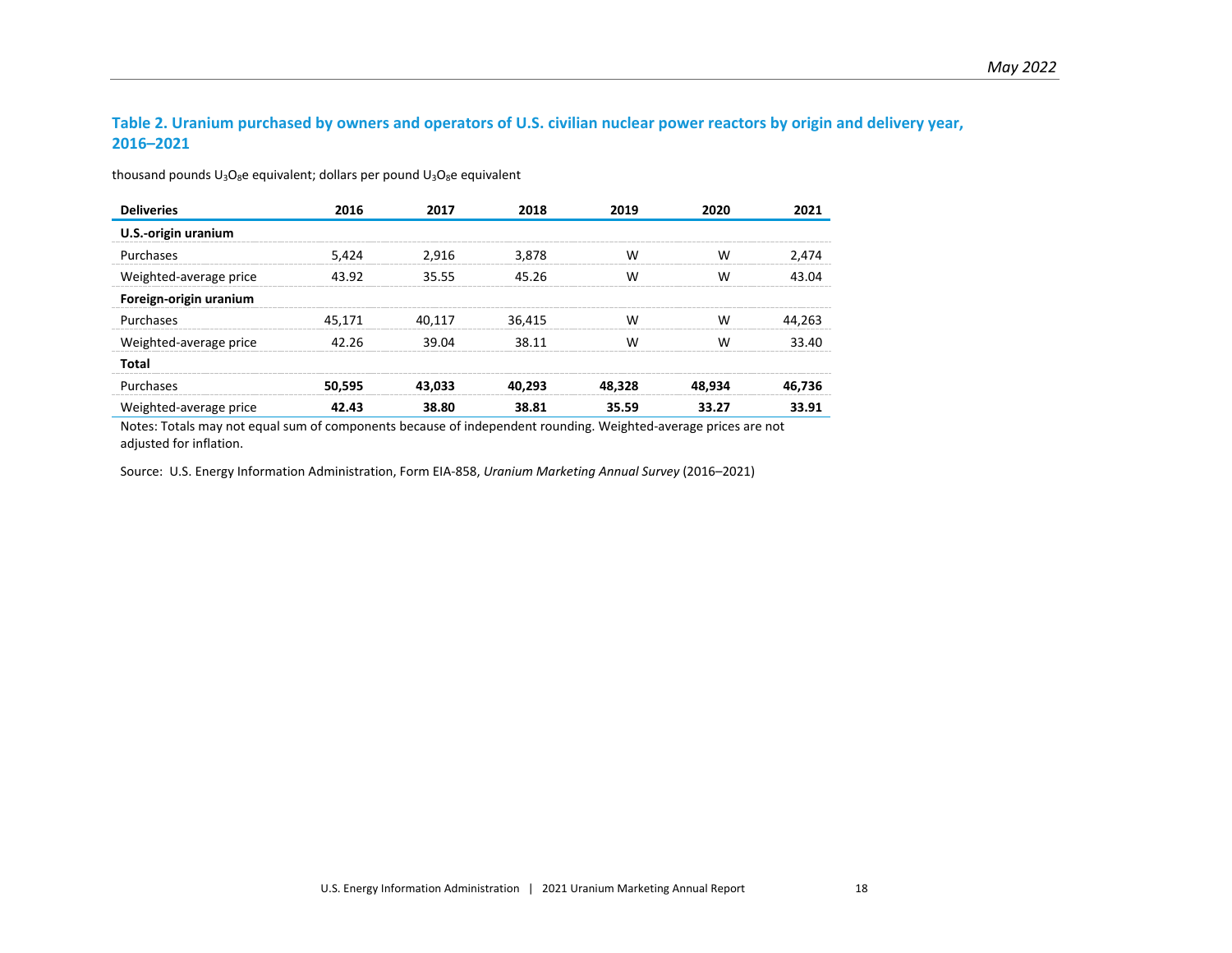**Figure 3. Uranium purchased by owners and operators of U.S. civilian nuclear power reactors by origin and delivery year, 2016–2021**

thousand pounds  $U_3O_8e$  equivalent

<span id="page-26-0"></span>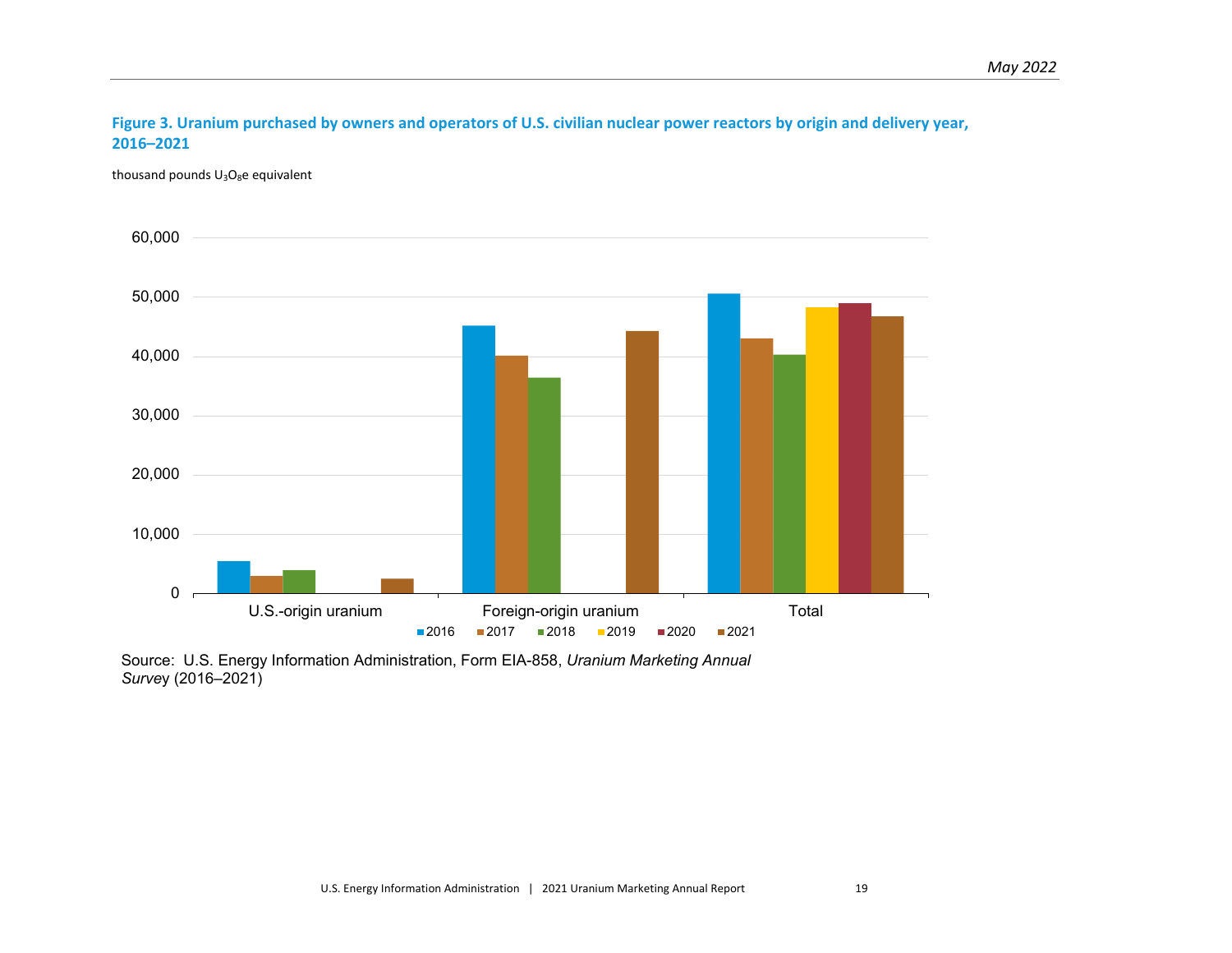# **Figure 4. Weighted-average price of uranium purchased by owners and operators of U.S. civilian nuclear power reactors by origin and delivery year, 2016–2021**

dollars per pound  $U_3O_8e$  equivalent

<span id="page-27-0"></span>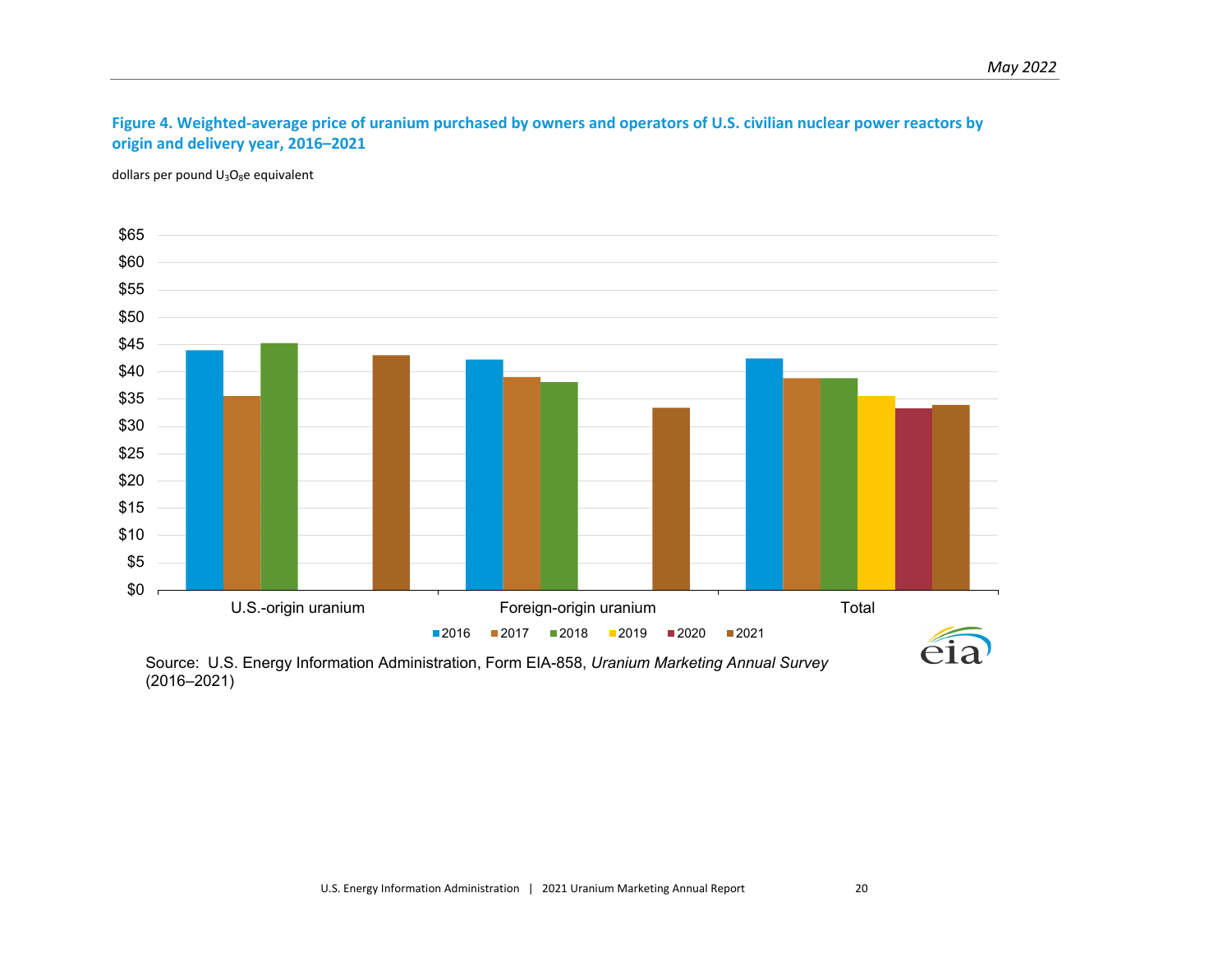## **Table 3. Uranium purchased by owners and operators of U.S. civilian nuclear power reactors by origin country and delivery year, 2017–2021**

thousand pounds  $U_3O_8e$  equivalent; dollars per pound  $U_3O_8e$  equivalent

<span id="page-28-0"></span>

|                        |                  | Deliveries in 2017            |                  | Deliveries in 2018            |                  | Deliveries in 2019            |                  | Deliveries in 2020            |                  | Deliveries in 2021            |
|------------------------|------------------|-------------------------------|------------------|-------------------------------|------------------|-------------------------------|------------------|-------------------------------|------------------|-------------------------------|
| Origin country         | <b>Purchases</b> | Weighted-<br>average<br>price | <b>Purchases</b> | Weighted-<br>average<br>price | <b>Purchases</b> | Weighted-<br>average<br>price | <b>Purchases</b> | Weighted-<br>average<br>price | <b>Purchases</b> | Weighted-<br>average<br>price |
| Australia              | 8,129            | 42.44                         | 7,167            | 40.24                         | 8,504            | 35.39                         | 5,597            | 39.86                         | 6,712            | 36.88                         |
| <b>Brazil</b>          | 0                | --                            | 0                | --                            | 0                | $\overline{\phantom{a}}$      | 0                | $\overline{\phantom{a}}$      | 0                | 0                             |
| <b>Bulgaria</b>        | 0                | --                            | 0                | --                            | 0                | $\overline{\phantom{a}}$      | 0                |                               | $\Omega$         | $\Omega$                      |
| Canada                 | 14,048           | 40.63                         | 9,556            | 37.74                         | 10,172           | 33.06                         | 10,976           | 35.05                         | 6,908            | 35.09                         |
| China                  | 0                | $\overline{\phantom{a}}$      | W                | W                             | 0                | $\overline{\phantom{a}}$      | W                | W                             | 0                | 0                             |
| Czech Republic         | 0                | $- -$                         | 0                | $- -$                         | 0                | $\overline{\phantom{a}}$      | 0                |                               | W                | W                             |
| Germany                | $\Omega$         | $\overline{\phantom{a}}$      | 0                | $\overline{\phantom{a}}$      | W                | W                             | 0                | ٠                             | 0                | 0                             |
| Hungary                | W                | W                             | 0                | $- -$                         | 0                | $-$                           | 0                |                               | 0                | $\Omega$                      |
| Kazakhstan             | 4,638            | 38.30                         | 8,168            | 40.98                         | 8,760            | 35.69                         | 10,828           | 33.37                         | 16,557           | 34.16                         |
| Malawi                 | W                | W                             | 0                | 0.00                          | 0                | $-$                           | W                | W                             | W                | W                             |
| Namibia                | 1,040            | 38.46                         | 2,178            | 40.42                         | 2,450            | 40.40                         | 2,517            | 35.28                         | 3,214            | 36.01                         |
| Niger                  | 1,971            | 49.53                         | W                | W                             | 998              | 41.21                         | W                | W                             | W                | W                             |
| Portugal               | 0                | $\overline{\phantom{a}}$      | 0                | $\overline{\phantom{a}}$      | 0                | $\mathbf{u}$                  | 0                |                               | 0                | 0                             |
| Russia                 | 7,068            | 31.54                         | 5,360            | 31.71                         | 7,365            | 27.31                         | 8,064            | 25.73                         | 6,314            | 22.76                         |
| South Africa           | W                | W                             | W                | W                             | 0                | $\overline{\phantom{a}}$      | 0                |                               | W                | W                             |
| Ukraine                | W                | W                             | 0                | $-$                           | 0                | $\overline{\phantom{a}}$      | 0                |                               | 0                | 0                             |
| United Kingdom         | $\Omega$         | $\mathbf{u}$                  | 0                | --                            | $\Omega$         | $\overline{\phantom{a}}$      | W                | W                             | $\Omega$         | $\Omega$                      |
| Uzbekistan             | 2,148            | 37.17                         | 2,540            | 37.83                         | 4,365            | 38.99                         | 3,940            | 35.93                         | W                | W                             |
| unknown                | W                | W                             | W                | W                             | W                | W                             | W                | W                             | W                | W                             |
| Foreign total          | 40,117           | 39.04                         | 36,415           | 38.11                         | W                | W                             | W                | W                             | 44,263           | 33.40                         |
| <b>United States</b>   | 2,916            | 35.55                         | 3,878            | 45.26                         | W                | W                             | W                | W                             | 2,474            | 43.04                         |
| <b>Total purchases</b> | 43,033           | 38.80                         | 40,293           | 38.81                         | 48,328           | 35.59                         | 48,934           | 33.27                         | 46,736           | 33.91                         |

 $W =$  Data withheld to avoid disclosure of individual company data.  $-$  = Not applicable.

Notes: Totals may not equal sum of components because of independent rounding. Weighted-average prices are not adjusted for inflation.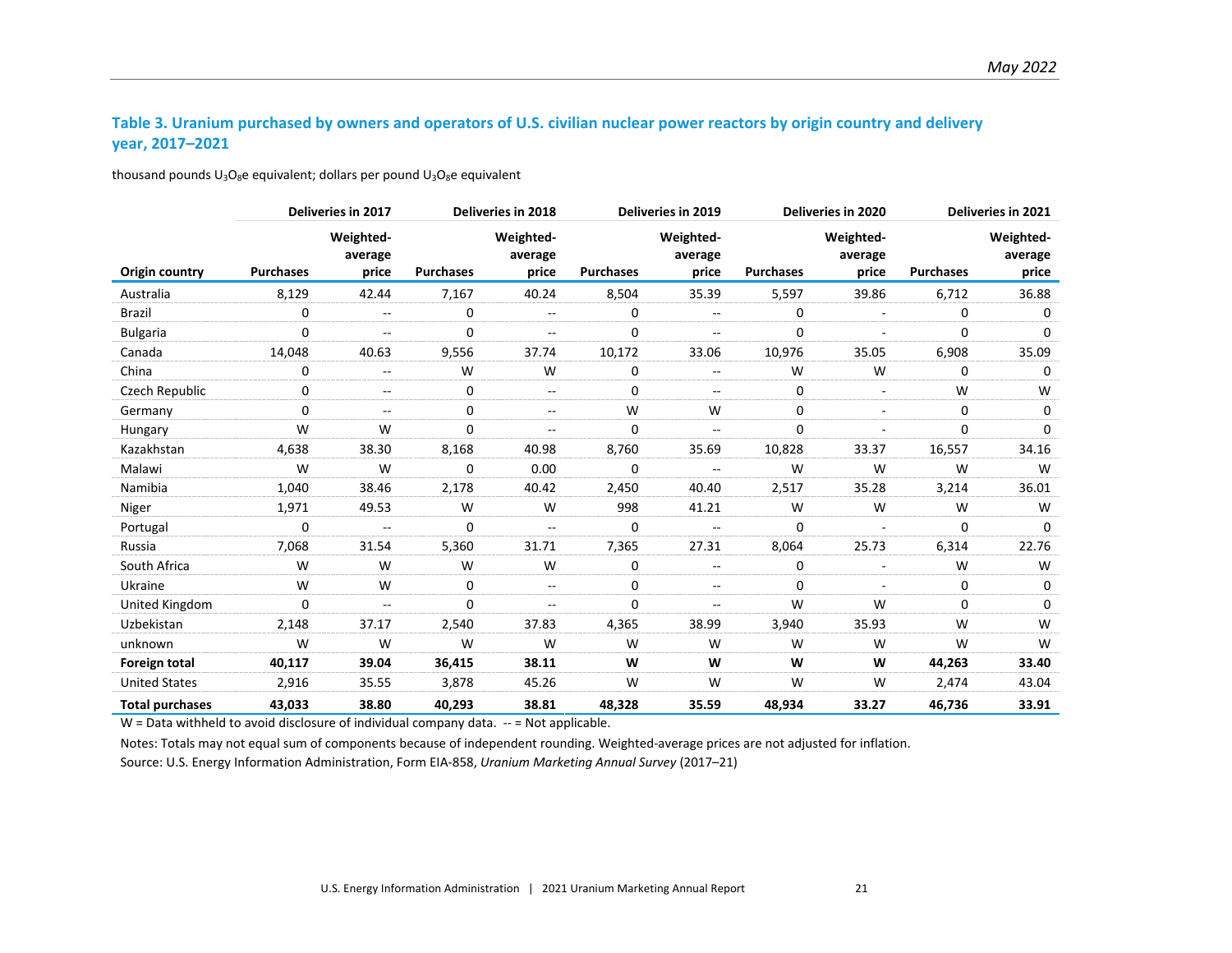# **Figure 5. Uranium purchased by owners and operators of U.S. civilian nuclear power reactors by selected origin country and delivery year, 2017–2021**

thousand pounds  $U_3O_8e$  equivalent

<span id="page-29-0"></span>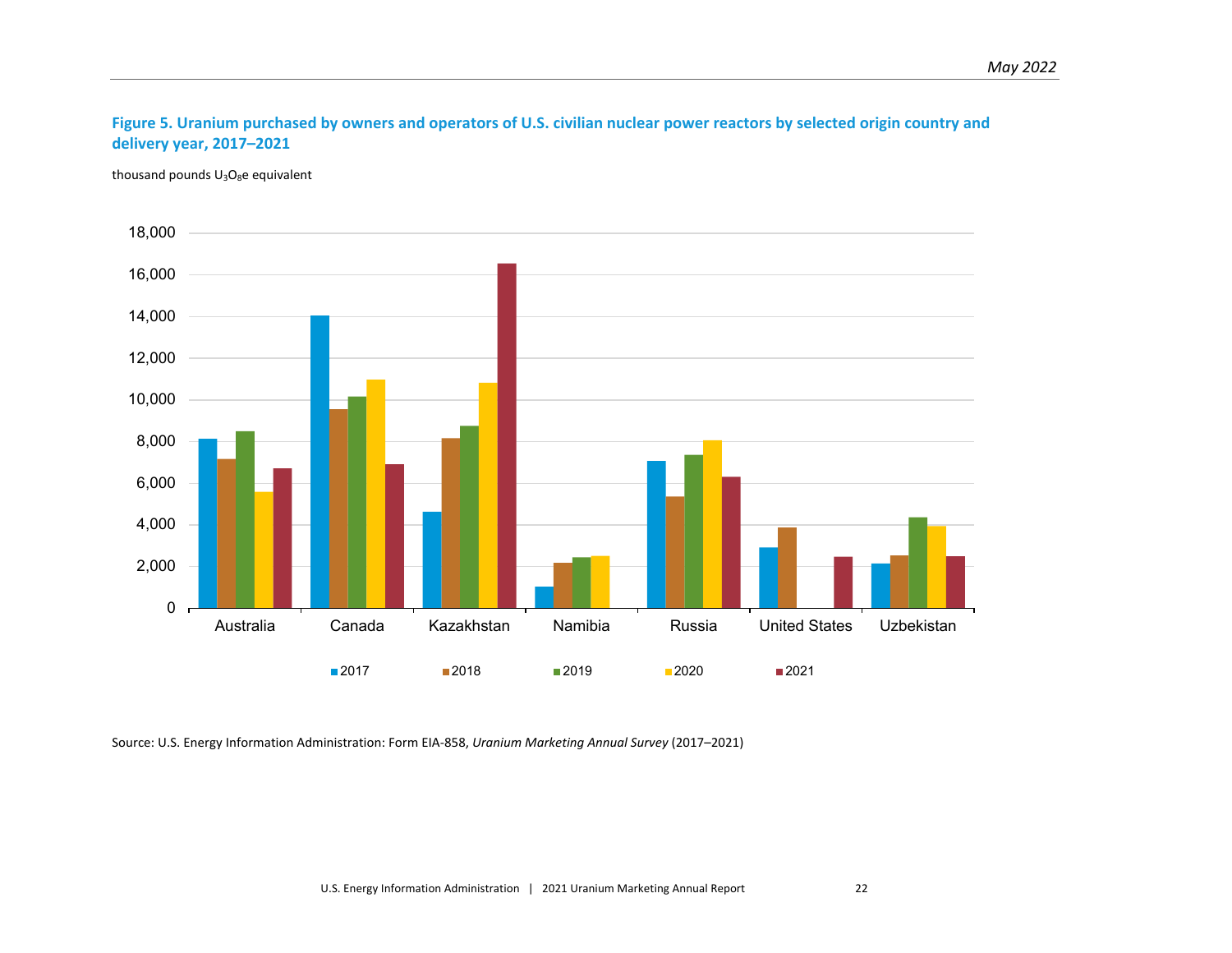#### **Table 4. Uranium purchased by owners and operators of U.S. civilian nuclear power reactors by origin and material type, 2021 deliveries**

thousand pounds  $U_3O_8e$  equivalent; dollars per pound  $U_3O_8e$  equivalent

|                        | <b>Uranium</b> |                         |                 | Natural UF <sub>6</sub> and |        |
|------------------------|----------------|-------------------------|-----------------|-----------------------------|--------|
| <b>Deliveries</b>      | concentrate    | Natural UF <sub>6</sub> | Enriched UF $6$ | Enriched UF <sub>6</sub>    | Total  |
| U.S.-origin uranium    |                |                         |                 |                             |        |
| Purchases              | W              | W                       | W               | W                           | 2,474  |
| Weighted-average price | W              | W                       | W               | W                           | 43.04  |
| Foreign-origin uranium |                |                         |                 |                             |        |
| Purchases              | W              | W                       | W               | W                           | 44,263 |
| Weighted-average price | W              | W                       | W               | W                           | 33.40  |
| Total                  |                |                         |                 |                             |        |
| Purchases              | 25,049         | 10.071                  | 11,616          | 21,687                      | 46,736 |
| Weighted-average price | 34.01          | 38.47                   | 29.76           | 33.94                       | 33.91  |

<span id="page-30-0"></span>W = Data withheld to avoid disclosure of individual company data.

Notes: Totals may not equal sum of components because of independent rounding. Weighted-average prices are not adjusted for inflation. Natural UF<sub>6</sub> is uranium hexafluoride. The natural UF<sub>6</sub> and enriched UF<sub>6</sub> quantity represents only the U<sub>3</sub>O<sub>8</sub> equivalent uranium-component quantity specified in the contract for each delivery of natural UF<sub>6</sub> and enriched UF<sub>6</sub>. The natural UF<sub>6</sub> and enriched UF<sub>6</sub> weighted-average prices represent only the U<sub>3</sub>O<sub>8</sub> equivalent uranium-component price specified in the contract for each delivery of natural UF<sub>6</sub> and enriched UF<sub>6</sub>, it does not include the conversion service and enrichment service components.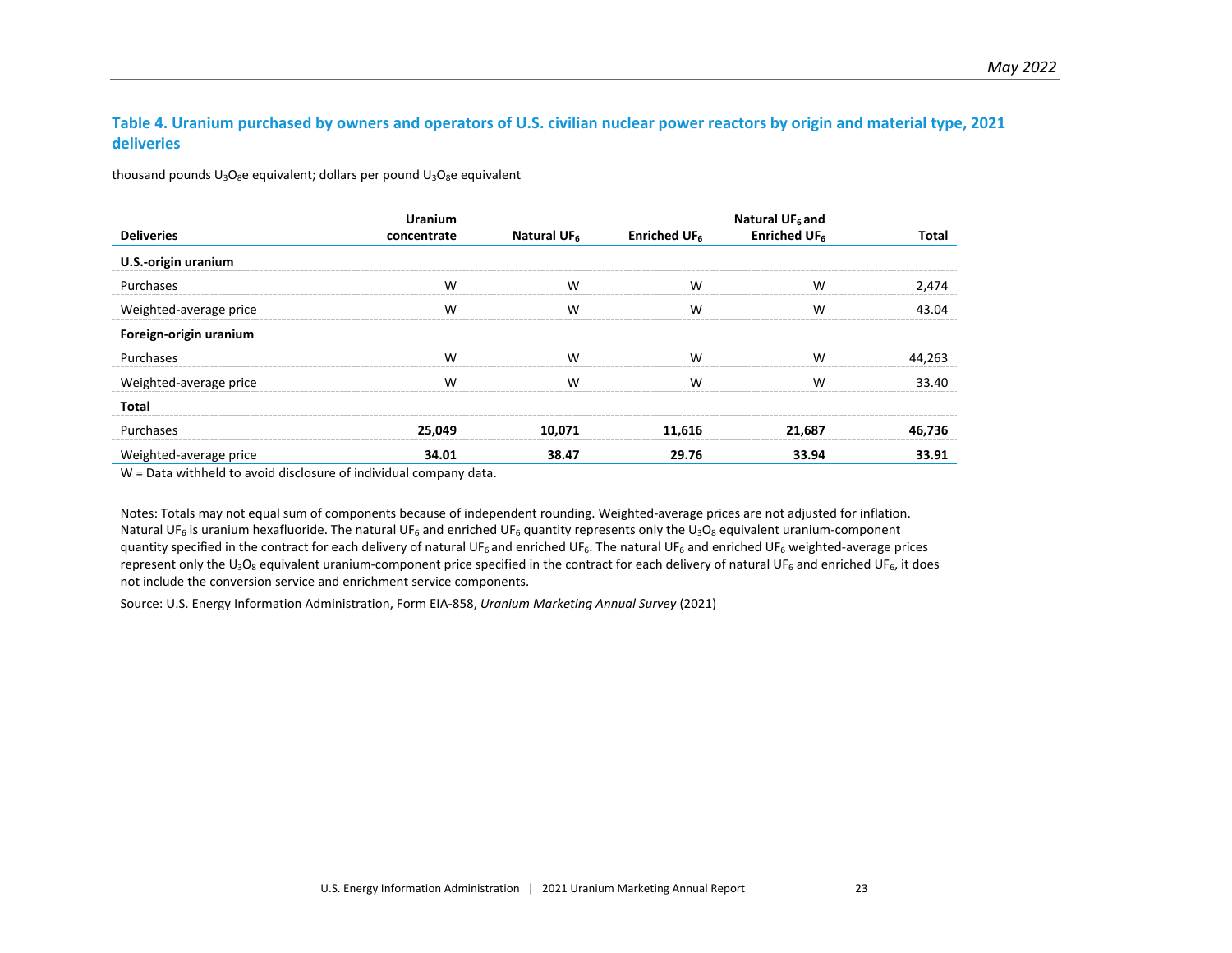#### **Figure 6. Uranium purchased by owners and operators of U.S. civilian nuclear power reactors by material type, 2021 deliveries**

thousand pounds  $U_3O_8e$  equivalent

<span id="page-31-0"></span>![](_page_31_Figure_3.jpeg)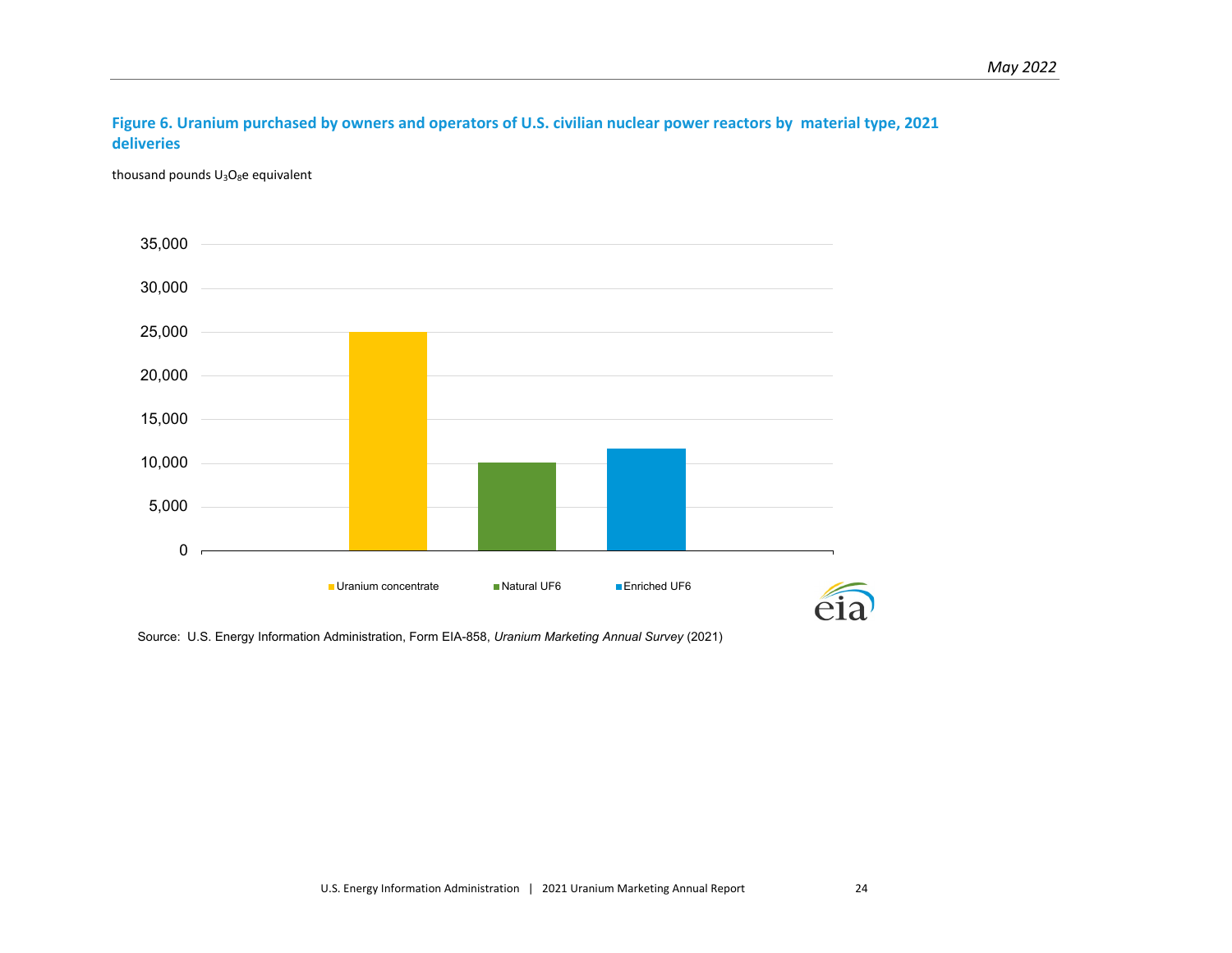# **Table 5. Average price and quantity for uranium purchased by owners and operators of U.S. civilian nuclear power reactors by pricing mechanisms and delivery year, 2020–2021**

dollars per pound  $U_3O_8$  equivalent; thousand pounds  $U_3O_8$  equivalent

<span id="page-32-0"></span>

|                                                       | Domestic purchases 1 |       |        | Foreign purchases <sup>2</sup> | <b>Total purchases</b> |        |  |  |  |
|-------------------------------------------------------|----------------------|-------|--------|--------------------------------|------------------------|--------|--|--|--|
| <b>Pricing mechanisms</b>                             | 2020                 | 2021  | 2020   | 2021                           | 2020                   | 2021   |  |  |  |
| Contract-specified (fixed and base-escalated) pricing |                      |       |        |                                |                        |        |  |  |  |
| Weighted-average price                                | W                    | W     | W      | W                              | 35.82                  | 35.90  |  |  |  |
| Quantity with reported price                          | W                    | W     | W      | W                              | 30,166                 | 28,102 |  |  |  |
| <b>Spot-market pricing</b>                            |                      |       |        |                                |                        |        |  |  |  |
| Weighted-average price                                | W                    | W     | W      | W                              | 29.43                  | 30.11  |  |  |  |
| Quantity with reported price                          | W                    | W     | W      | W                              | 5,498                  | 6,664  |  |  |  |
| Other pricing                                         |                      |       |        |                                |                        |        |  |  |  |
| Weighted-average price                                | W                    | W     | W      | W                              | 29.06                  | 31.38  |  |  |  |
| Quantity with reported price                          | W                    | W     | W      | W                              | 13,207                 | 11,969 |  |  |  |
| All pricing mechanisms                                |                      |       |        |                                |                        |        |  |  |  |
| Weighted-average price                                | 35.92                | 35.18 | 35.33  | 33.30                          | 33.27                  | 33.91  |  |  |  |
| <b>Quantity with reported price</b>                   | 10,494               | 8,246 | 38,402 | 24,327                         | 48,871                 | 46,736 |  |  |  |
| <b>Total quantity</b>                                 | 10,516               | 8,246 | 38,418 | 24,327                         | 48,934                 | 46,736 |  |  |  |

<sup>1</sup> A uranium purchase of both U.S.-origin uranium from a firm located in the United States.

<sup>2</sup> A uranium purchase of foreign-origin uranium from a firm located outside of the United States.

Notes: Totals may not equal sum of components because of independent rounding. Weighted-average prices are not adjusted for inflation.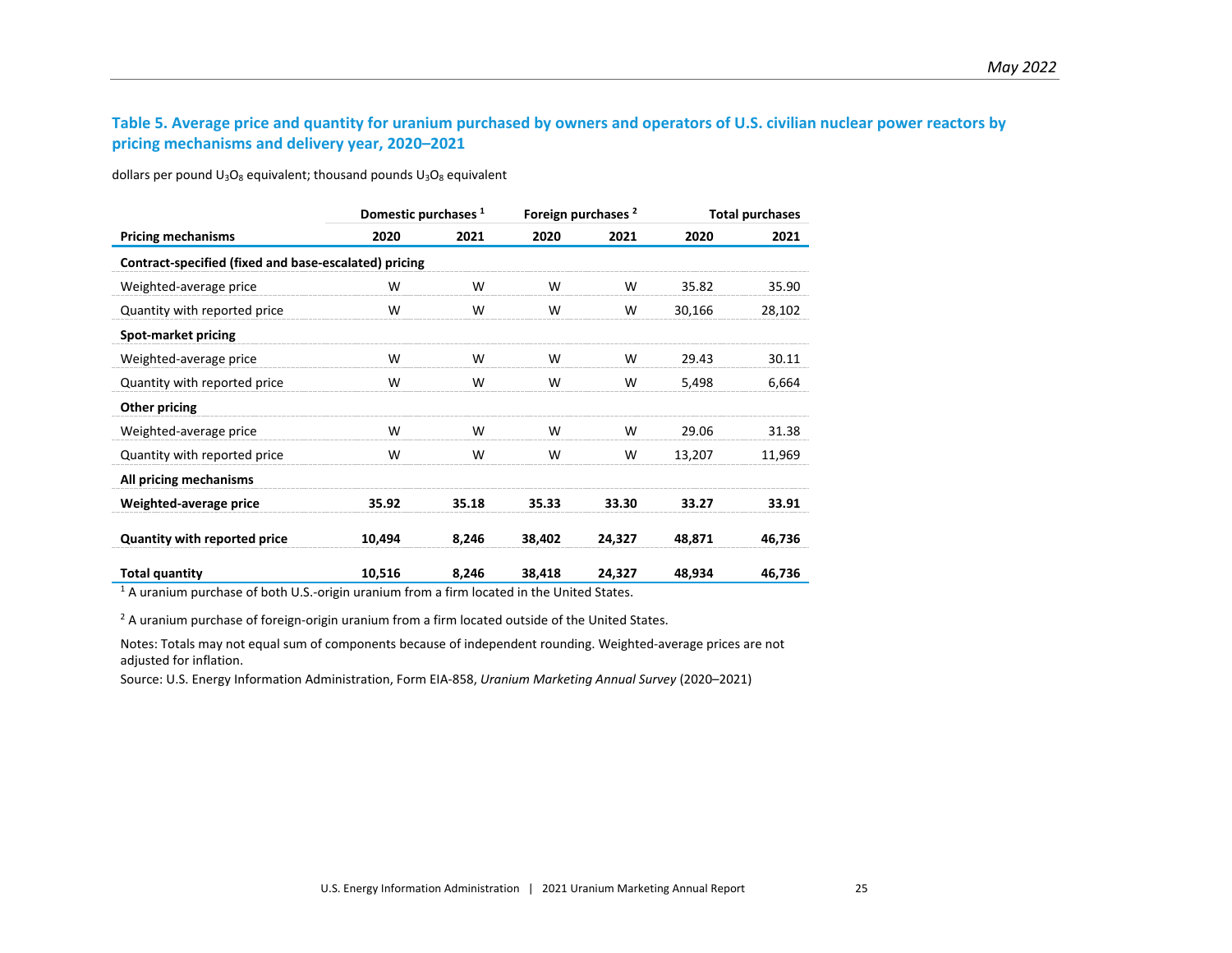**Figure 7. Average price for uranium purchased by owners and operators of U.S. civilian nuclear power reactors by pricing mechanisms and delivery year, 2020–2021**

dollars per pound  $U_3O_8$  equivalent

<span id="page-33-0"></span>![](_page_33_Figure_3.jpeg)

■ Contract-specified (fixed and base-escalated) pricing ■ Spot-market pricing ■ Other pricing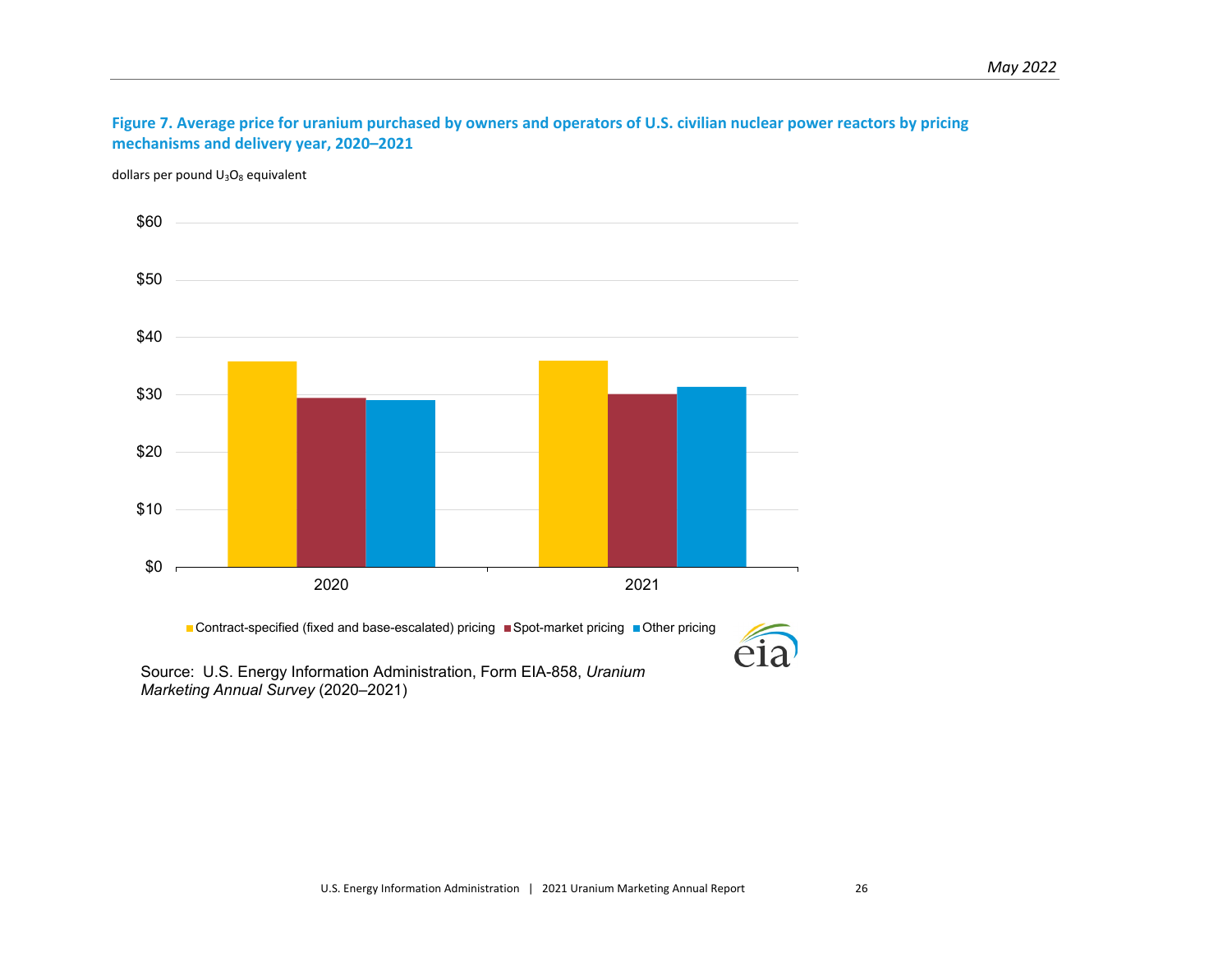# **Table 6a. Uranium purchased by owners and operators of U.S. civilian nuclear power reactors ranked by price and distributed by quantity, 2019–2021 deliveries**

thousand pounds  $U_3O_8$  equivalent; dollars per pound  $U_3O_8$  equivalent

|                              |                                        | <b>Deliveries in 2019</b>  |                                        | <b>Deliveries in 2020</b>  | Deliveries in 2021                     |                            |  |
|------------------------------|----------------------------------------|----------------------------|----------------------------------------|----------------------------|----------------------------------------|----------------------------|--|
| Quantity<br>distribution $1$ | <b>Quantity with</b><br>reported price | Weighted-<br>average price | <b>Quantity with</b><br>reported price | Weighted-<br>average price | <b>Quantity with</b><br>reported price | Weighted-<br>average price |  |
| First                        | 6,038                                  | 19.84                      | 6,109                                  | 15.09                      | 5,842                                  | 20.33                      |  |
| Second                       | 6,038                                  | 24.69                      | 6,109                                  | 23.9                       | 5,842                                  | 27.13                      |  |
| Third                        | 6,038                                  | 26.47                      | 6,109                                  | 25.58                      | 5,842                                  | 29.11                      |  |
| Fourth                       | 6,038                                  | 28.69                      | 6,109                                  | 28.75                      | 5,842                                  | 30.02                      |  |
| Fifth                        | 6.038                                  | 32.8                       | 6,109                                  | 31.45                      | 5,842                                  | 31.23                      |  |
| Sixth                        | 6,038                                  | 41.2                       | 6,109                                  | 35.29                      | 5,842                                  | 33.58                      |  |
| Seventh                      | 6.038                                  | 47.93                      | 6.109                                  | 45.92                      | 5,842                                  | 45.36                      |  |
| Eighth                       | 6,038                                  | 63.14                      | 6,109                                  | 60.22                      | 5,842                                  | 54.56                      |  |
| Total                        | 48.303                                 | 35.59                      | 48.871                                 | 33.27                      | 46.736                                 | 33.91                      |  |

<span id="page-34-0"></span><sup>1</sup> Distribution divides total quantity of uranium delivered (with a price) into eight distributions by price (sorted from lowest to highest) and provides the quantity-weighted average price for each distribution.

Notes: Totals may not equal sum of components because of independent rounding. Weighted-average prices are not adjusted for inflation.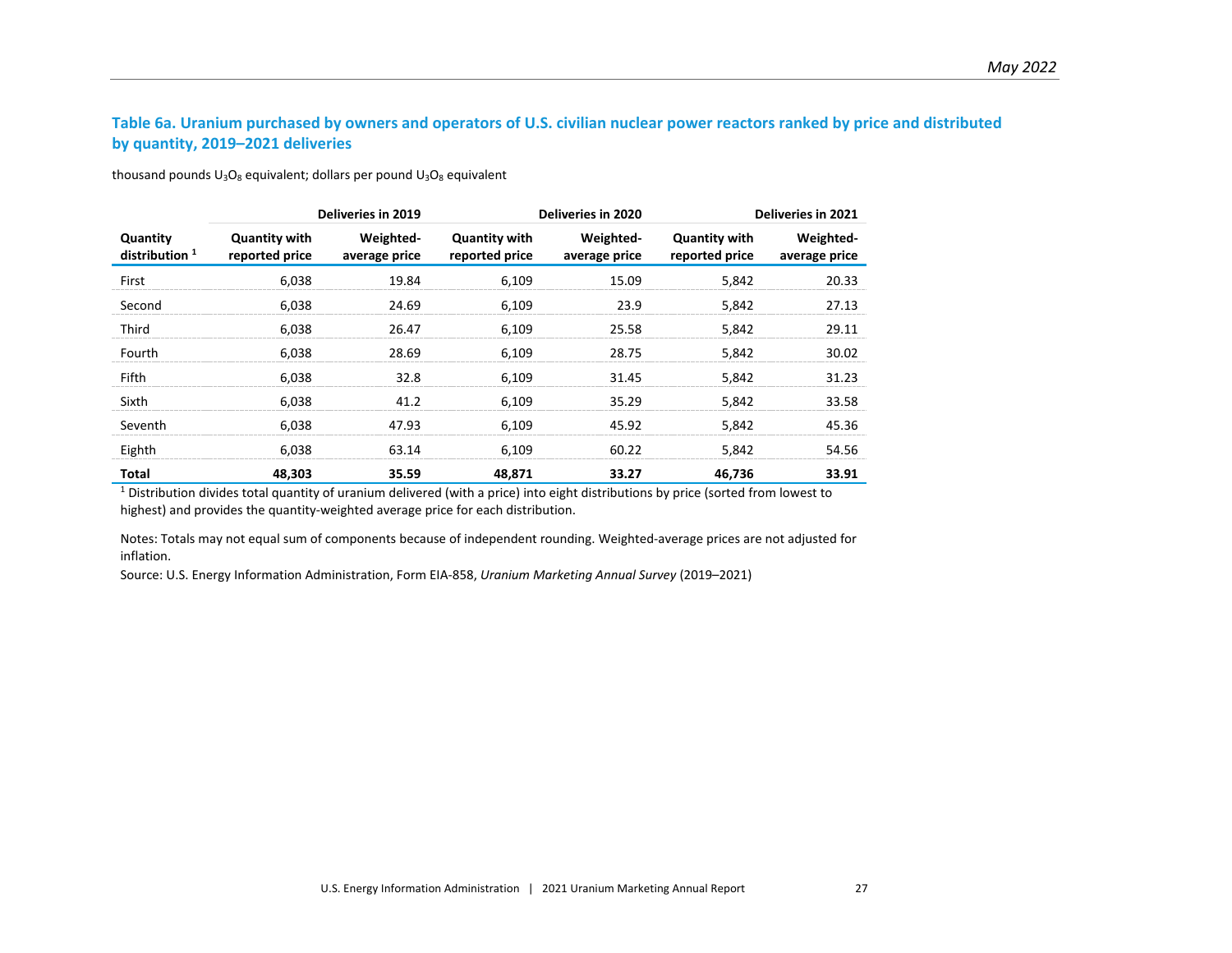# **Table 6b. Uranium purchased by owners and operators of U.S. civilian nuclear power reactors ranked by price and distributed by purchaser, 2019–2021 deliveries**

thousand pounds  $U_3O_8$  equivalent; dollars per pound  $U_3O_8$  equivalent

|                     |            |                                  | Deliveries in 2019 | <b>Deliveries in 2020</b> |                                  |               |            |                                  | Deliveries in 2021 |  |
|---------------------|------------|----------------------------------|--------------------|---------------------------|----------------------------------|---------------|------------|----------------------------------|--------------------|--|
| <b>Distribution</b> | Number of  | <b>Quantity with</b><br>reported | Weighted-          | Number of                 | <b>Quantity with</b><br>reported | Weighted-     | Number of  | <b>Quantity with</b><br>reported | Weighted-          |  |
| of purchasers       | purchasers | price                            | average price      | purchasers                | price                            | average price | purchasers | price                            | average price      |  |
| First               |            | 15.010                           | 25.84              |                           | 19.668                           | 26.03         |            | 20.014                           | 27.36              |  |
| Second              |            | 8.825                            | 31.61              |                           | 11.914                           | 31.58         |            | 7.739                            | 34.19              |  |
| Third               |            | 14.352                           | 40.73              |                           | 10.039                           | 38.01         |            | 12.954                           | 38.94              |  |
| Fourth              |            | 10.116                           | 46.24              |                           | 7.250                            | 49.17         |            | 6.029                            | 44.53              |  |
| Total               | 27         | 48,303                           | 35.59              | 27                        | 48,871                           | 33.27         | 25         | 46,736                           | 33.91              |  |

<span id="page-35-0"></span>Notes: Totals may not equal sum of components because of independent rounding. Weighted-average prices are not adjusted for inflation.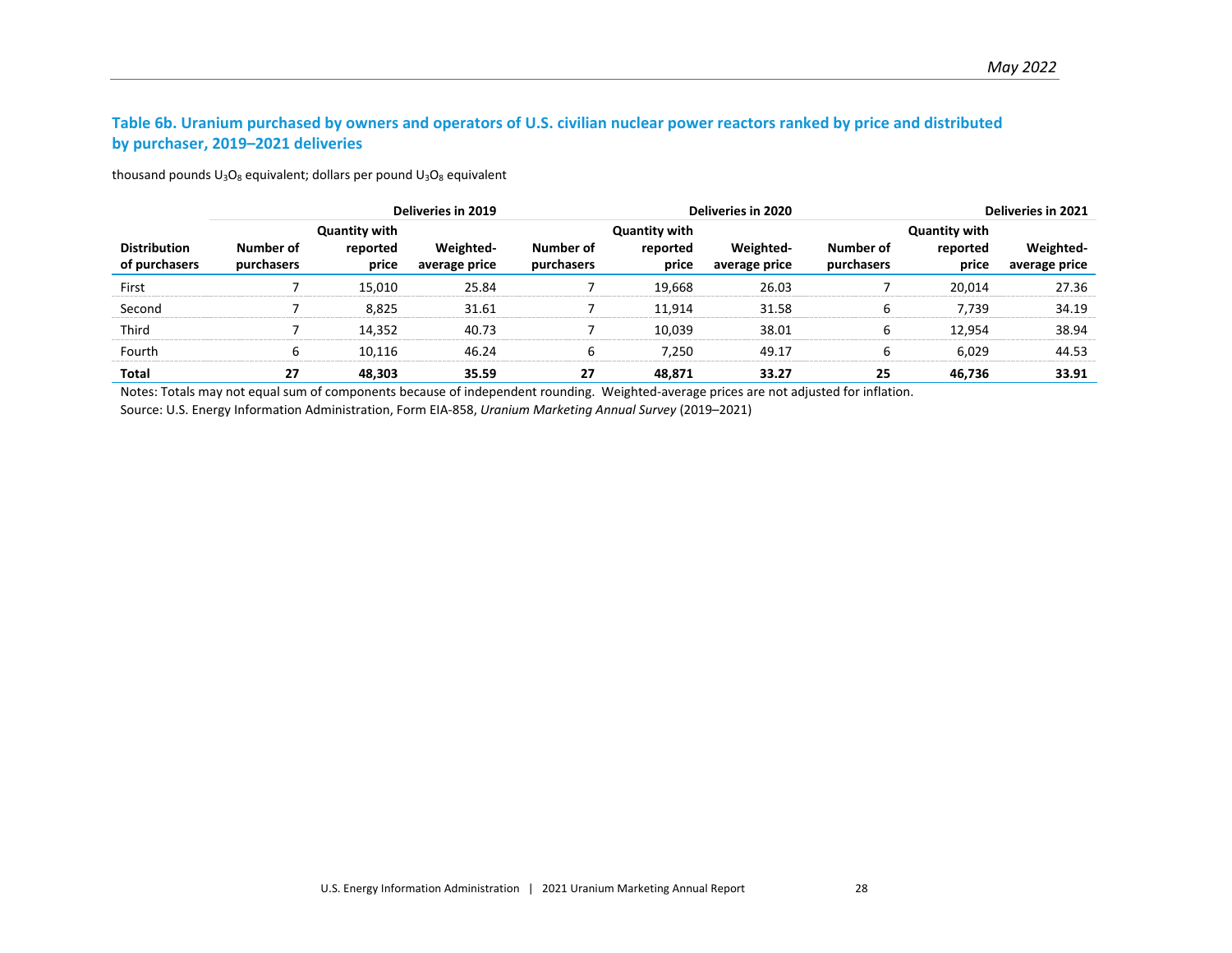# **Table 7. Uranium purchased by owners and operators of U.S. civilian nuclear power reactors by contract type and material type, 2021 deliveries**

thousand pounds  $U_3O_8$  equivalent; dollars per pound  $U_3O_8$  equivalent

|                          | Spot contracts 1                       |                            |                                        | Long-term contracts <sup>2</sup> | Total                                  |               |  |
|--------------------------|----------------------------------------|----------------------------|----------------------------------------|----------------------------------|----------------------------------------|---------------|--|
| <b>Material type</b>     | <b>Quantity with</b><br>reported price | Weighted-<br>average price | <b>Quantity with</b><br>reported price | average price                    | <b>Quantitv with</b><br>reported price | average price |  |
| $U_3O_8$                 | 8.646                                  | 30.67                      | 16.403                                 | 35.77                            | 25.049                                 | 34.01         |  |
| Natural UF $6$           | W                                      | W                          | W                                      | w                                | 10.071                                 | 38.47         |  |
| Enriched UF <sub>6</sub> | W                                      | W                          | w                                      | W                                | 11.616                                 | 29.76         |  |
| Total                    | 8,986                                  | 30.56                      | 37,750                                 | 34.71                            | 46.736                                 | 33.91         |  |

<span id="page-36-0"></span> $1$  A one-time delivery (usually) of the entire contract to occur within one year of contract execution (signed date).

<sup>2</sup> One or more deliveries to occur after a year following contract execution (signed date).

Notes: Totals may not equal sum of components because of independent rounding. Weighted-average prices are not adjusted for inflation.

UF6 is uranium hexafluoride. The natural UF6 and enriched UF6 quantity represents only the U3O8 equivalent uranium-component quantity specified in the contract for each delivery of natural UF6 and enriched UF6. The natural UF6 and enriched UF6 weighted-average price represent only the U3O8 equivalent uranium-component price specified in the contract for each delivery of natural UF6 and enriched UF6, it does not include the conversion service and enrichment service components.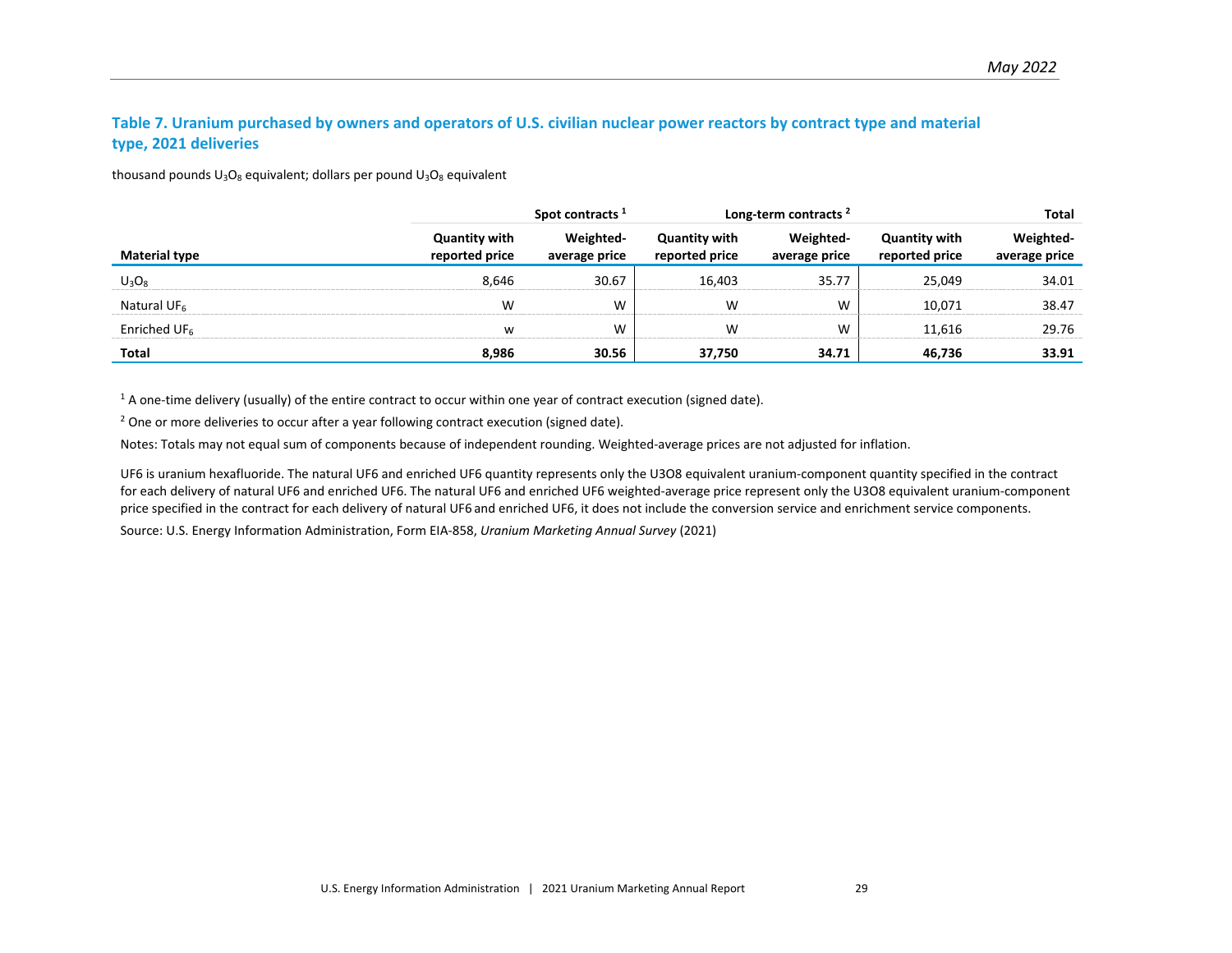#### **Table 8. Contracts signed in 2021 by owners and operators of U.S. civilian nuclear power reactors by contract type**

thousand pounds  $U_3O_8$  equivalent; dollars per pound  $U_3O_8$  equivalent

| Purchase contract type<br>(Signed in 2021) | <b>Quantity of deliveries</b><br>received in 2021 | Weighted-average price | <b>Number of purchase</b><br>contracts for<br>deliveries in 2021 |
|--------------------------------------------|---------------------------------------------------|------------------------|------------------------------------------------------------------|
| Spot                                       | w                                                 | w                      |                                                                  |
| Long-term                                  | VV.                                               | w                      |                                                                  |
| Total                                      | 3.558                                             | 32.53                  |                                                                  |

<span id="page-37-0"></span>Notes: Totals may not equal sum of components because of independent rounding. Weighted-average prices are not adjusted for inflation.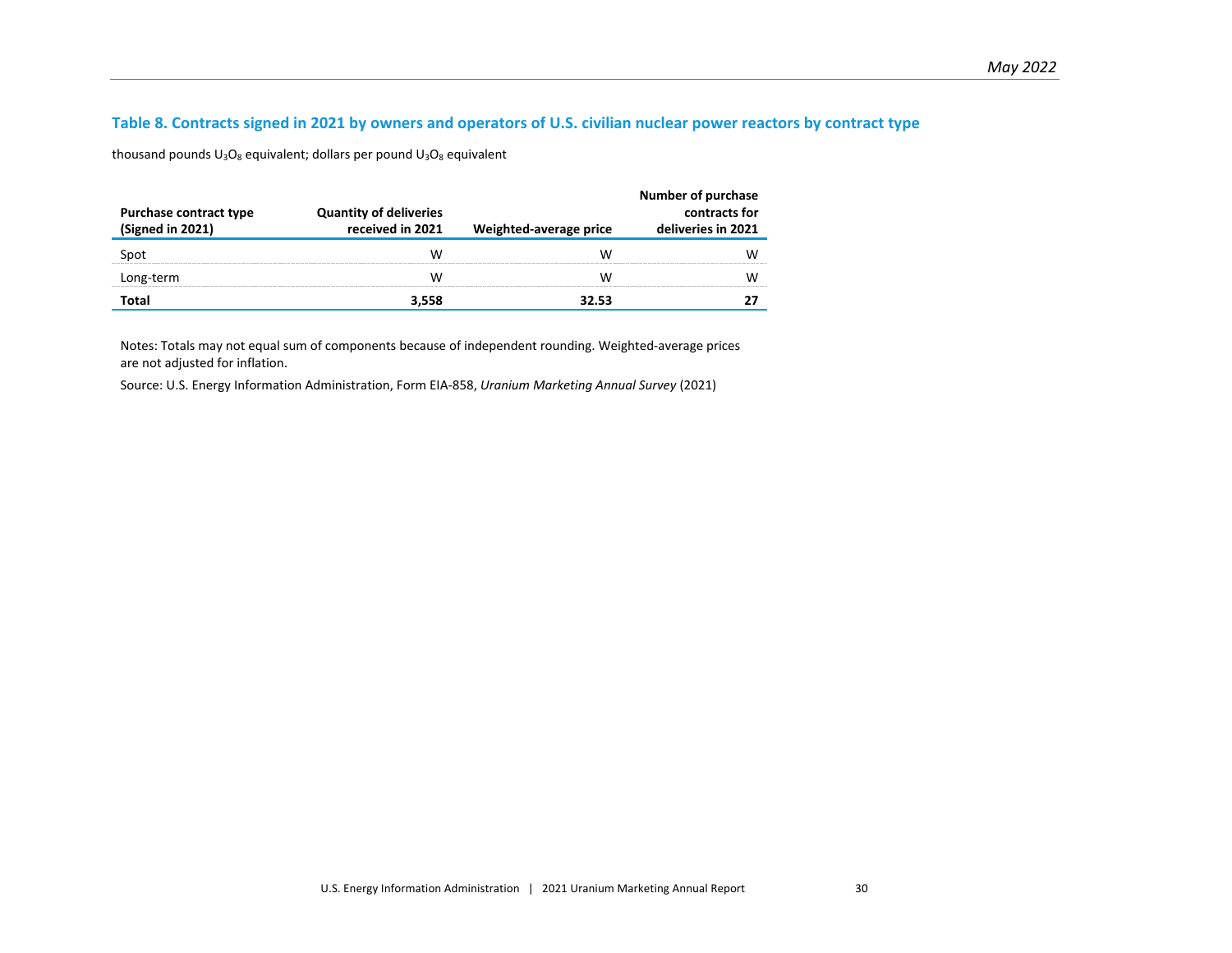# **Table 9. Contracted purchases of uranium by owners and operators of U.S. civilian nuclear power reactors, signed in 2021, by delivery year, 2022–2031**

thousand pounds  $U_3O_8$  equivalent

| Year of delivery | <b>Minimum</b> | <b>Maximum</b> |
|------------------|----------------|----------------|
| 2022             | 4,458          | 4,703          |
| 2023             | 4,191          | 5,776          |
| 2024             | 5,695          | 7,858          |
| 2025             | 4,283          | 6,185          |
| 2026             | 2,590          | 3,060          |
| 2027             | 1,810          | 2,510          |
| 2028             | 1,150          | 2,370          |
| 2029             | 1,300          | 2,553          |
| 2030             | W              | w              |
| 2031             | w              | w              |
| <b>Total</b>     | 26,527         | 36,898         |

<span id="page-38-0"></span>W = Data withheld to avoid disclosure of individual company data.

Note: Totals may not equal sum of components because of independent rounding.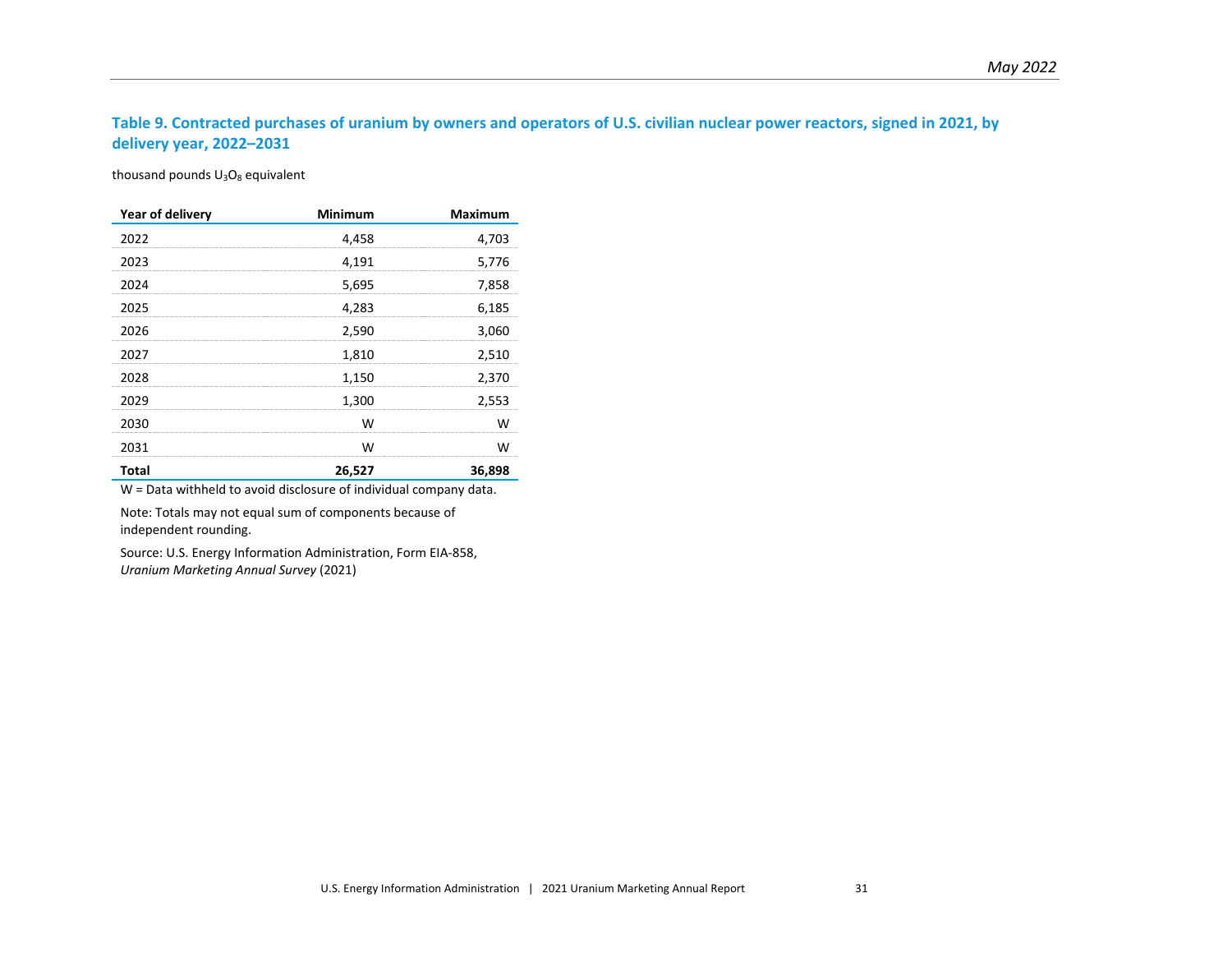# **Figure 8. Contracted purchases of uranium by owners and operators of U.S. civilian nuclear power reactors, signed in 2021, by delivery year, 2022–2027**

thousand pounds  $U_3O_8$  equivalent

<span id="page-39-0"></span>![](_page_39_Figure_3.jpeg)

■ Maximum

![](_page_39_Picture_6.jpeg)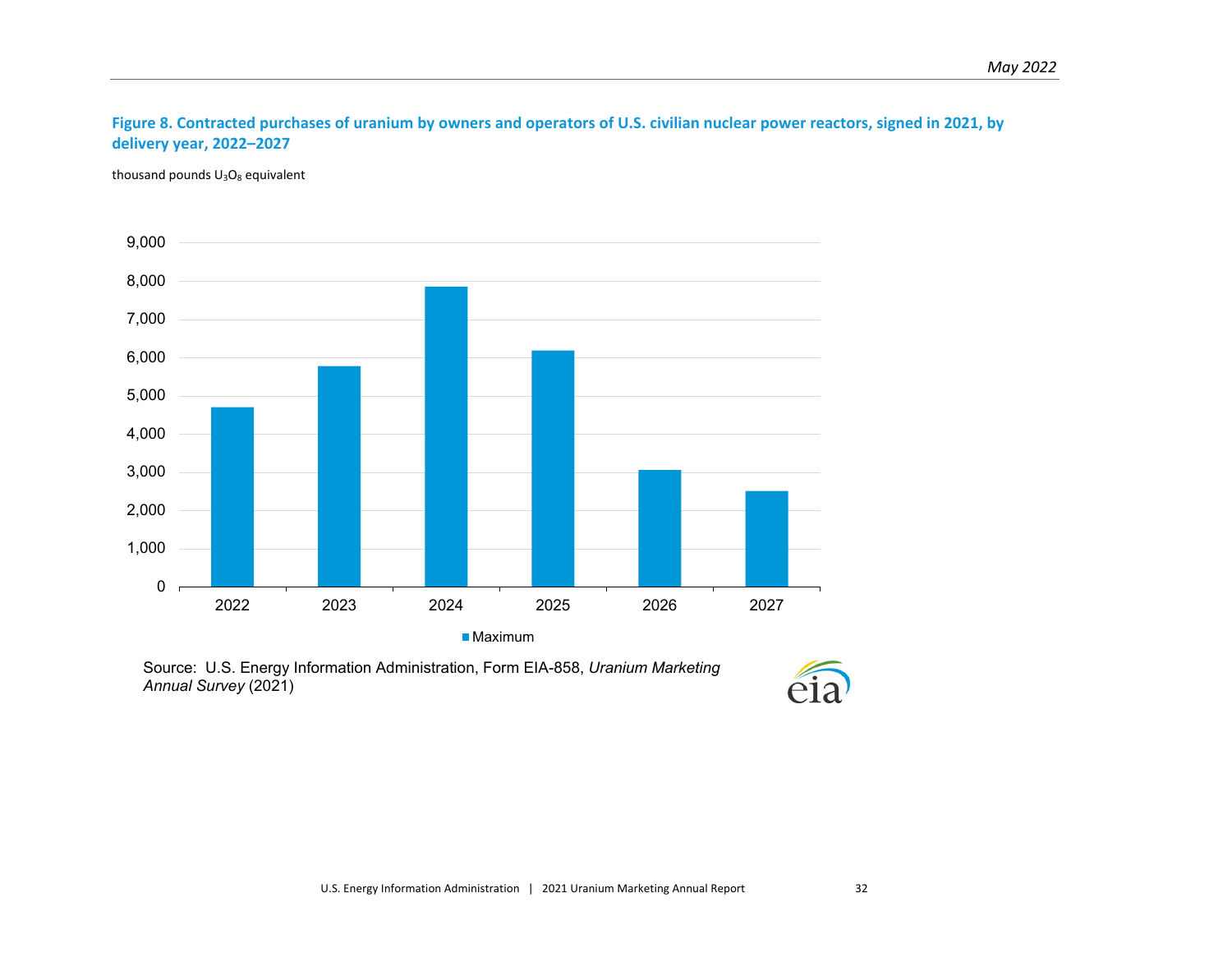# **Table 10. Contracted purchases of uranium from suppliers by owners and operators of U.S. civilian nuclear power reactors, in effect at the end of 2021, by delivery year, 2022–2031**

thousand pounds  $U_3O_8$  equivalent

|                  | Contracted purchases from U.S.<br>suppliers |                | Contracted purchases from<br>foreign suppliers |                | <b>Contracted purchases from all</b><br>suppliers |         |
|------------------|---------------------------------------------|----------------|------------------------------------------------|----------------|---------------------------------------------------|---------|
| Year of delivery | Minimum                                     | <b>Maximum</b> | <b>Minimum</b>                                 | <b>Maximum</b> | <b>Minimum</b>                                    | Maximum |
| 2022             | 2,006                                       | 2,136          | 27,835                                         | 31,984         | 29,841                                            | 34,120  |
| 2023             | 1,915                                       | 2,197          | 25,917                                         | 32,427         | 27,832                                            | 34,624  |
| 2024             | 1,422                                       | 1,917          | 23,863                                         | 29,663         | 25,285                                            | 31,580  |
| 2025             | W                                           | 2,332          | W                                              | 23,639         | 20,101                                            | 25,971  |
| 2026             | W                                           | 562            | W                                              | 15,630         | 12,625                                            | 16,191  |
| 2027             | W                                           | W              | W                                              | W              | 10,457                                            | 12,949  |
| 2028             | 0                                           | 0              | 6,916                                          | 9,349          | 6,916                                             | 9,349   |
| 2029             | W                                           | W              | W                                              | W              | 6,330                                             | 8,599   |
| 2030             | 0                                           | 0              | 5,120                                          | 6,555          | 5,120                                             | 6,555   |
| 2031             | W                                           | W              | W                                              | W              | W                                                 | W       |
| Total            | 8,100                                       | 10,086         | 136,558                                        | 170,034        | 144,658                                           | 180,121 |

<span id="page-40-0"></span>W = Data withheld to avoid disclosure of individual company data.

Note: Totals may not equal sum of components because of independent rounding.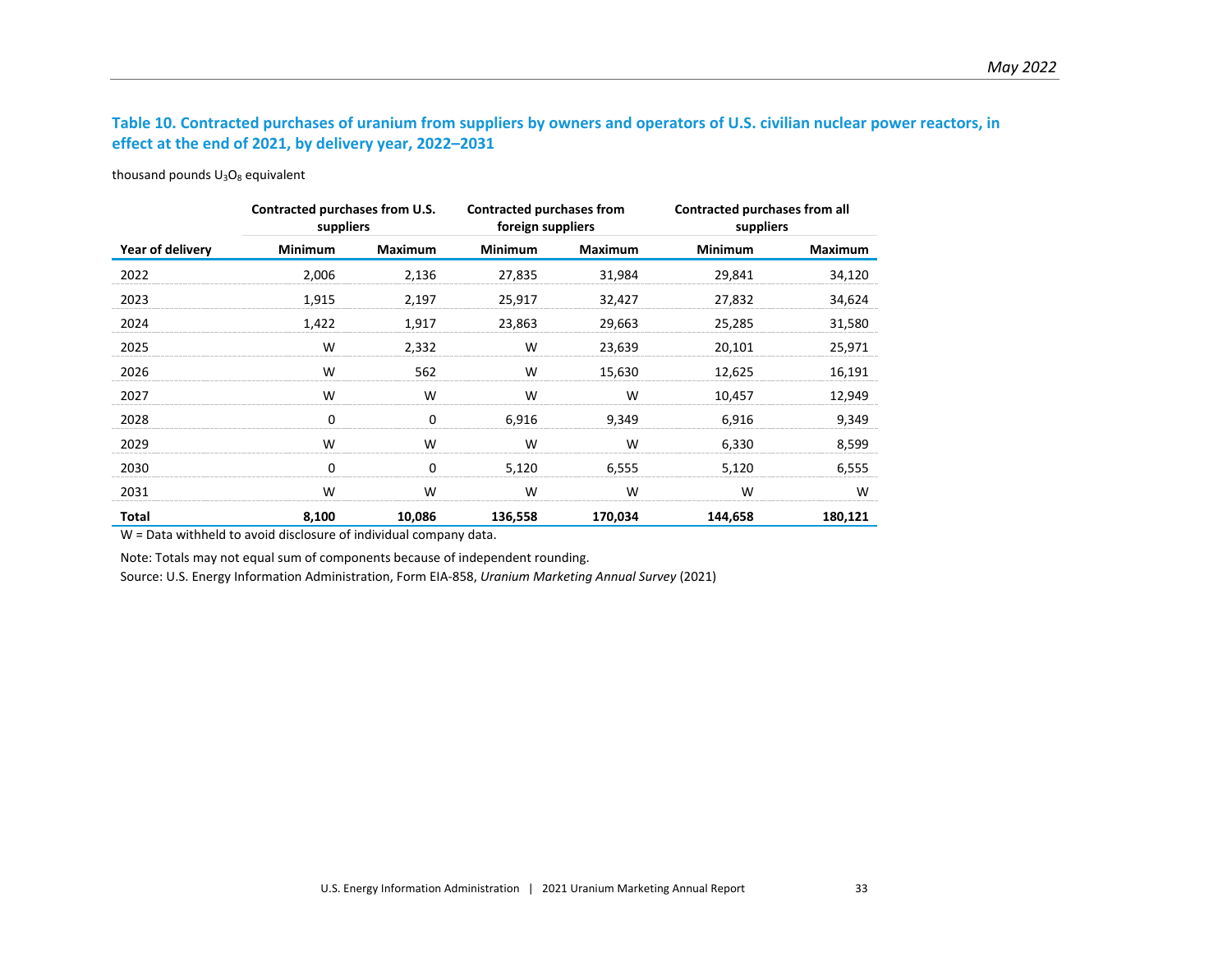**Figure 9. Maximum contracted purchases of uranium from suppliers by owners and operators of U.S. civilian nuclear power reactors, in effect at the end of 2021, by delivery year, 2022–2026**

thousand pounds  $U_3O_8$  equivalent

<span id="page-41-0"></span>![](_page_41_Figure_3.jpeg)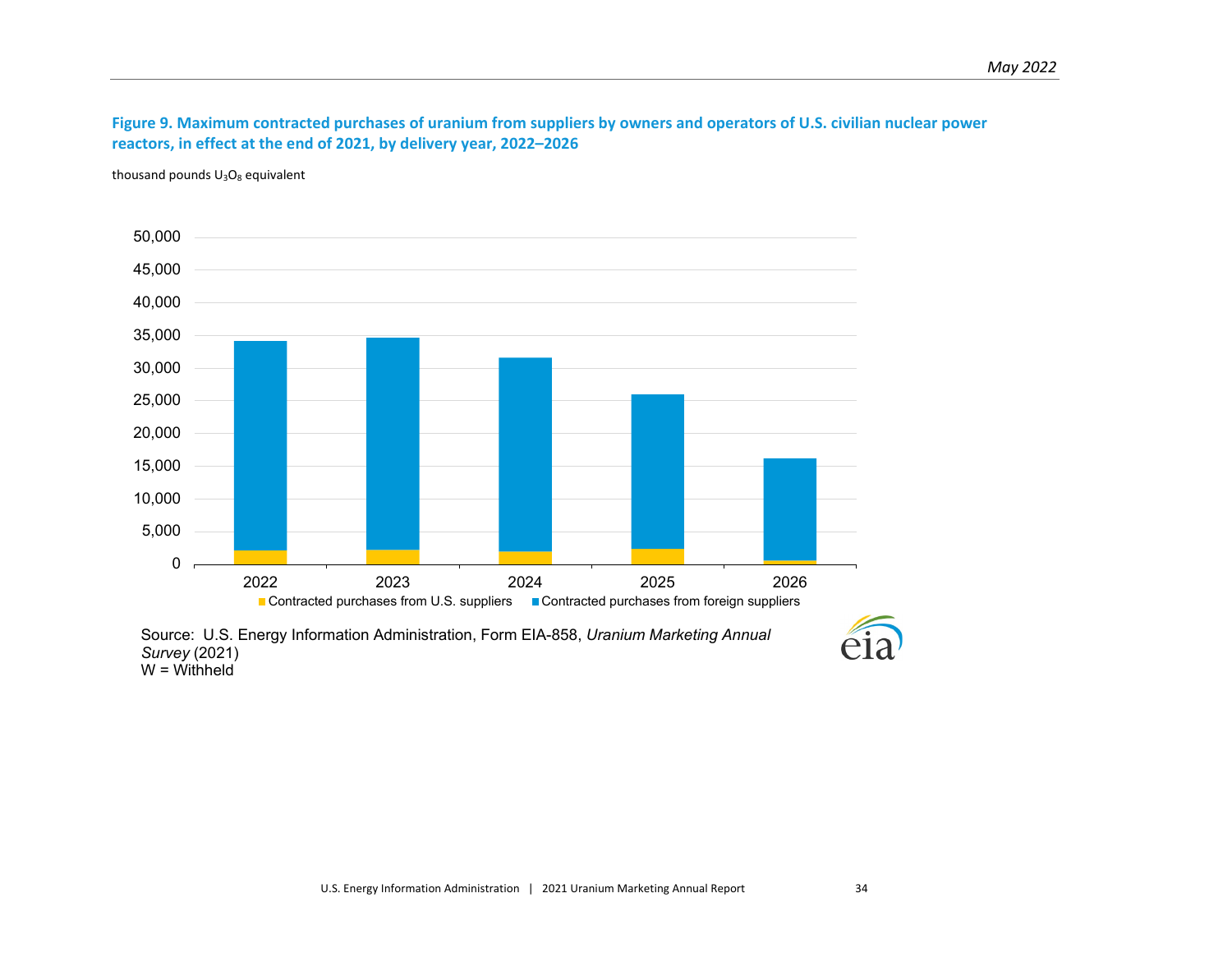# **Table 11. Unfilled uranium market requirements of owners and operators of U.S. civilian nuclear power reactors, 2021–2031**

thousand pounds  $U_3O_8$  equivalent

|      |        | As of December 31, 2020 | As of December 31, 2021 |            |  |  |
|------|--------|-------------------------|-------------------------|------------|--|--|
| Year | Annual | <b>Cumulative</b>       | Annual                  | Cumulative |  |  |
| 2021 | 1,013  | 1,013                   |                         |            |  |  |
| 2022 | 5,748  | 6,761                   | 2,782                   | 2,782      |  |  |
| 2023 | 11,228 | 17,989                  | 3,564                   | 6,346      |  |  |
| 2024 | 15,995 | 33,984                  | 9,172                   | 15,518     |  |  |
| 2025 | 16,856 | 50,840                  | 12,710                  | 28,228     |  |  |
| 2026 | 19,912 | 70,752                  | 20,786                  | 49,014     |  |  |
| 2027 | 19,323 | 90,075                  | 19,823                  | 68,837     |  |  |
| 2028 | 31,399 | 121,473                 | 24,386                  | 93,223     |  |  |
| 2029 | 32,871 | 154,345                 | 26,872                  | 120,095    |  |  |
| 2030 | 33,163 | 187,507                 | 28,468                  | 148,564    |  |  |
| 2031 |        |                         | 33,532                  | 182,095    |  |  |

<span id="page-42-0"></span>- = No data reported. -- = Not applicable.

Note: Totals may not equal sum of components because of independent rounding.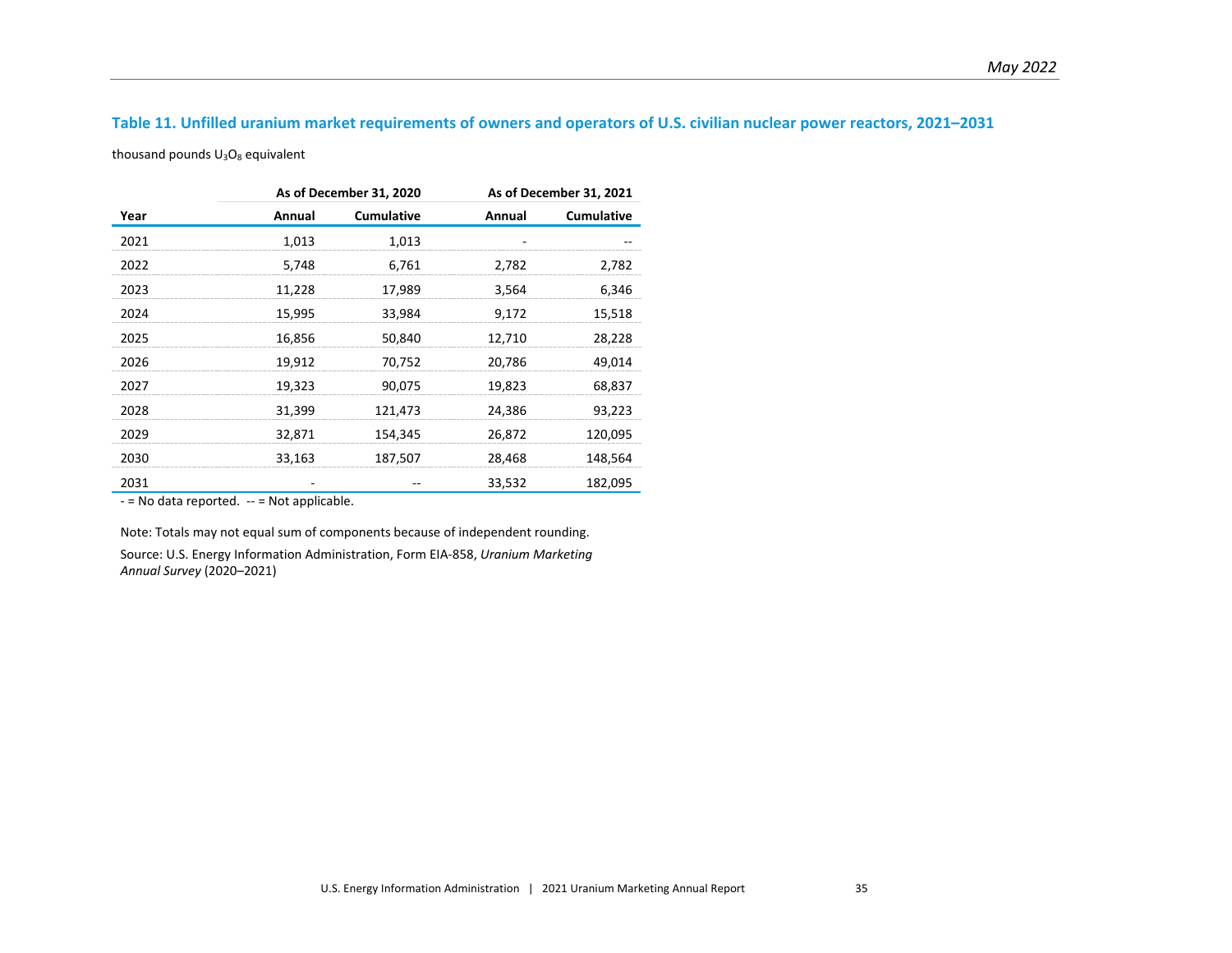**Figure 10. Annual unfilled uranium market requirements of owners and operators of U.S. civilian nuclear power reactors, at the end of 2020 and at the end of 2021**

thousand pounds  $U_3O_8$  equivalent

<span id="page-43-0"></span>![](_page_43_Figure_3.jpeg)

![](_page_43_Picture_5.jpeg)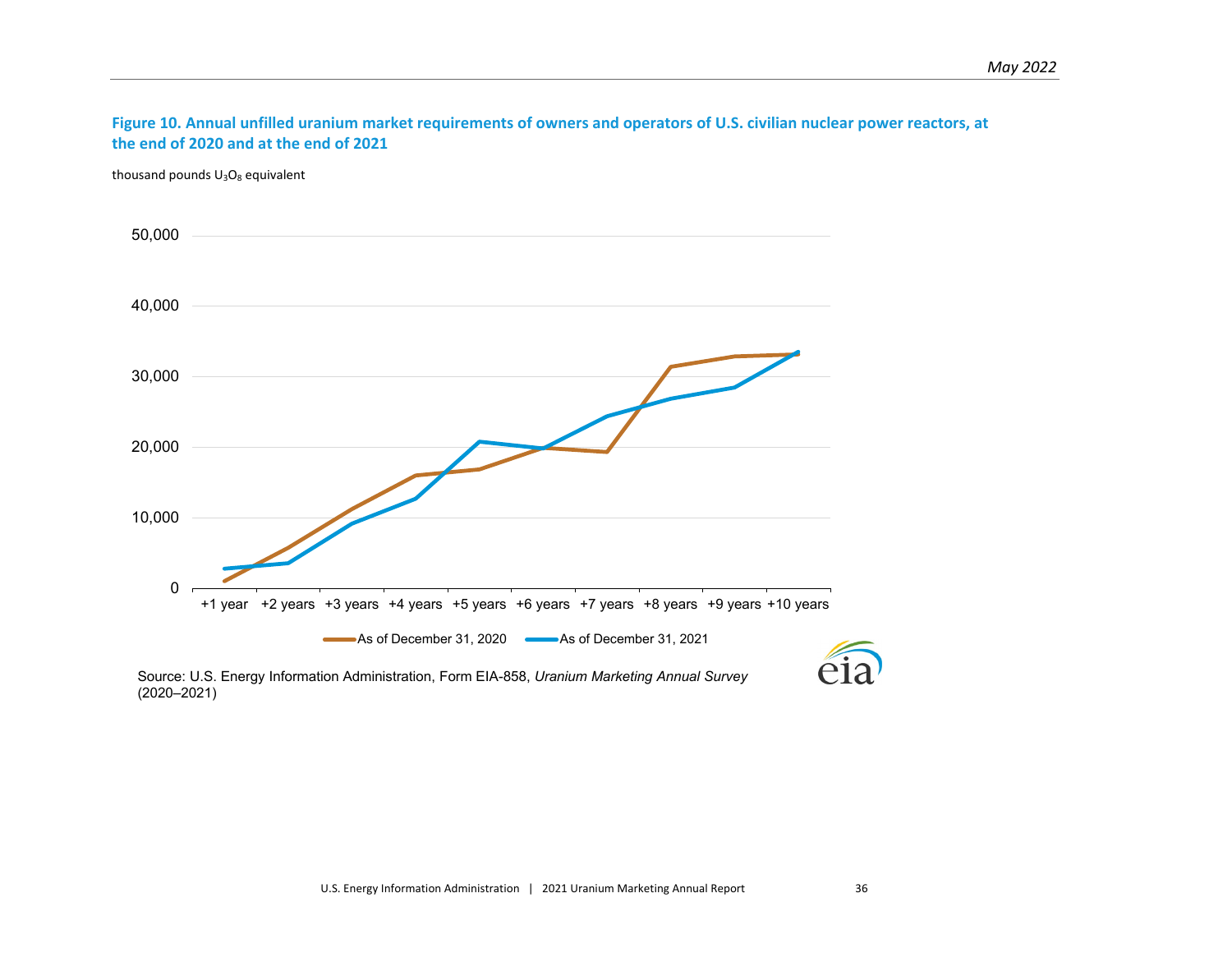# **Table 12. Maximum anticipated uranium market requirements of owners and operators of U.S. civilian nuclear power reactors, 2022–2031, at end of 2021**

thousand pounds  $U_3O_8$  equivalent

| Year  | Maximum under<br>purchase contracts | <b>Unfilled market</b><br>requirements | <b>Maximum anticipated</b><br>market requirements | <b>Enrichment feed</b><br>deliveries |
|-------|-------------------------------------|----------------------------------------|---------------------------------------------------|--------------------------------------|
| 2022  | 34,120                              | 2,782                                  | 36,902                                            | 41,045                               |
| 2023  | 34,624                              | 3,564                                  | 38,189                                            | 40,172                               |
| 2024  | 31,580                              | 9,172                                  | 40,752                                            | 42,221                               |
| 2025  | 25,971                              | 12,710                                 | 38,681                                            | 36,390                               |
| 2026  | 16,191                              | 20,786                                 | 36,977                                            | 40,100                               |
| 2027  | 12,949                              | 19,823                                 | 32,772                                            | 35,913                               |
| 2028  | 9,349                               | 24,386                                 | 33,735                                            | 35,733                               |
| 2029  | 8,599                               | 26,872                                 | 35,471                                            | 34,996                               |
| 2030  | W                                   | W                                      | 35,023                                            | 36,003                               |
| 2031  | W                                   | W                                      | 33,715                                            | 31,548                               |
| Total | 180,121                             | 182,095                                | 362,216                                           | 374,119                              |

<span id="page-44-0"></span>Note: Totals may not equal sum of components because of independent rounding.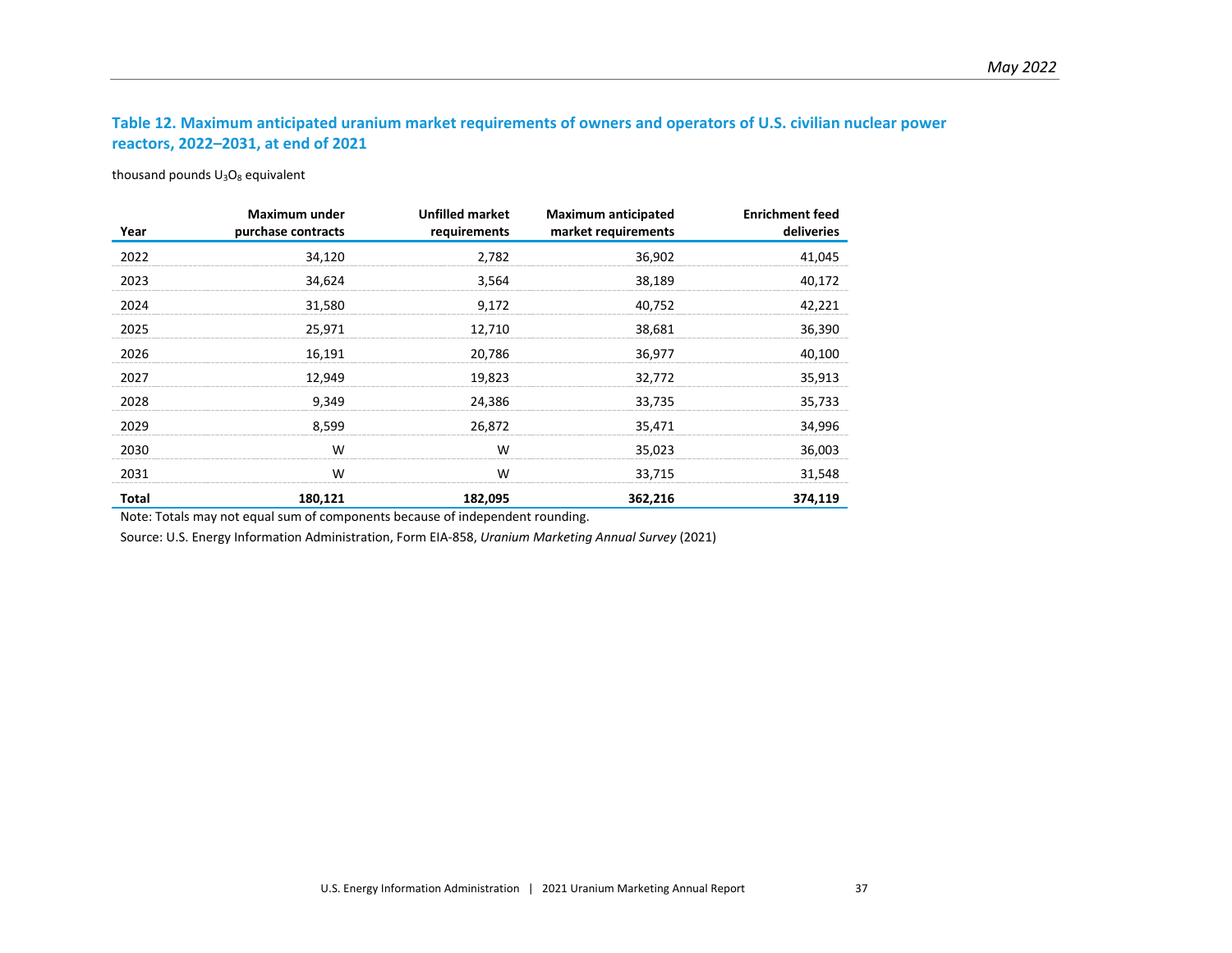![](_page_45_Figure_1.jpeg)

thousand pounds  $U_3O_8$  equivalent

<span id="page-45-0"></span>![](_page_45_Figure_3.jpeg)

Source: U.S. Energy Information Administration, Form EIA-858, *Uranium Marketing Annual Survey* (2021)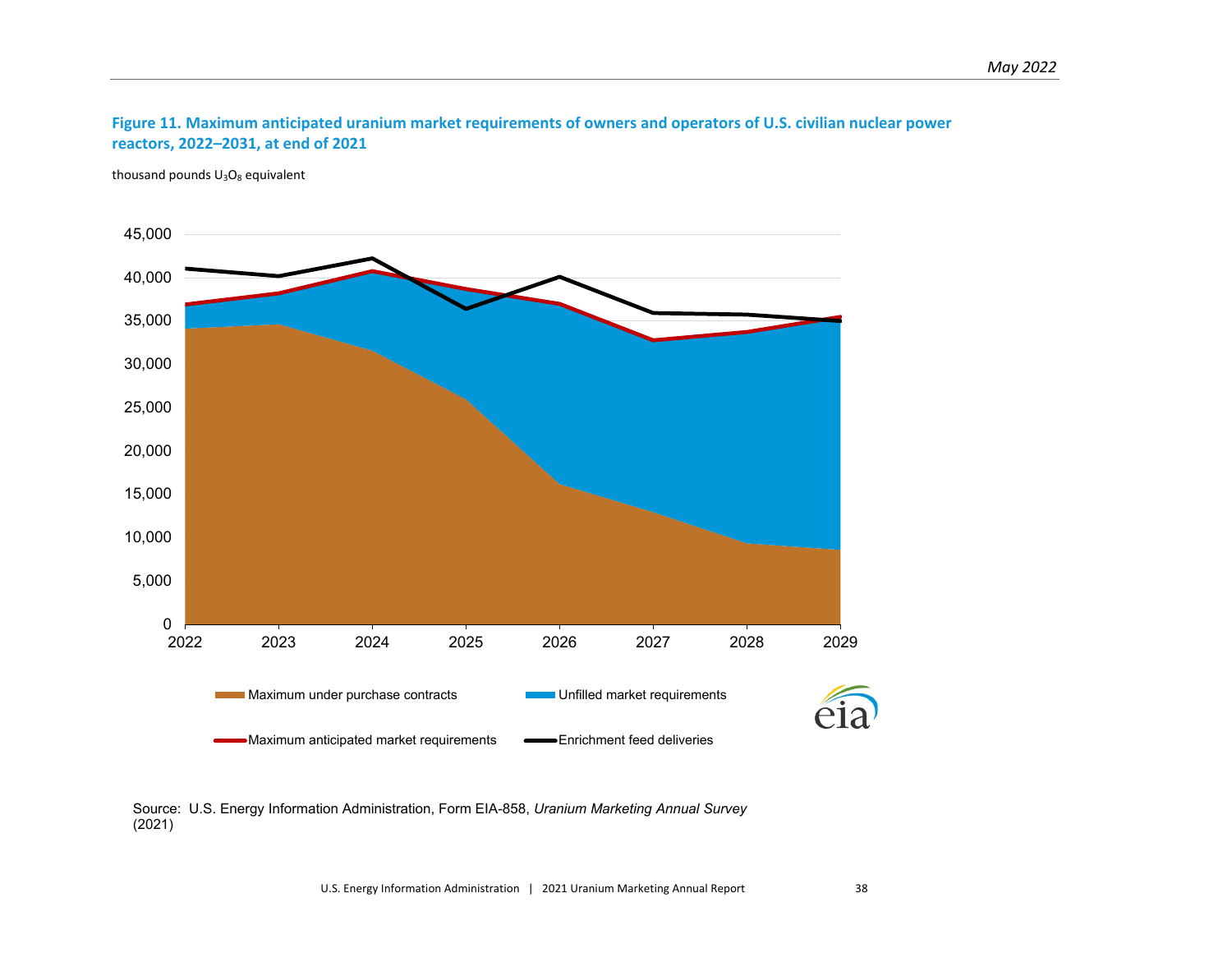#### **Table 13. Deliveries of uranium feed by owners and operators of U.S. civilian nuclear power reactors by enrichment country and delivery year, 2019–2021**

thousand pounds  $U_3O_8$  equivalent

|                           | Feed deliveries in 2019 |                    |        | Feed deliveries in 2020 |                    |        |                        | Feed deliveries in 2021 |        |
|---------------------------|-------------------------|--------------------|--------|-------------------------|--------------------|--------|------------------------|-------------------------|--------|
| <b>Enrichment country</b> | $U.S.-$<br>origin       | Foreign-<br>origin | Total  | <b>U.S.-</b><br>origin  | Foreign-<br>origin | Total  | <b>U.S.-</b><br>origin | Foreign-<br>origin      | Total  |
| China                     | W                       | W                  | W      | W                       | W                  | W      | 0                      | W                       | W      |
| France                    | W                       | W                  | W      | W                       | W                  | W      | W                      | W                       | W      |
| Germany                   | W                       | W                  | W      | W                       | W                  | W      | W                      | W                       | 4,255  |
| <b>Netherlands</b>        | W                       | W                  | 2,613  | 0                       | 2,979              | 2,979  | W                      | W                       | 3,405  |
| Russia                    | W                       | W                  | 1,597  | W                       | W                  | 3,291  | 0                      | 617                     | 617    |
| United Kingdom            | W                       | W                  | 3,818  | 0                       | 3,601              | 3,601  | W                      | W                       | 2,959  |
| Europe $1$                | W                       | W                  | 7,727  | 0                       | 3,381              | 3,381  | W                      | W                       | W      |
| Foreign total             | W                       | W                  | 18,732 | 232                     | 17,758             | 17,990 | W                      | 18,988                  | 19,466 |
| <b>United States</b>      | W                       | W                  | 19,536 | 1,939                   | 14,444             | 16,382 | W                      | W                       | 14,689 |
| Total                     | 4.427                   | 33,841             | 38,267 | 2,170                   | 32,202             | 34,372 | 2,616                  | 31,539                  | 34,155 |

<span id="page-46-0"></span>W = Data withheld to avoid disclosure of individual company data.

<sup>1</sup> Specific country in Europe was not reported.

Note: Totals may not equal sum of components because of independent rounding.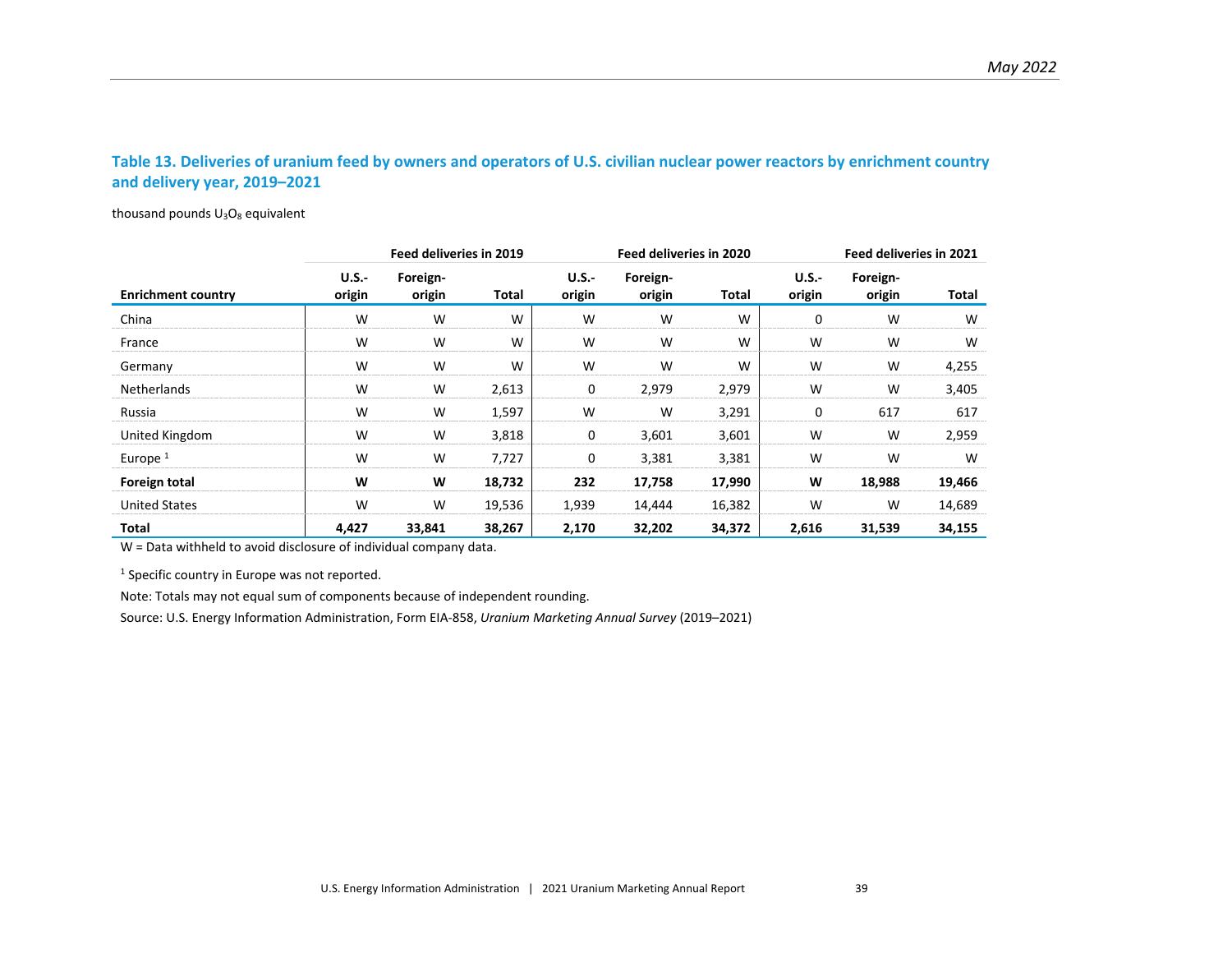# **Figure 12. Deliveries of uranium feed for U.S. and foreign enrichment by owners and operators of U.S. civilian nuclear power reactors by delivery year, 2019–2021**

thousand pounds  $U_3O_8$  equivalent

<span id="page-47-0"></span>![](_page_47_Figure_3.jpeg)

Source: U.S. Energy Information Administration, Form EIA-858, *Uranium Marketing Annual Survey* (2019–2021)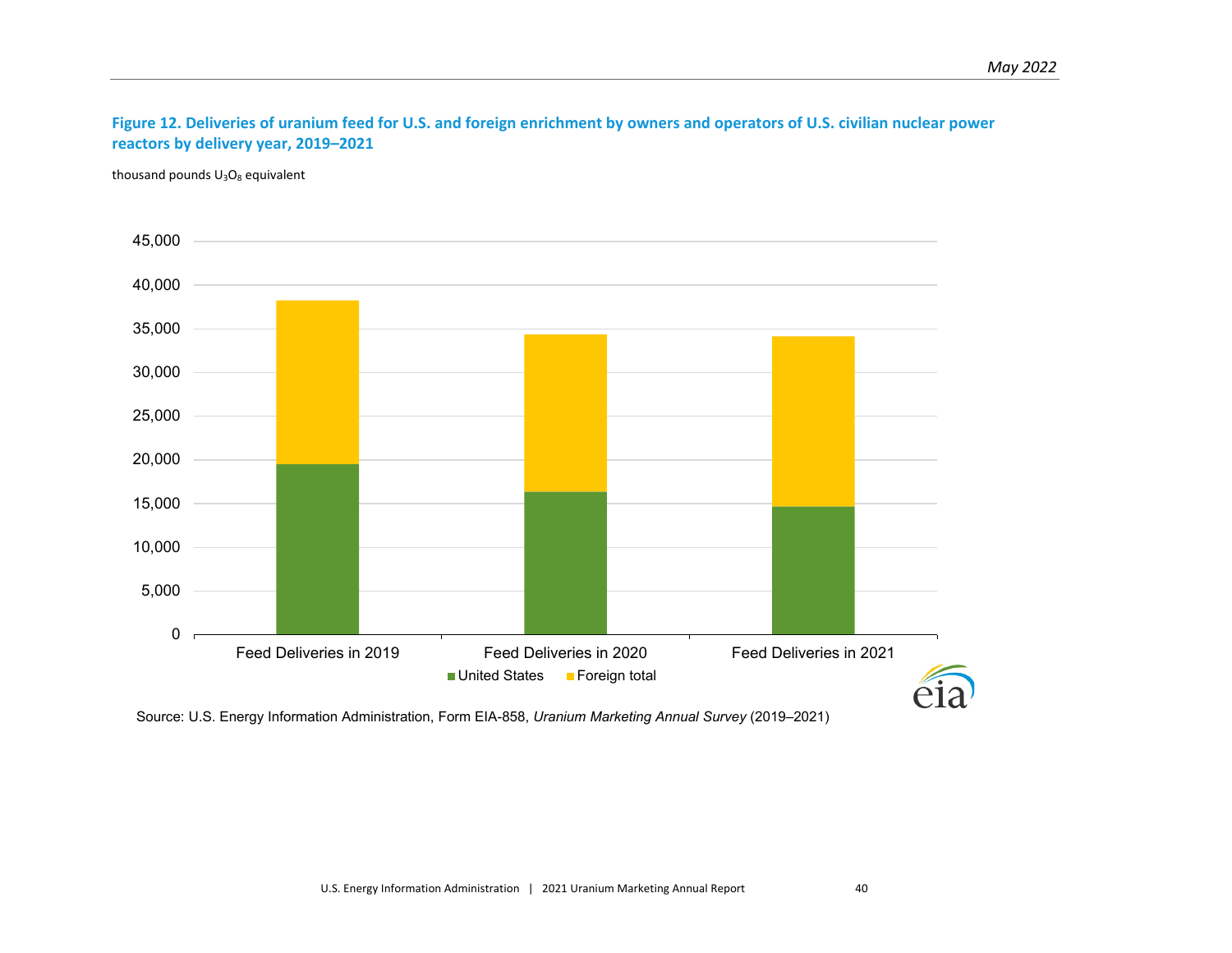# **Table 14. Deliveries of uranium feed for enrichment by owners and operators of U.S. civilian nuclear power reactors by origin country and delivery year, 2019–2021**

thousand pounds  $U_3O_8$  equivalent

<span id="page-48-0"></span>

|                           | Deliveries in 2019        |                       |              |                    | <b>Deliveries in 2020</b> |              |                           |                       | Deliveries in 2021 |  |
|---------------------------|---------------------------|-----------------------|--------------|--------------------|---------------------------|--------------|---------------------------|-----------------------|--------------------|--|
| Origin country of<br>feed | <b>U.S.</b><br>enrichment | Foreign<br>enrichment | <b>Total</b> | U.S.<br>enrichment | Foreign<br>enrichment     | <b>Total</b> | <b>U.S.</b><br>enrichment | Foreign<br>enrichment | Total              |  |
| Australia                 | 2,746                     | 5,029                 | 7,775        | 1,194              | 3,077                     | 4,271        | 2,709                     | 3,625                 | 6,334              |  |
| <b>Brazil</b>             | 0                         | 0                     | $\Omega$     | W                  | W                         | W            | 0                         | 0                     | $\Omega$           |  |
| Canada                    | 6,424                     | 6,640                 | 13,064       | 6,927              | 4,495                     | 11,422       | 5,013                     | 4,254                 | 9,266              |  |
| China                     | 0                         | 0                     | 0            | W                  | W                         | W            | 0                         | 0                     | 0                  |  |
| Czech Republic            | 0                         | $\mathbf 0$           | 0            | 0                  | 0                         | 0            | W                         | W                     | W                  |  |
| Kazakhstan                | 4,222                     | 4,533                 | 8,756        | 4,421              | 5,249                     | 9,670        | 3,039                     | 7,919                 | 10,958             |  |
| Malawi                    | W                         | W                     | W            | 0                  | 0                         | 0            | W                         | W                     | W                  |  |
| Namibia                   | 550                       | 495                   | 1,045        | W                  | W                         | W            | W                         | W                     | 819                |  |
| Niger                     | W                         | W                     | 813          | W                  | W                         | 1,029        | W                         | W                     | 1,686              |  |
| Portugal                  | 0                         | $\mathbf 0$           | 0            | 0                  | $\mathbf 0$               | 0            | 0                         | 0                     | 0                  |  |
| Russia                    | W                         | W                     | W            | W                  | W                         | 1,303        | W                         | W                     | W                  |  |
| South Africa              | W                         | W                     | W            | 0                  | 0                         | 0            | W                         | W                     | W                  |  |
| Ukraine                   | 0                         | 0                     | 0            | 0                  | 0                         | 0            | 0                         | 0                     | 0                  |  |
| United Kingdom            | $\Omega$                  | $\Omega$              | 0            | $\Omega$           | $\mathbf 0$               | $\Omega$     | 0                         | $\Omega$              | $\Omega$           |  |
| Uzbekistan                | 1,028                     | 544                   | 1,572        | W                  | W                         | W            | W                         | W                     | W                  |  |
| unknown/other             | W                         | W                     | W            | W                  | W                         | W            | 0                         | 0                     | 0                  |  |
| Foreign total             | W                         | W                     | W            | 14,444             | 17,758                    | 32,202       | W                         | W                     | W                  |  |
| <b>United States</b>      | W                         | W                     | W            | 1,939              | 232                       | 2,170        | W                         | W                     | W                  |  |
| <b>Total</b>              | 19,536                    | 18,732                | 38,267       | 16,382             | 17,990                    | 34,372       | 14,689                    | 19,466                | 34,155             |  |

W = Data withheld to avoid disclosure of individual company data.

Note: Totals may not equal sum of components because of independent rounding.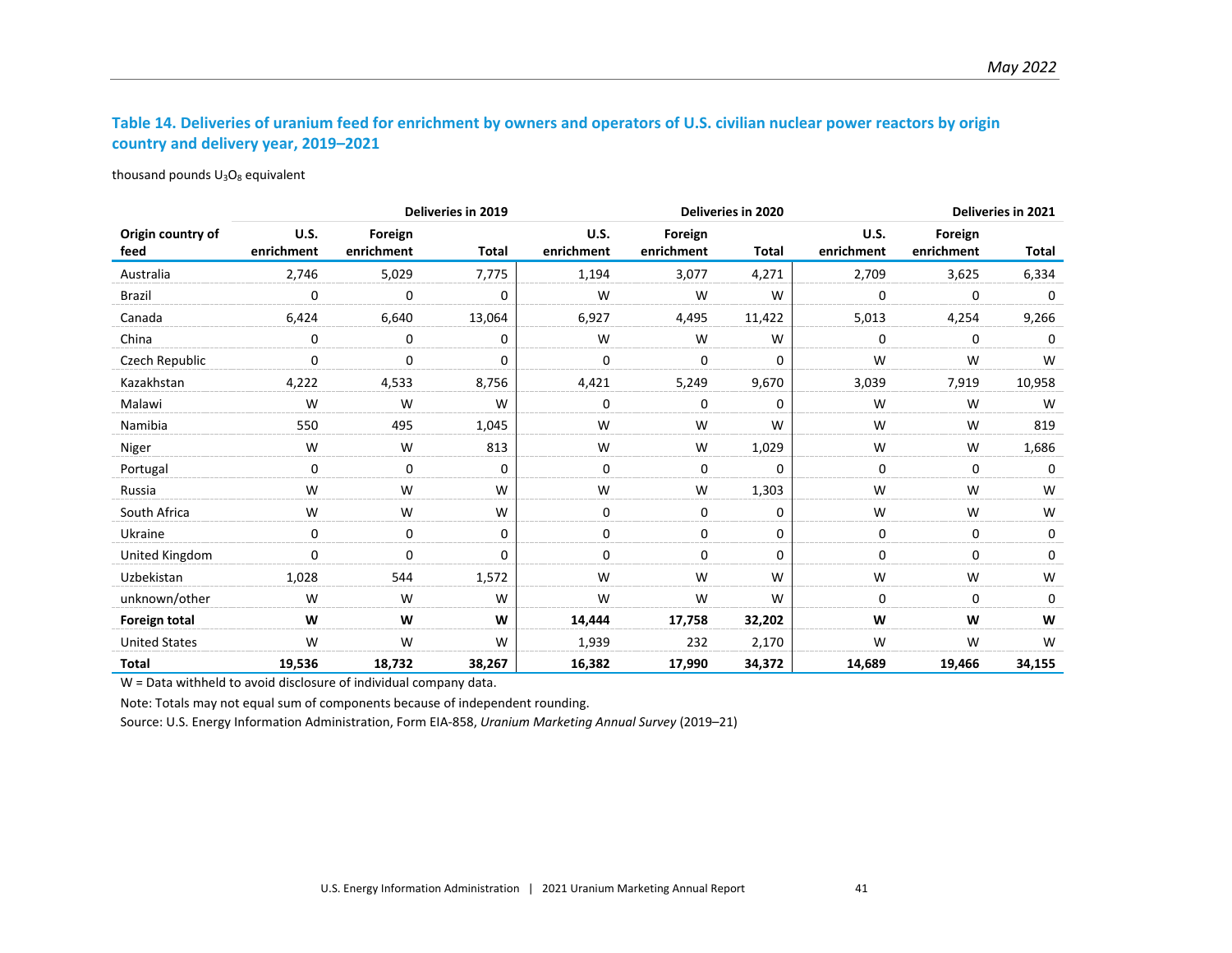![](_page_49_Figure_1.jpeg)

thousand pounds  $U_3O_8$  equivalent

<span id="page-49-0"></span>![](_page_49_Figure_3.jpeg)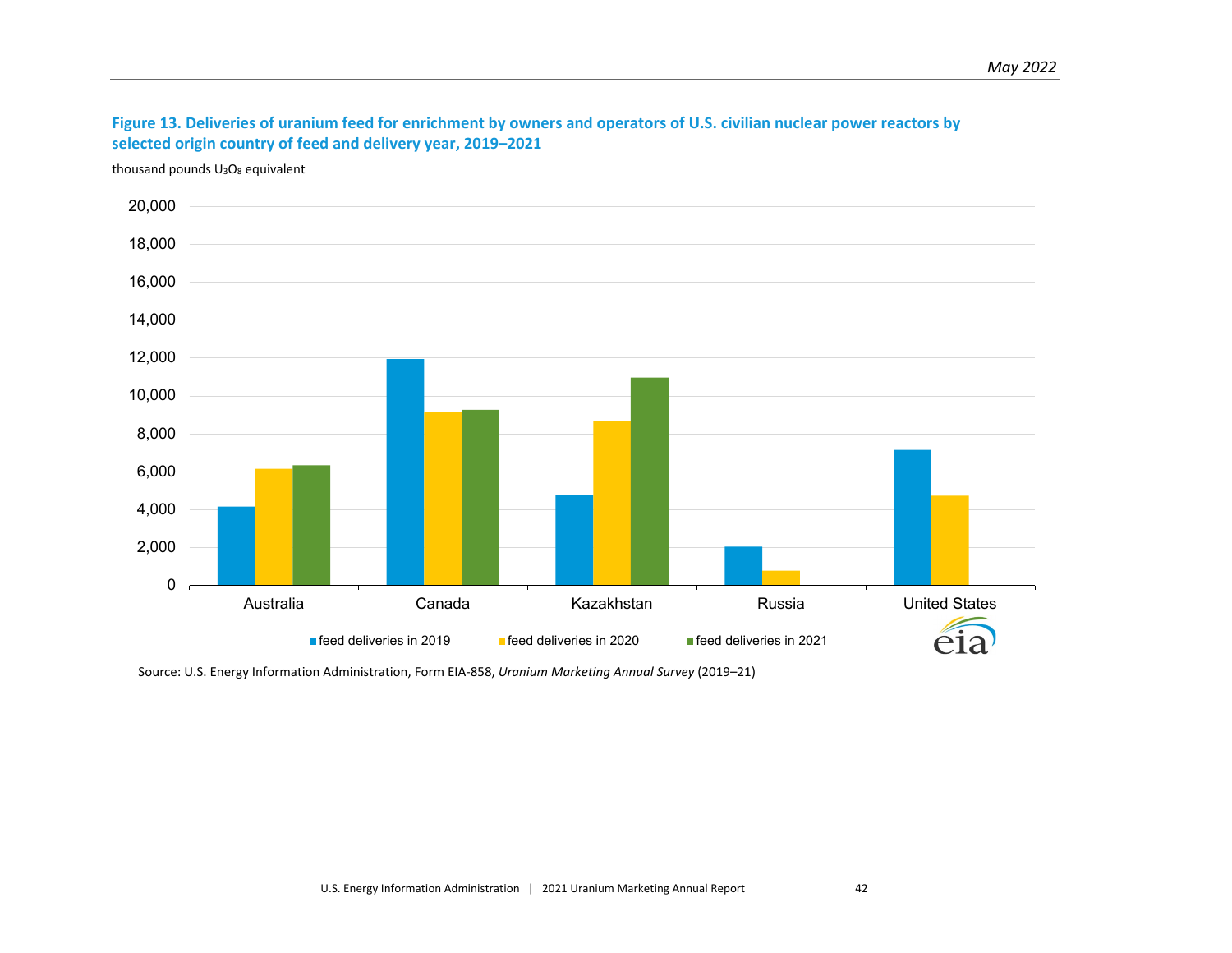## **Table 15. Shipments of uranium feed by owners and operators of U.S. civilian nuclear power reactors to domestic and foreign enrichment suppliers, 2022–2031**

thousand pounds  $U_3O_8$  equivalent

|                  |                   | Amount of feed to be shipped |        | Change from 2020 to 2021 |
|------------------|-------------------|------------------------------|--------|--------------------------|
|                  | As of             | As of                        |        |                          |
| Year of shipment | December 31, 2020 | December 31, 2021            | Annual | <b>Cumulative</b>        |
| 2022             | 37,126            | 41,045                       | 3,919  | 3,919                    |
| 2023             | 38,207            | 40,172                       | 1,965  | 5,884                    |
| 2024             | 38,082            | 42,221                       | 4,139  | 10,023                   |
| 2025             | 34,989            | 36,390                       | 1,401  | 11,424                   |
| 2026             | 36,693            | 40,100                       | 3,407  | 14,831                   |
| 2027             | 34,527            | 35,913                       | 1,386  | 16,217                   |
| 2028             | 33,755            | 35,733                       | 1,978  | 18,195                   |
| 2029             | 34,908            | 34,996                       | 88     | 18,283                   |
| 2030             | 34,164            | 36,003                       | 1,839  | 20,122                   |
| 2031             |                   | 31,548                       |        |                          |

<span id="page-50-0"></span> $-$  = No data reported.  $-$  = Not applicable.

Note: Totals may not equal sum of components because of independent rounding.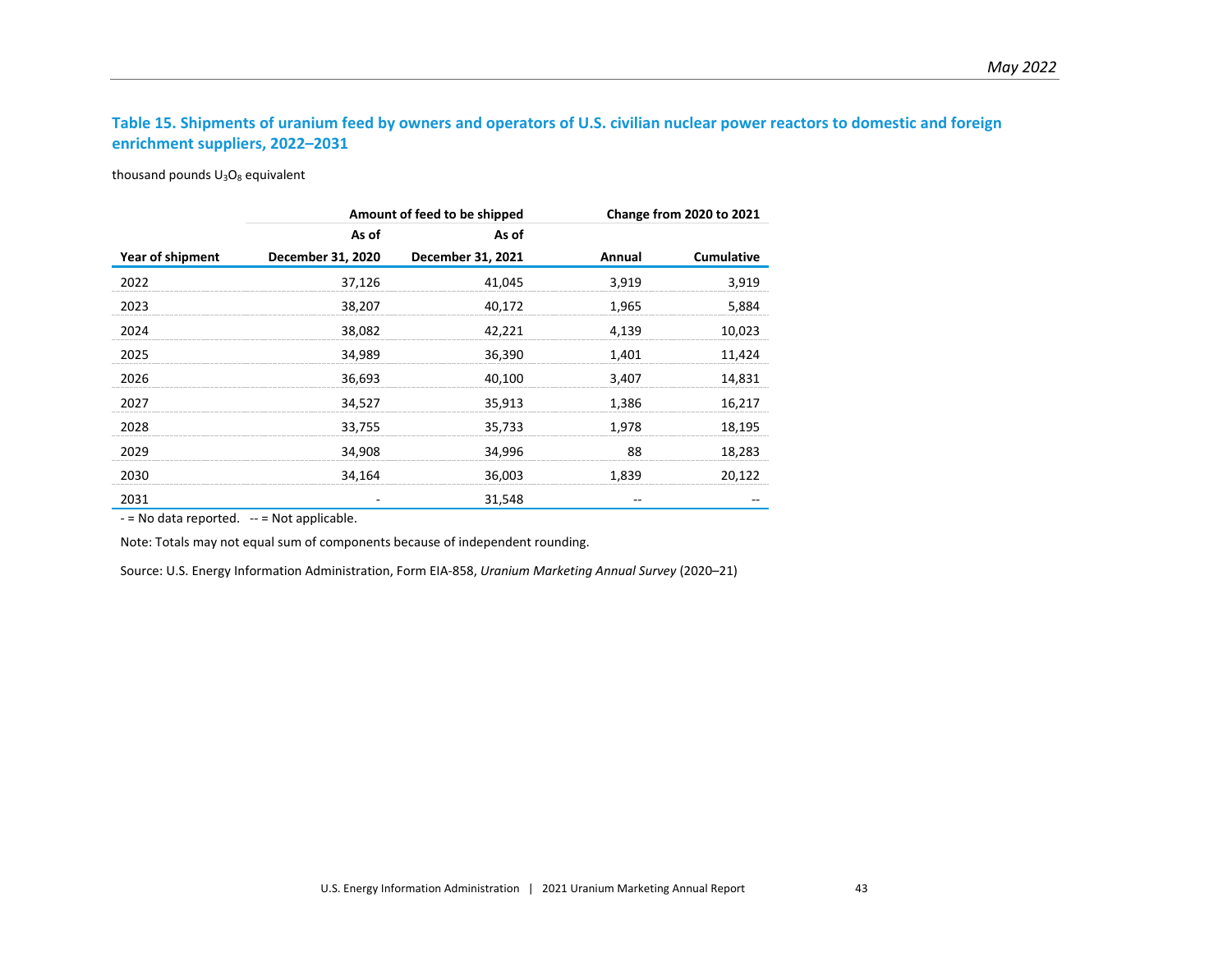#### **Figure 14. Shipments of uranium feed by owners and operators of U.S. civilian nuclear power reactors to domestic and foreign enrichment suppliers, 2022–2030**

thousand pounds  $U_3O_8$  equivalent

<span id="page-51-0"></span>![](_page_51_Figure_3.jpeg)

![](_page_51_Figure_4.jpeg)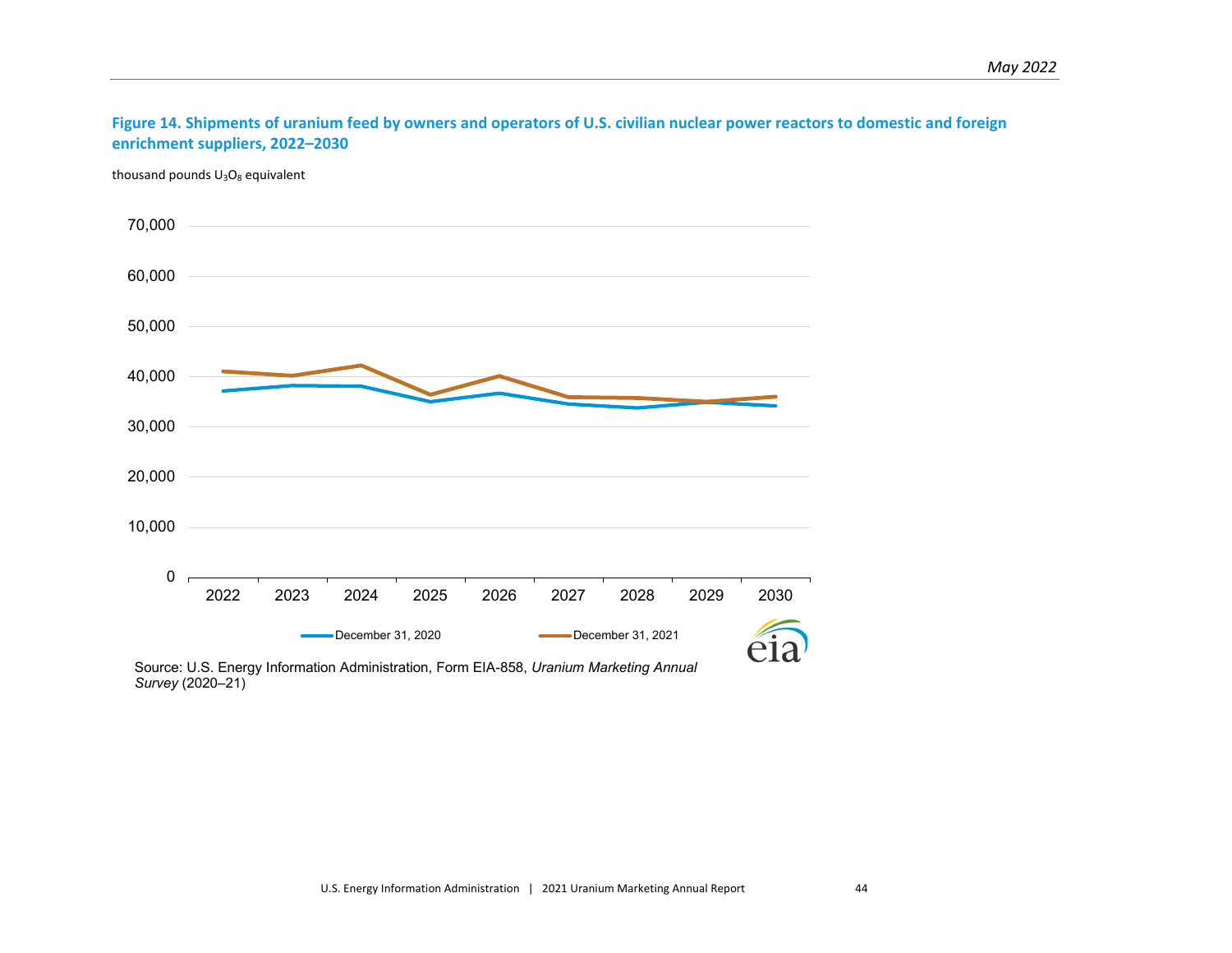# **Table 16. Purchases of enrichment services by owners and operators of U.S. civilian nuclear power reactors by origin country and year, 2017–2021**

thousand separative work units (SWU)

|  | Country of enrichment service (SWU- |  |
|--|-------------------------------------|--|
|--|-------------------------------------|--|

| origin)                      | 2017   | 2018   | 2019   | 2020   | 2021   |
|------------------------------|--------|--------|--------|--------|--------|
| China                        | W      | W      | W      | W      | W      |
| France                       | W      | 0      | W      | W      | W      |
| Germany                      | 437    | 1,444  | 1,238  | 1,175  | 1,825  |
| <b>Netherlands</b>           | 1,183  | 2,864  | 1,367  | 1,885  | 1,583  |
| Russia                       | 2,912  | 3,473  | 3,087  | 3,220  | 3,953  |
| United Kingdom               | 1,525  | 1,544  | 1,262  | 1,218  | 2,366  |
| Europe $1$                   | W      | W      | W      | W      | W      |
| Other <sup>2</sup>           | W      | W      | W      | W      | W      |
| Foreign total                | 7,305  | 10,034 | 7,992  | 10,012 | 11,481 |
| <b>United States</b>         | 5,572  | 4,979  | 5,289  | 4,132  | 2,736  |
| Total                        | 12,877 | 15,013 | 13,281 | 14,144 | 14,217 |
| Average price (US\$ per SWU) | 125.43 | 115.42 | 109.54 | 99.51  | 99.54  |

<span id="page-52-0"></span>W = Data withheld to avoid disclosure of individual company data.

<sup>1</sup> Specific country in Europe was not reported.

<sup>2</sup> Specific country was not reported.

Notes: Totals may not equal sum of components because of independent rounding. Average prices are not adjusted for inflation.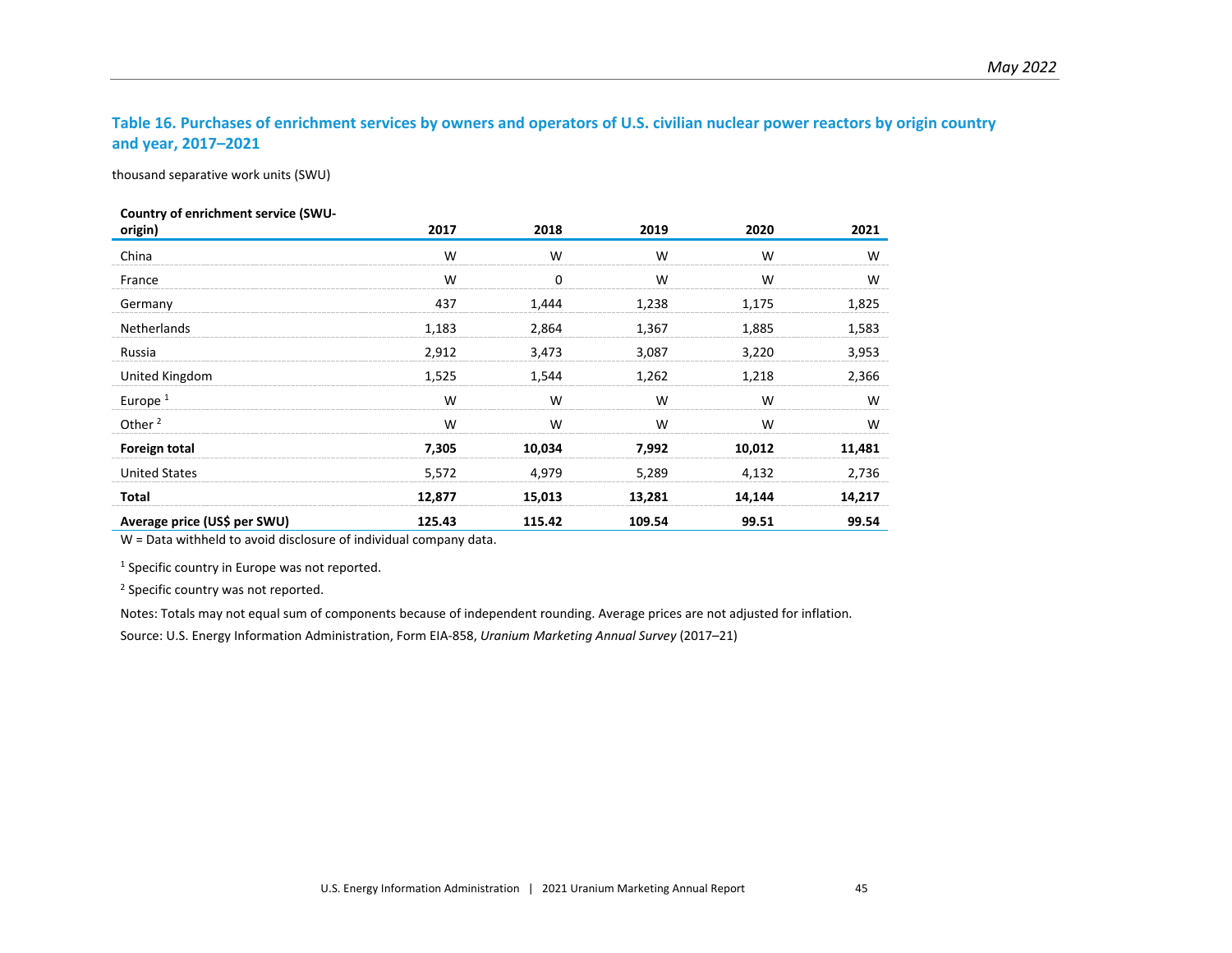#### **Figure 15. Purchases of enrichment services by owners and operators of U.S. civilian nuclear power reactors by selected origin country and year, 2017–2021**

thousand separative work units (SWU)

<span id="page-53-0"></span>![](_page_53_Figure_3.jpeg)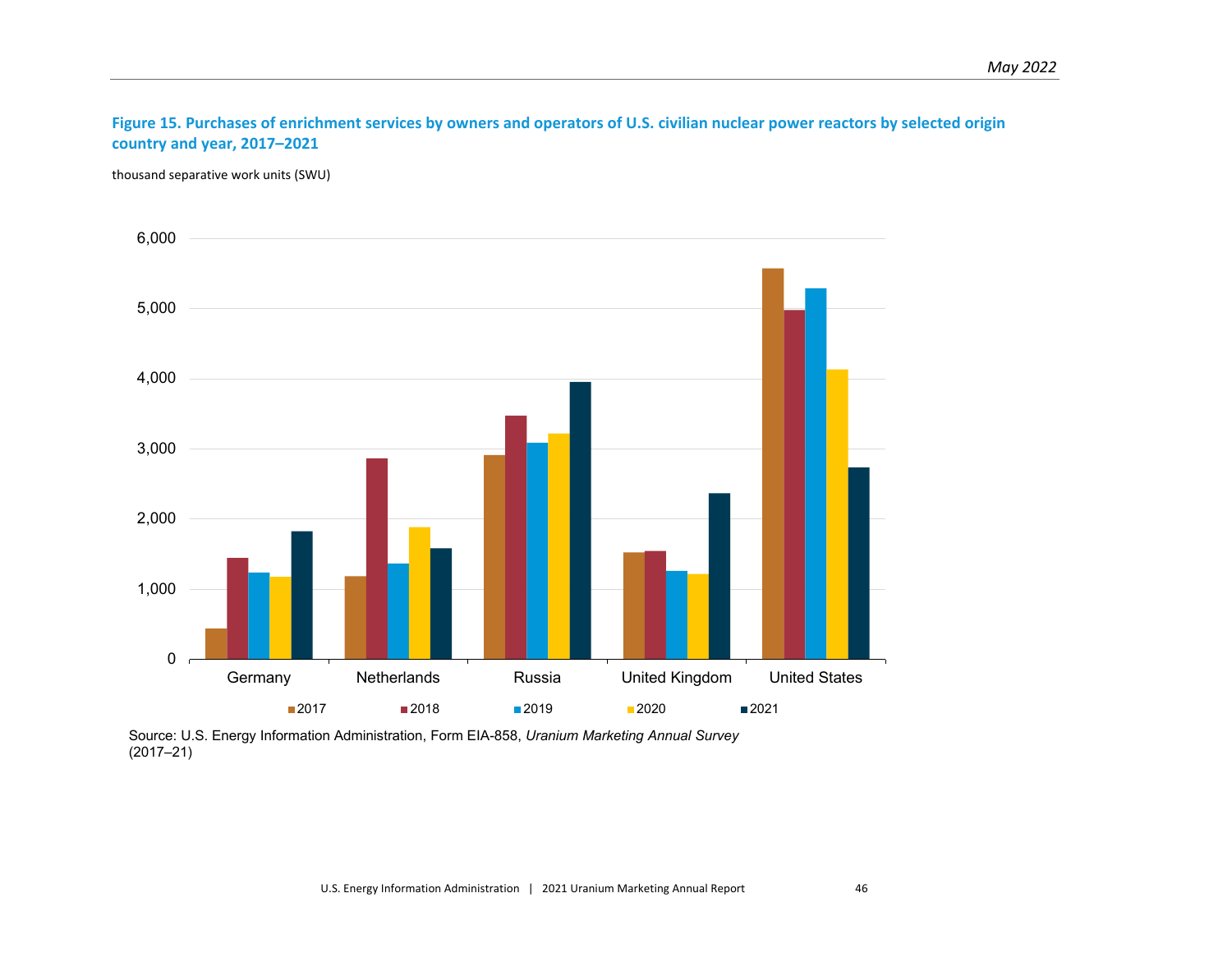# **Table 17. Purchases of enrichment services by owners and operators of U.S. civilian nuclear power reactors by contract type in delivery year, 2021**

thousand separative work units (SWU)

| <b>Enrichment service</b> |                 | Foreign    |        |  |  |  |
|---------------------------|-----------------|------------|--------|--|--|--|
| contract type             | U.S. enrichment | enrichment |        |  |  |  |
| Spot                      | w               | W          |        |  |  |  |
| Long-term                 | w               | W          |        |  |  |  |
| Total                     | 2.736           | 11.481     | 14.217 |  |  |  |

W = Data withheld to avoid disclosure of individual company data.

<span id="page-54-0"></span>Note: Totals may not equal sum of components because of independent rounding.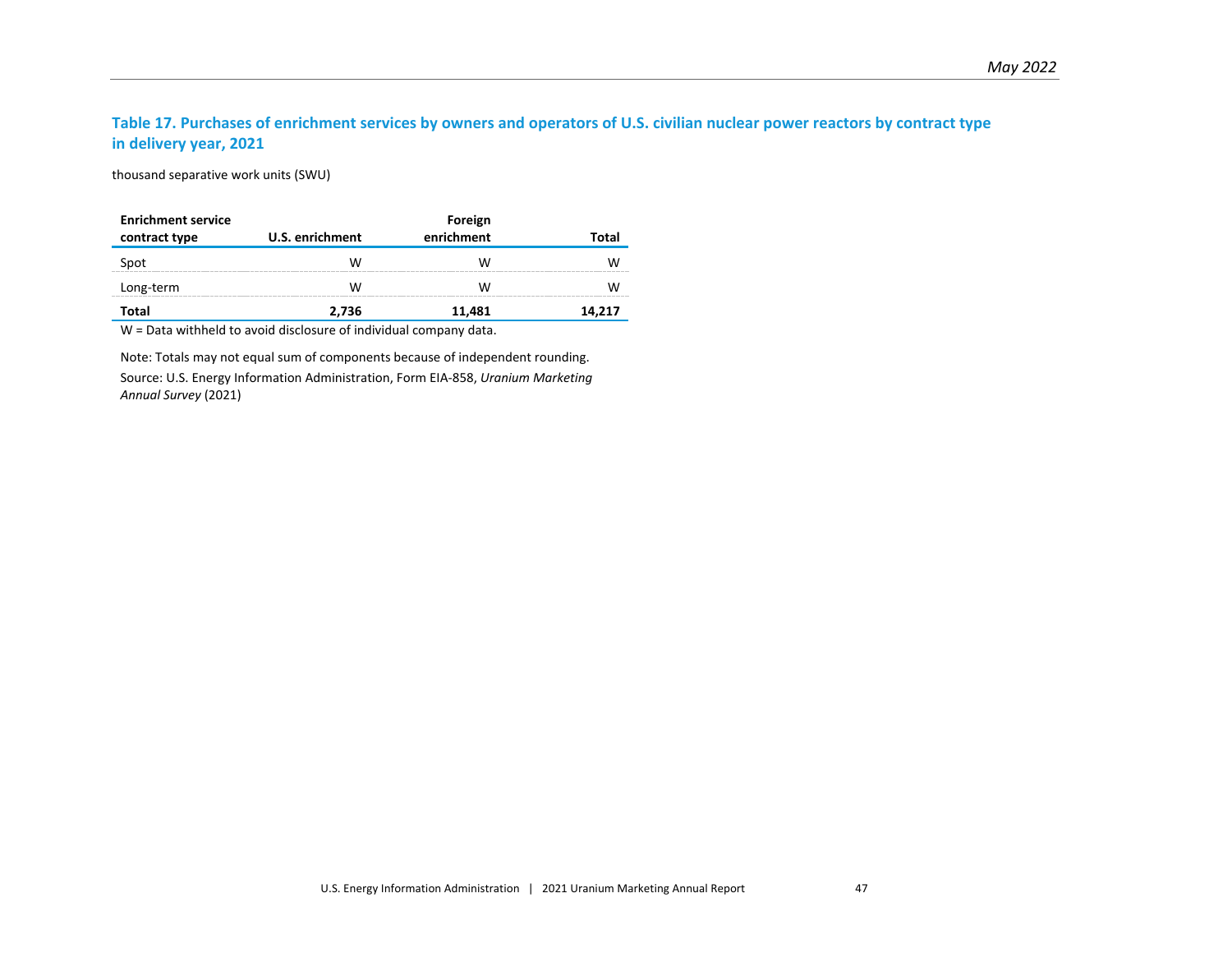#### **Table 18. Uranium in fuel assemblies loaded into U.S. civilian nuclear power reactors by year, 2017–2021**

thousand pounds  $U_3O_8$  equivalent

| Origin of uranium       | 2017   | 2018   | 2019   | 2020   | P2021  |
|-------------------------|--------|--------|--------|--------|--------|
| Domestic-origin uranium | 5.734  | 4.957  | 4.051  | 8.678  | 3.289  |
| Foreign-origin uranium  | 39.807 | 45.399 | 39.194 | 39.953 | 41.111 |
| Total                   | 45.541 | 50,355 | 43.245 | 48.631 | 44.400 |

P = Preliminary data. Final 2020 fuel assembly data reported in the 2021 survey.

<span id="page-55-0"></span>Notes: Includes only unirradiated uranium in new fuel assemblies loaded into reactors during the year. Does not include uranium removed from reactors that subsequently will be reloaded. Totals may not equal sum of components because of independent rounding.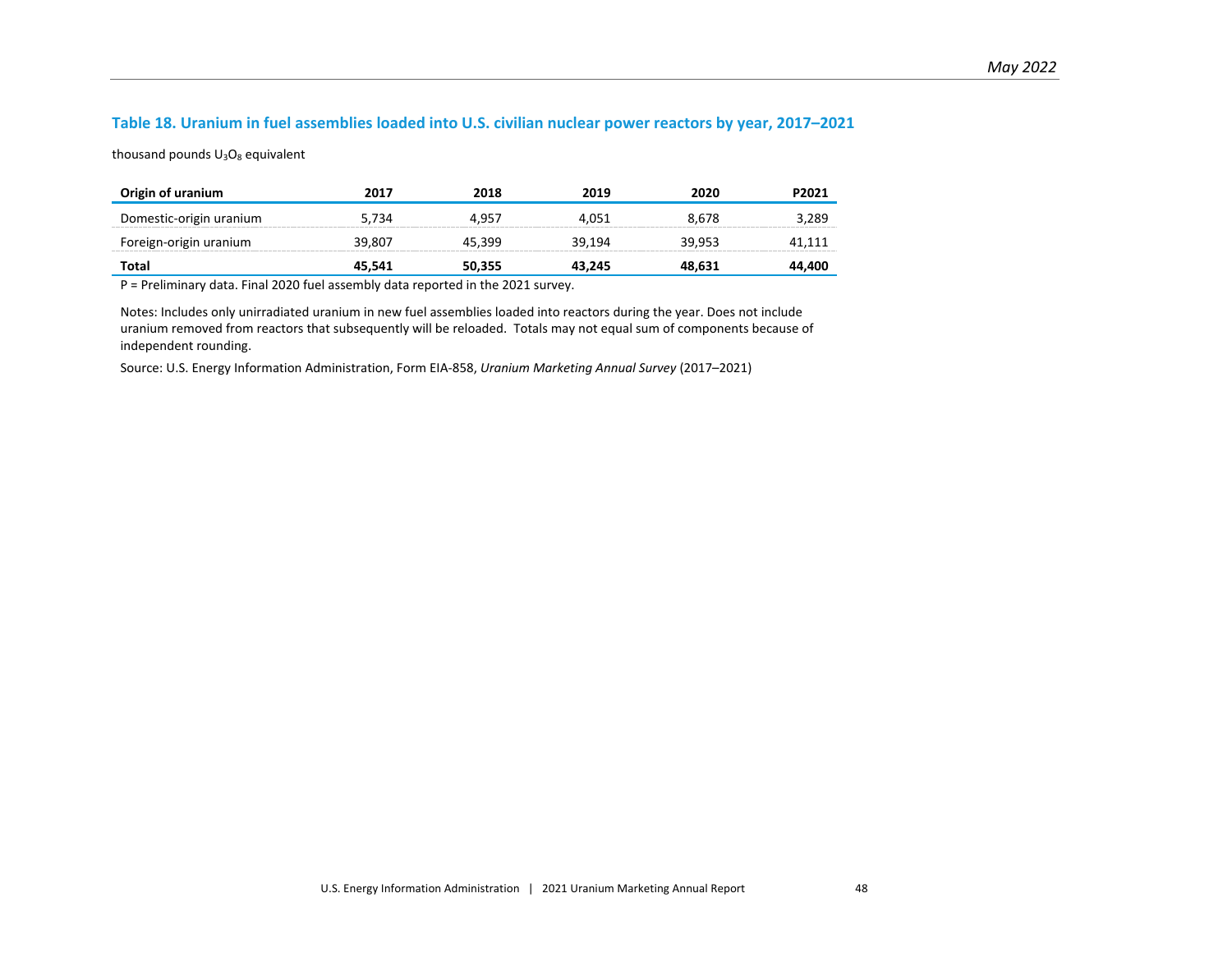# **Figure 16. Uranium in fuel assemblies loaded into U.S. civilian nuclear power reactors by year, 2017–2021**

thousand pounds  $U_3O_8$  equivalent

<span id="page-56-0"></span>![](_page_56_Figure_3.jpeg)

![](_page_56_Figure_4.jpeg)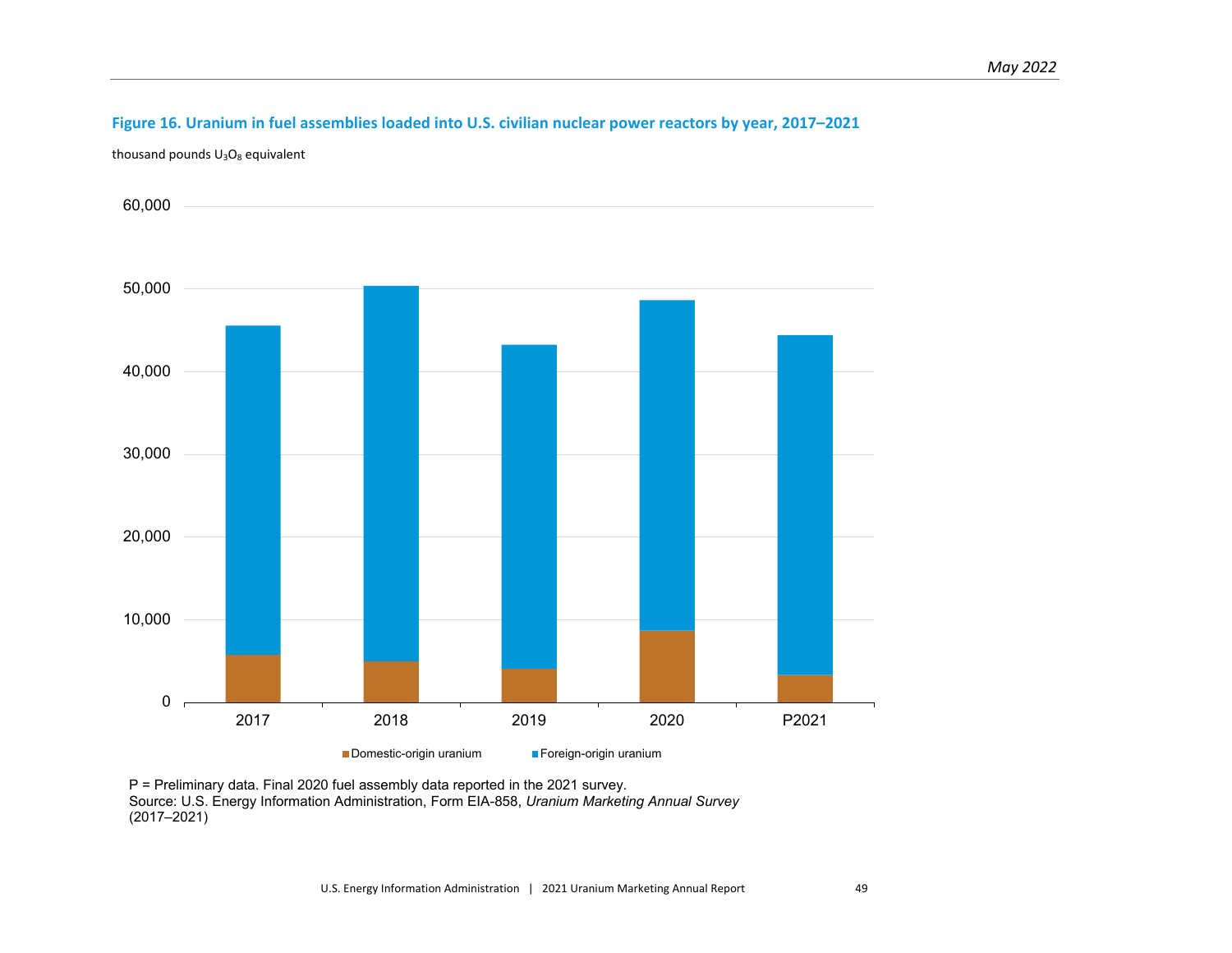#### **Table 19. Foreign purchases of uranium by U.S. suppliers and owners and operators of U.S. civilian nuclear power reactors by delivery year, 2017–2021**

thousand pounds  $U_3O_8$  equivalent; dollars per pound  $U_3O_8$  equivalent

| <b>Deliveries</b>                                            | 2017   | 2018   | 2019   | 2020   | 2021   |
|--------------------------------------------------------------|--------|--------|--------|--------|--------|
| U.S. suppliers                                               |        |        |        |        |        |
| Foreign purchases                                            | 16,891 | 18,278 | 21,160 | 14,983 | 17,021 |
| Weighted-average price                                       | 31.11  | 30.93  | 33.17  | 31 27  | 33.19  |
| Owners and operators of U.S. civilian nuclear power reactors |        |        |        |        |        |
| Foreign purchases                                            | 25,187 | 23.246 | 21.763 | 24,572 | 24,327 |
| Weighted-average price                                       | 41 12  | 39.32  | 36.28  | 35.33  | 33.30  |
| Total                                                        |        |        |        |        |        |
| Foreign purchases                                            | 42.078 | 41,524 | 42.923 | 39,555 | 41,348 |
| Weighted-average price                                       | 37.09  | 35.73  | 34.77  | 33.79  | 33.26  |

<span id="page-57-0"></span>Notes: Totals may not equal sum of components because of independent rounding. Foreign Purchase: A uranium purchase of foreignorigin uranium from a firm located outside of the United States. Weighted-average prices are not adjusted for inflation.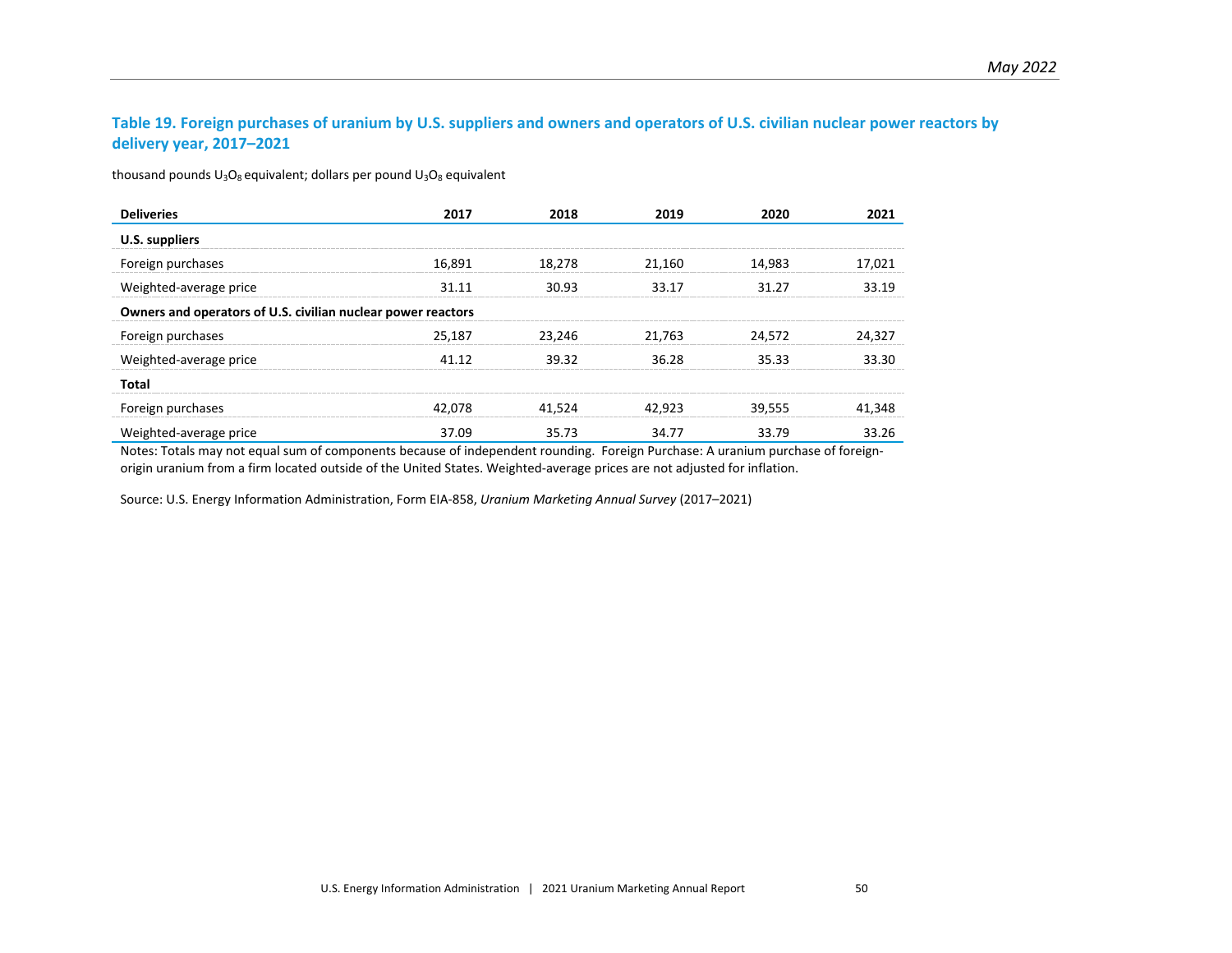# **Figure 17. Foreign purchases of uranium by U.S. suppliers and owners and operators of U.S. civilian nuclear power reactors by delivery year, 2017–2021**

thousand pounds  $U_3O_8$  equivalent

<span id="page-58-0"></span>![](_page_58_Figure_3.jpeg)

Source: U.S. Energy Information Administration, Form EIA-858, *Uranium Marketing Annual Survey* (2017–2021)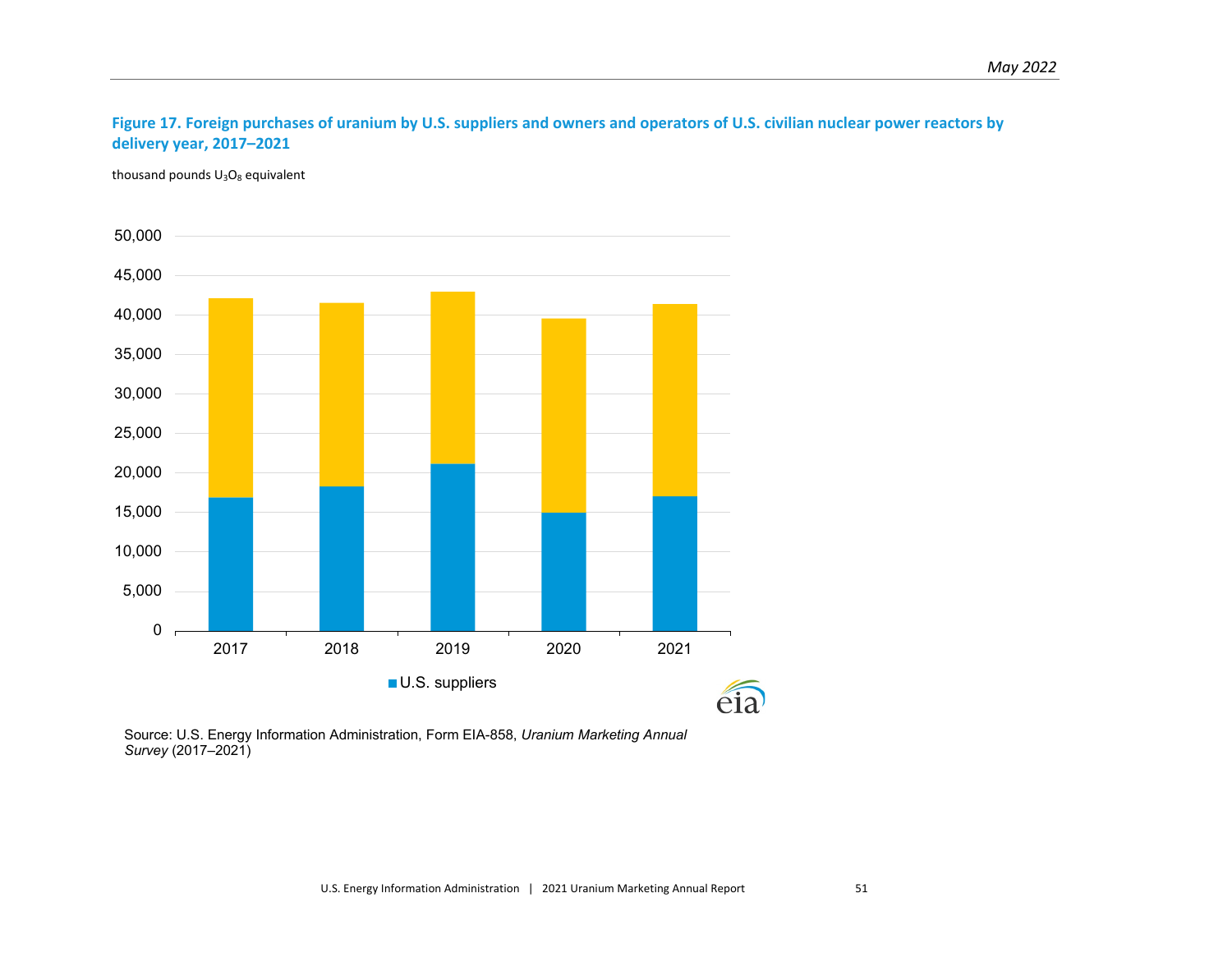#### **Table 20. U.S. broker and trader purchases of uranium by origin, supplier, and delivery year, 2017–2021**

thousand pounds  $U_3O_8$  equivalent; dollars per pound  $U_3O_8$  equivalent

| <b>Deliveries</b>                          | 2017   | 2018   | 2019   | 2020   | 2021   |
|--------------------------------------------|--------|--------|--------|--------|--------|
| Received U.S.-origin uranium               |        |        |        |        |        |
| Purchases                                  | 3,501  | 1,765  | W      | W      | 938    |
| Weighted-average price                     | 19.88  | 28.20  | W      | W      | 42.71  |
| Received foreign-origin uranium            |        |        |        |        |        |
| Purchases                                  | 35,156 | 34,400 | W      | W      | 42,537 |
| Weighted-average price                     | 24.83  | 30.61  | W      | W      | 34.94  |
| Total received by U.S. brokers and traders |        |        |        |        |        |
| Purchases                                  | 38,657 | 36,165 | 38,394 | 34,411 | 43,474 |
| Weighted-average price                     | 24.38  | 30.49  | 33.09  | 30.14  | 35.10  |
| Received from foreign suppliers            |        |        |        |        |        |
| Purchases                                  | 14,060 | 18,870 | 20,757 | 14,436 | 16,637 |
| Weighted-average price                     | 29.93  | 30.84  | 33.43  | 31.51  | 33.53  |

<span id="page-59-0"></span>W = Data withheld to avoid disclosure of individual company data.

Notes: Totals may not equal sum of components because of independent rounding. Weighted-average prices are not adjusted for inflation.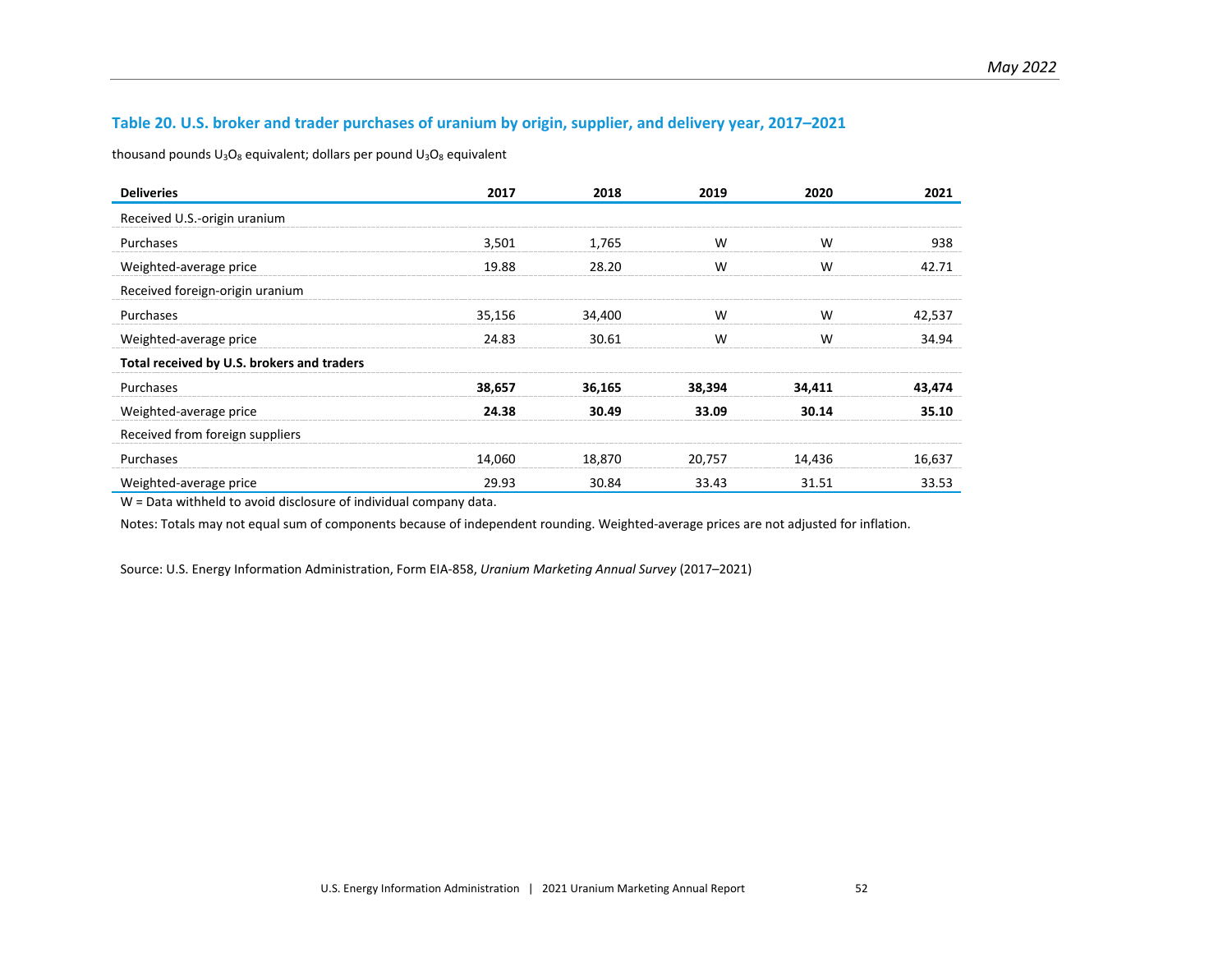# **Figure 18. U.S. broker and trader purchases of uranium by delivery year, 2017–2021**

thousand pounds  $U_3O_8$  equivalent

<span id="page-60-0"></span>![](_page_60_Figure_3.jpeg)

Total received by U.S. brokers and traders

Source: U.S. Energy Information Administration, Form EIA-858, *Uranium Marketing Annual Survey* (2017–2021)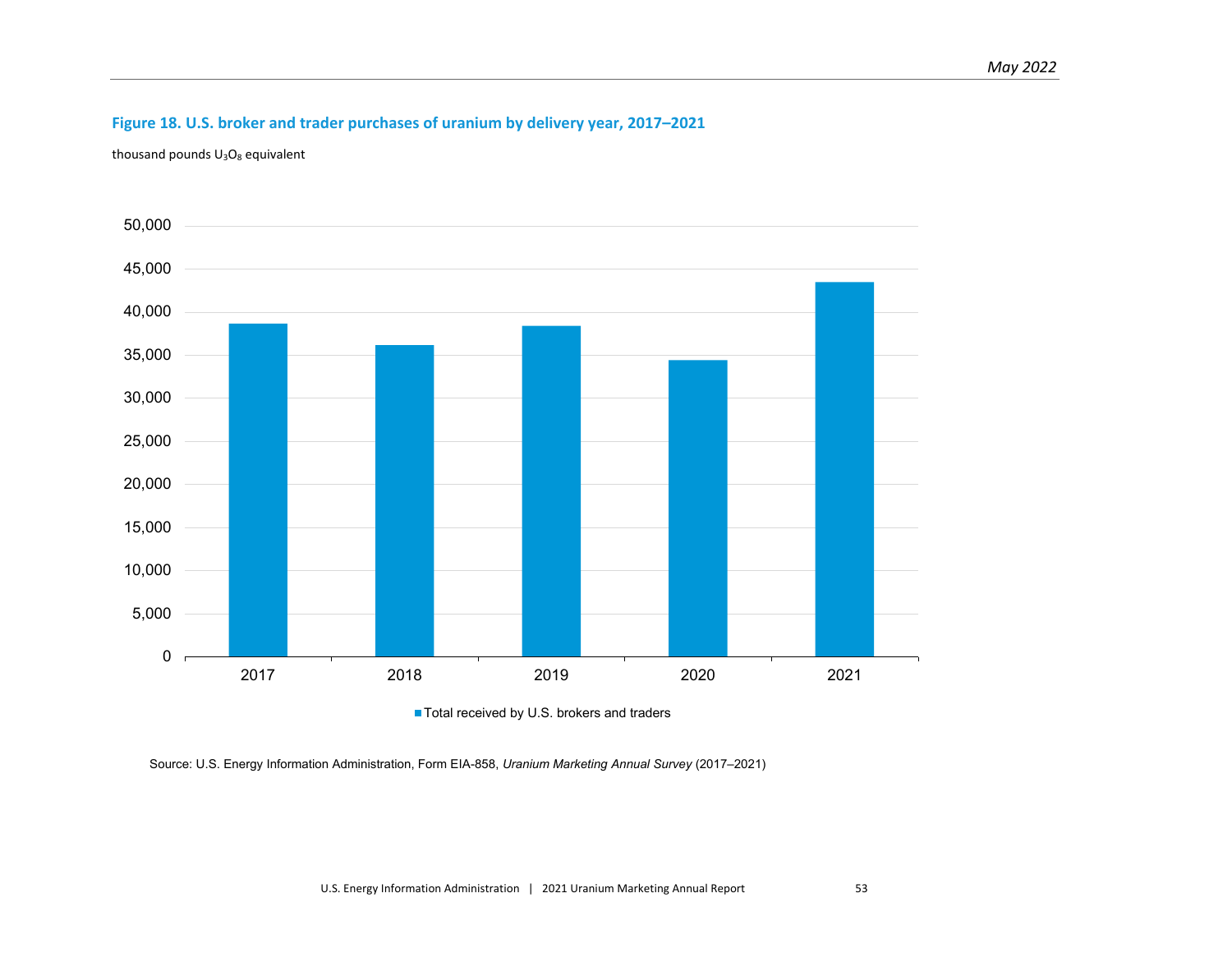# **Table 21. Foreign sales of uranium from U.S. suppliers and owners and operators of U.S. civilian nuclear power reactors by origin and delivery year, 2017–2021**

thousand pounds  $U_3O_8$  equivalent; dollars per pound  $U_3O_8$  equivalent

| Deliveries to foreign suppliers and utilities | 2017   | 2018   | 2019   | 2020  | 2021  |
|-----------------------------------------------|--------|--------|--------|-------|-------|
| U.S.-origin uranium                           |        |        |        |       |       |
| Foreign sales                                 | 1,617  | 2.004  | 255    | 141   | 499   |
| Weighted-average price                        | 27.61  | 27.66  | 25.49  | 29.09 | 46.74 |
| Foreign-origin uranium                        |        |        |        |       |       |
| Foreign sales                                 | 12,408 | 11.942 | 11.424 | 9.781 | 6.973 |
| Weighted-average price                        | 24.88  | 25.75  | 27.20  | 29.58 | 35.04 |
| Total sent:                                   |        |        |        |       |       |
| <b>Foreign sales</b>                          | 14,025 | 13.947 | 11,679 | 9.922 | 7.471 |
| Weighted-average price                        | 25.19  | 26.02  | 27.16  | 29.57 | 35.82 |

<span id="page-61-0"></span>From owners and operators of U.S. civilian nuclear power reactors, U.S. producers, and other U.S. suppliers

| Foreign sales                 | 3.505  | 2.589  | 3.466  | 990   | w |
|-------------------------------|--------|--------|--------|-------|---|
| Weighted-average price        | 29.55  | 28.97  | 25 76  | 37.53 | w |
| From U.S. brokers and traders |        |        |        |       |   |
| Foreign sales                 | 10.520 | 11.358 | 3.213. | 8.932 | W |
| Weighted-average price        | 23 74  | 25 R.S | 27 75  | 28 R9 | W |

Notes: *Other U.S. Suppliers* are U.S. converters, enrichers, and fabricators. Totals may not equal sum of components because of independent rounding. Foreign sale: A uranium sale to a firm located outside the United States. Weighted-average prices are not adjusted for inflation.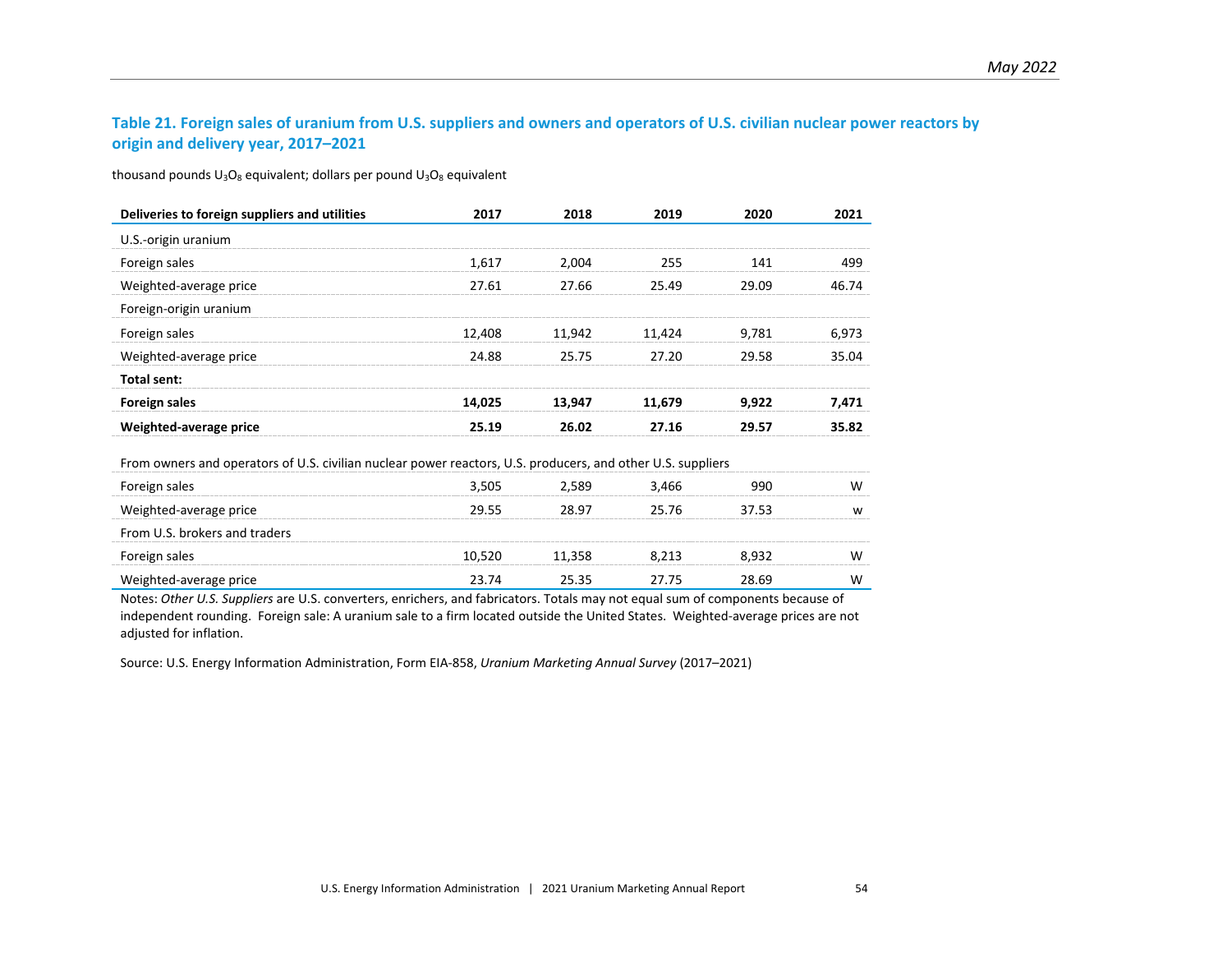# **Figure 19. Foreign sales of uranium from U.S. suppliers and owners and operators of U.S. civilian nuclear power reactors by origin and delivery year, 2017–2021**

thousand pounds  $U_3O_8$  equivalent

<span id="page-62-0"></span>![](_page_62_Figure_3.jpeg)

Source: U.S. Energy Information Administration, Form EIA-858, *Uranium Marketing Annual Survey* (2017–2021)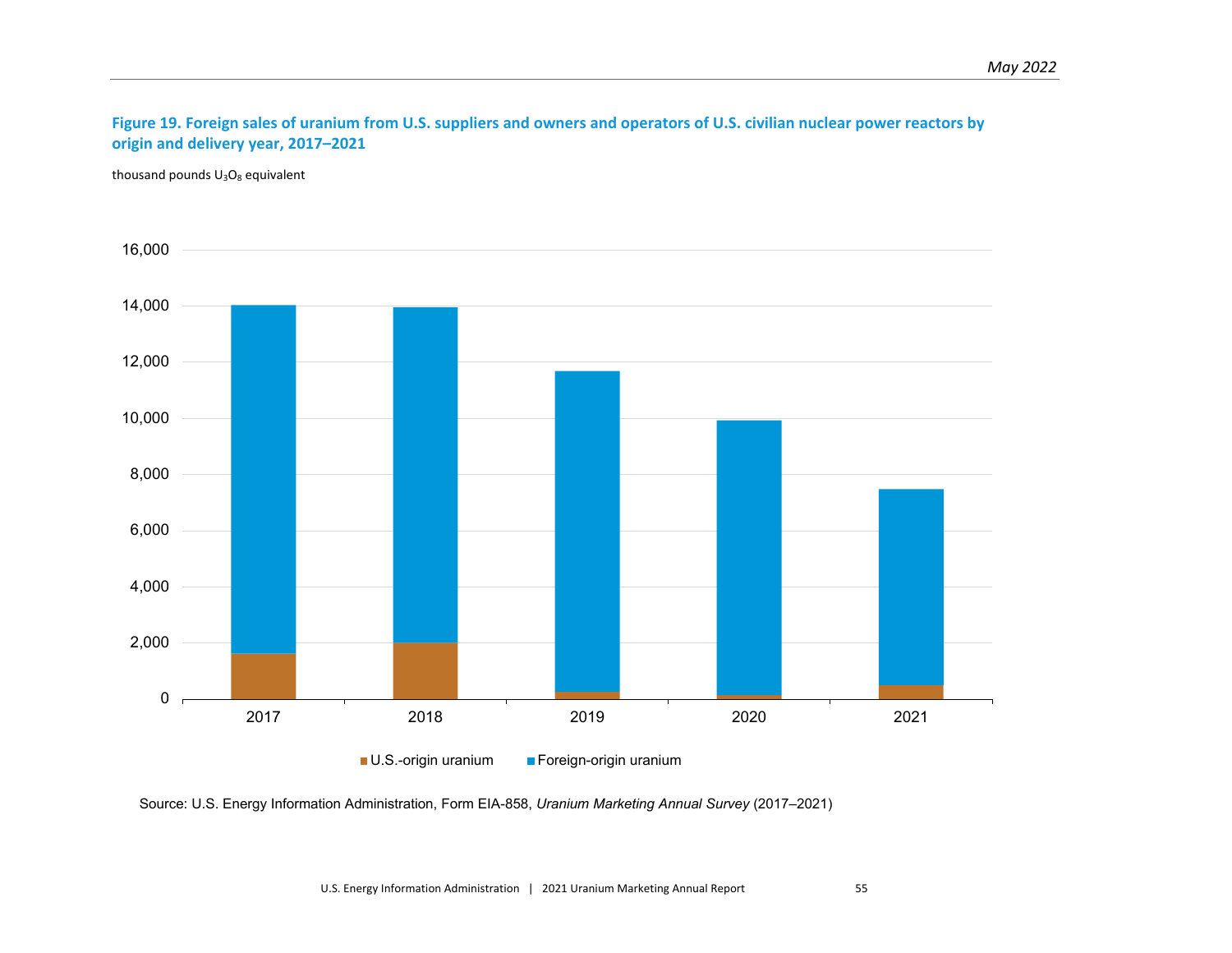#### **Table 22. Inventories of natural and enriched uranium by material type as of end of year, 2017–2021**

thousand pounds  $U_3O_8$  equivalent

|                                                                             | Inventories at the end of the year |         |         |         |         |  |  |
|-----------------------------------------------------------------------------|------------------------------------|---------|---------|---------|---------|--|--|
| Type of uranium inventory owned by                                          | 2017                               | 2018    | 2019    | 2020    | P2021   |  |  |
| Owners and operators of U.S. civilian nuclear power<br>reactors inventories | 123,850                            | 111,174 | 113,146 | 106,863 | 108,503 |  |  |
| Uranium concentrate $(U_3O_8)$                                              | 20,612                             | 19,270  | 24,350  | 21,868  | 19,726  |  |  |
| Natural UF <sub>6</sub>                                                     | 50,615                             | 43,312  | 40,375  | 37,806  | 36,400  |  |  |
| Enriched UF $_6$                                                            | 43,451                             | 40,107  | 36,608  | 40,712  | 43,195  |  |  |
| Fabricated fuel (not inserted into a reactor)                               | 9,173                              | 8,485   | 11,813  | 6,477   | 9,182   |  |  |
| U.S. supplier inventories                                                   | 17,818                             | 19,345  | 17,517  | 24,158  | 33,155  |  |  |
| Uranium concentrate $(U_3O_8)$                                              | 7,174                              | 7,754   | 7,435   | 17,713  | 28,465  |  |  |
| Natural UF <sub>6</sub>                                                     | 4,364                              | W       | W       | W       | W       |  |  |
| Enriched UF <sub>6</sub>                                                    | 6,280                              | W       | W       | W       | W       |  |  |
| Fabricated fuel (not inserted into a reactor)                               | 0                                  | 0       | 0       | 0       | 0       |  |  |
| <b>Total Commercial Inventories</b>                                         | 141,668                            | 130,519 | 130,662 | 131,020 | 141,658 |  |  |

<span id="page-63-0"></span>P = Preliminary data. Final 2020 inventory data reported in the 2021 survey.

W = Data withheld to avoid disclosure of individual company data.

Note: Totals may not equal sum of components because of independent rounding.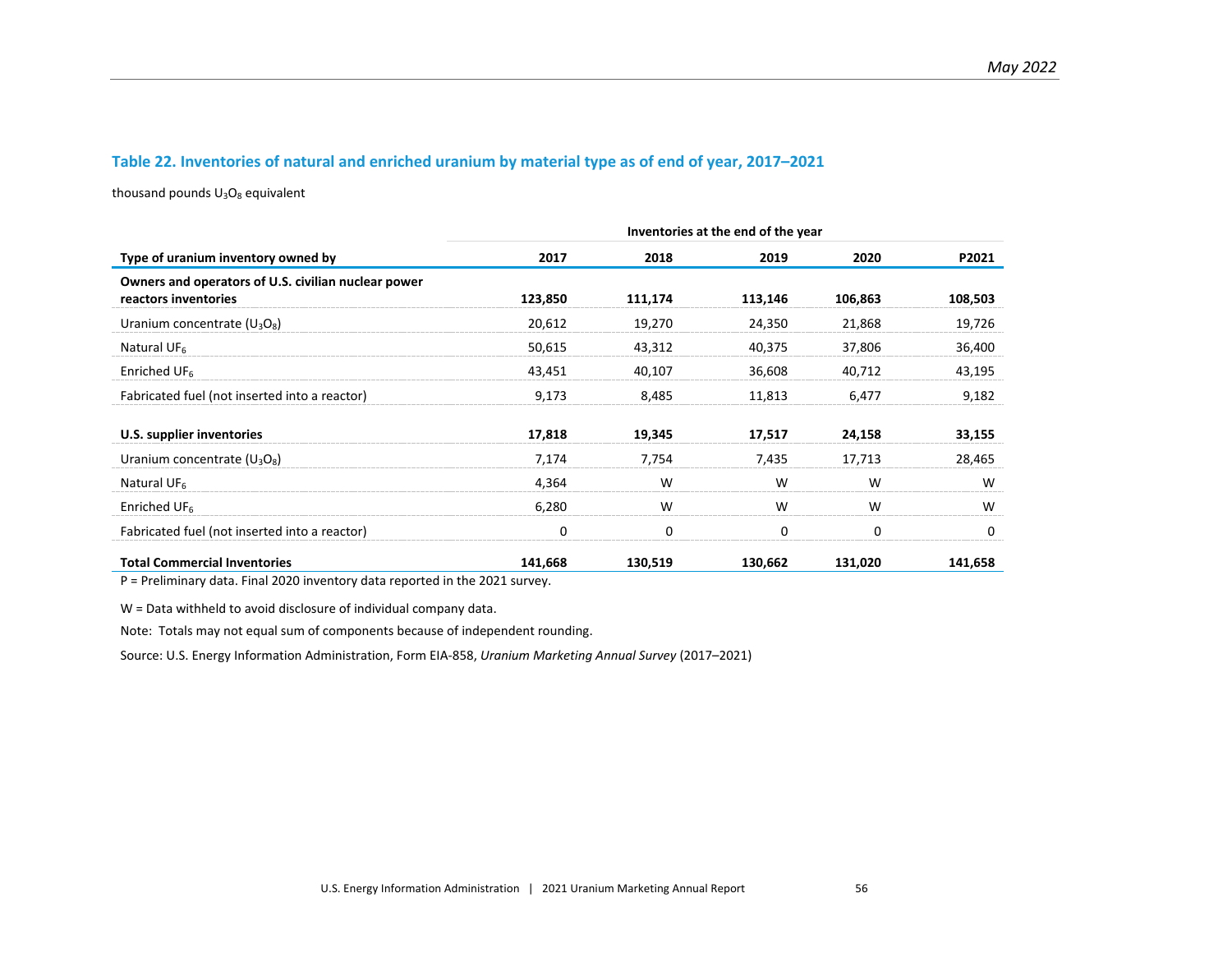# **Figure 20. Commercial inventories of natural and enriched uranium as of end of year, 2017–2021**

thousand pounds  $U_3O_8$  equivalent

<span id="page-64-0"></span>![](_page_64_Figure_3.jpeg)

■ Owners and operators of U.S. civilian nuclear power reactors inventories ■ U.S. supplier inventories

P = Preliminary data. Final 2020 inventory data reported in the 2021 survey. Source: U.S. Energy Information Administration, Form EIA-858, *Uranium Marketing Annual Survey* (2018–2021)

![](_page_64_Picture_7.jpeg)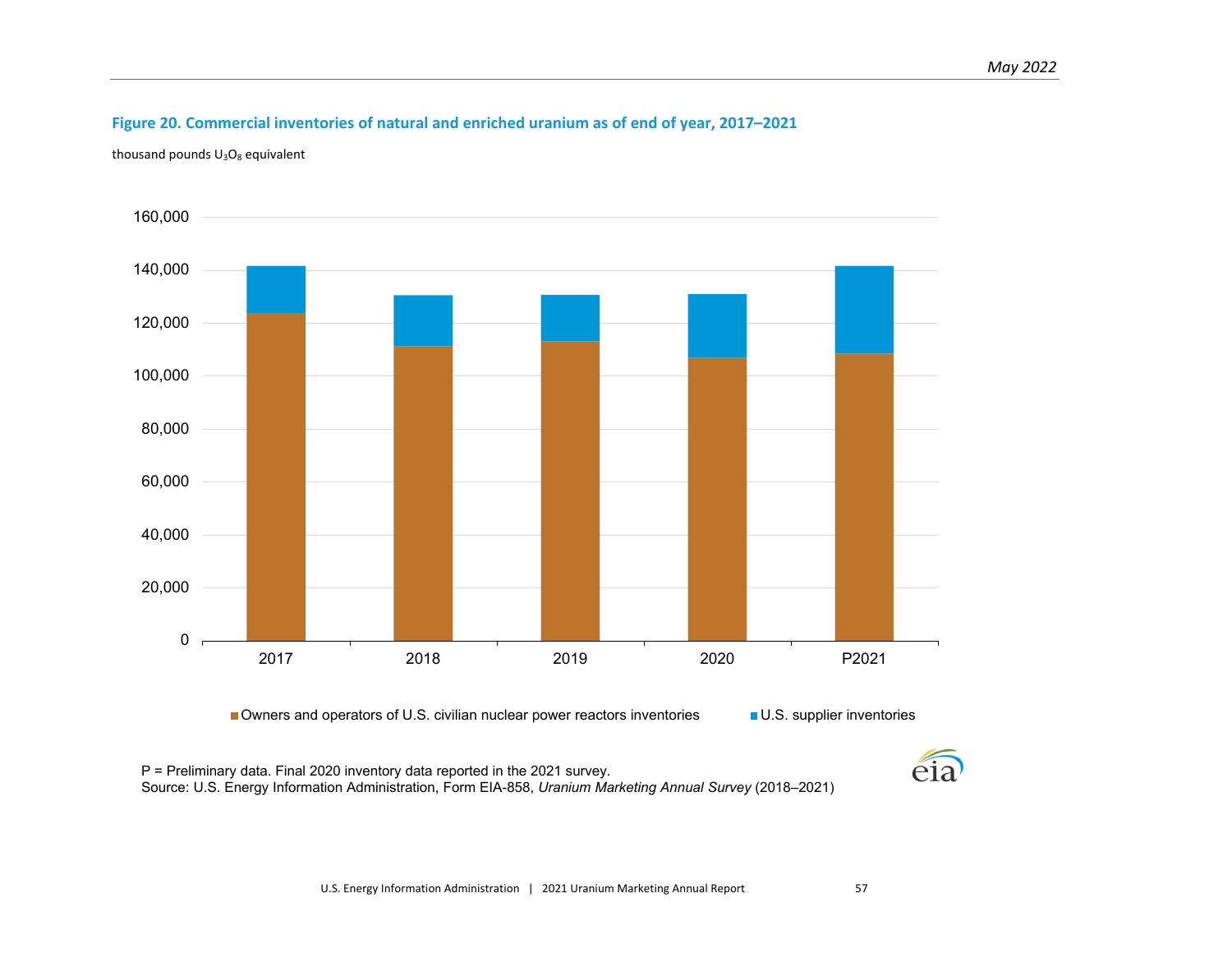**Figure 21. Owners and operators of U.S. civilian nuclear power reactors inventories by material type as of end of year, 2017– 2021**

thousand pounds  $U_3O_8$  equivalent

<span id="page-65-0"></span>![](_page_65_Figure_3.jpeg)

P = Preliminary data. Final 2020 inventory data reported in the 2021 survey. Source: U.S. Energy Information Administration, Form EIA-858, *Uranium Marketing Annual Survey* (2018– 2021)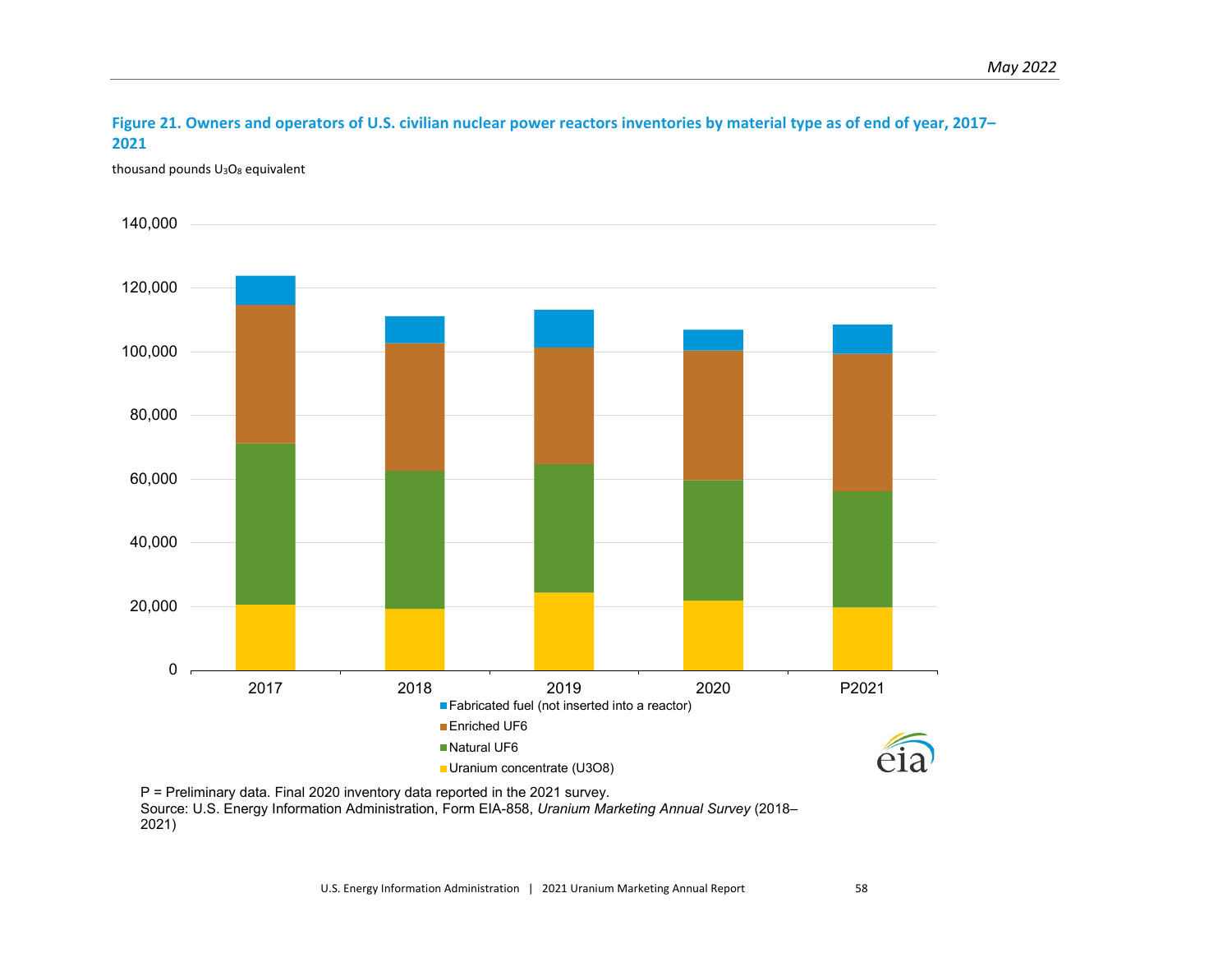# **Table 23. Inventories of uranium by owner as of end of year, 2017–2021**

thousand pounds  $U_3O_8$  equivalent

|                                                              | Inventories at the End of Year |         |         |         |         |
|--------------------------------------------------------------|--------------------------------|---------|---------|---------|---------|
| Owner of uranium inventory                                   | 2017                           | 2018    | 2019    | 2020    | P2021   |
| Owners and operators of U.S. civilian nuclear power reactors | 123.850                        | 111.174 | 113.146 | 106.863 | 108.503 |
| U.S. brokers and traders                                     | 8.519                          | 10.601  | 9.385   | 18.311  | 25.187  |
| U.S. converter, enrichers, fabricators, and producers        | 9.299                          | 8.743   | 8.132   | 5.846   | 7.969   |
| <b>Total commercial inventories</b>                          | 141.668                        | 130.519 | 130.662 | 131.020 | 141,658 |

P = Preliminary data. Final 2020 inventory data reported in the 2021 survey.

<span id="page-66-0"></span>Note: Totals may not equal sum of components because of independent rounding.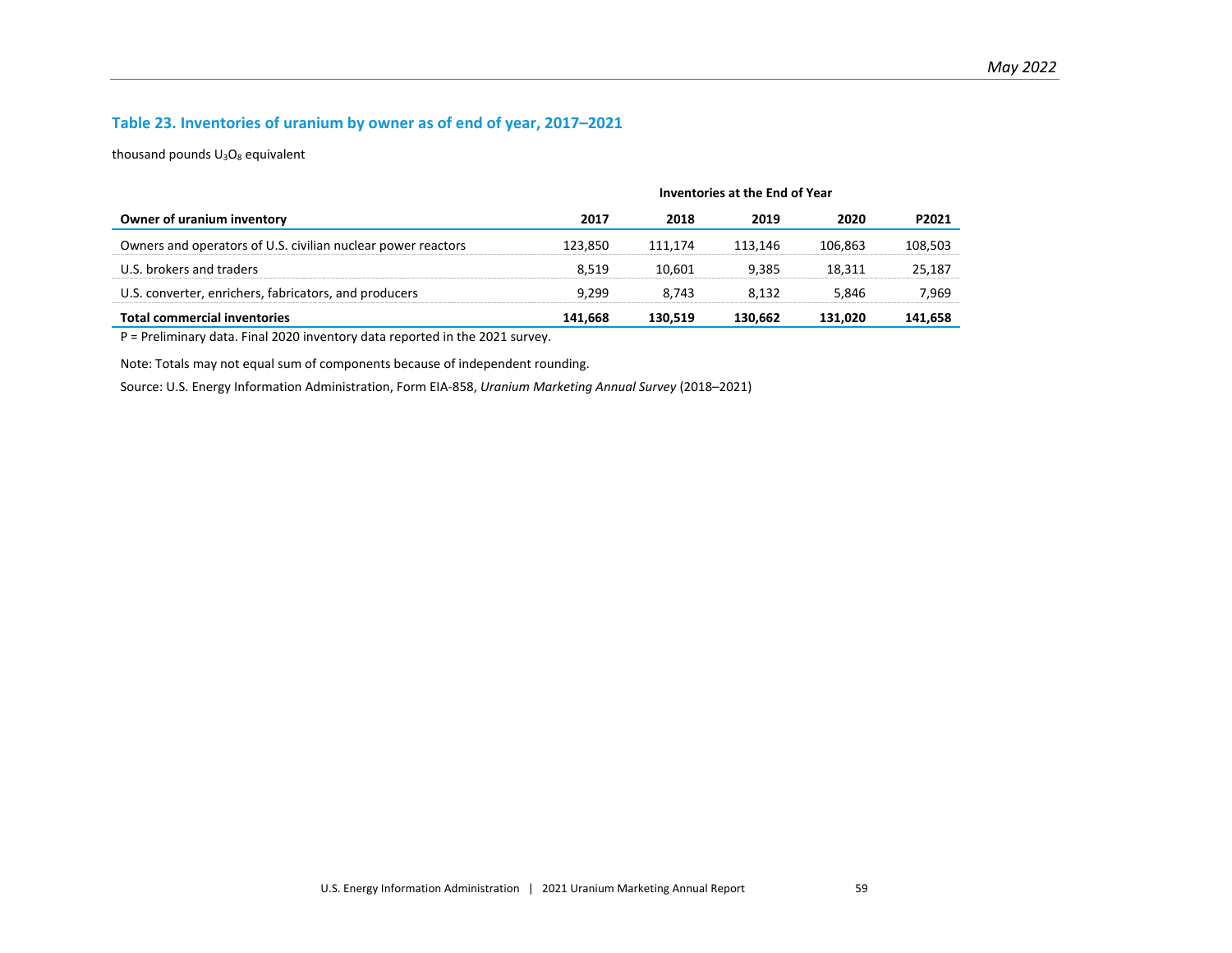# **Figure 22. Commercial inventories of uranium by owner as of end of year, 2017–2021**

thousand pounds  $U_3O_8$  equivalent

<span id="page-67-0"></span>![](_page_67_Figure_3.jpeg)

Owners and operators of U.S. civilian nuclear power reactors

P=Preliminary data. Final 2020 inventory data reported in the 2021 survey. Source: U.S. Energy Information Administration, Form EIA-858, *Uranium Marketing Annual Survey* (2018– 2021)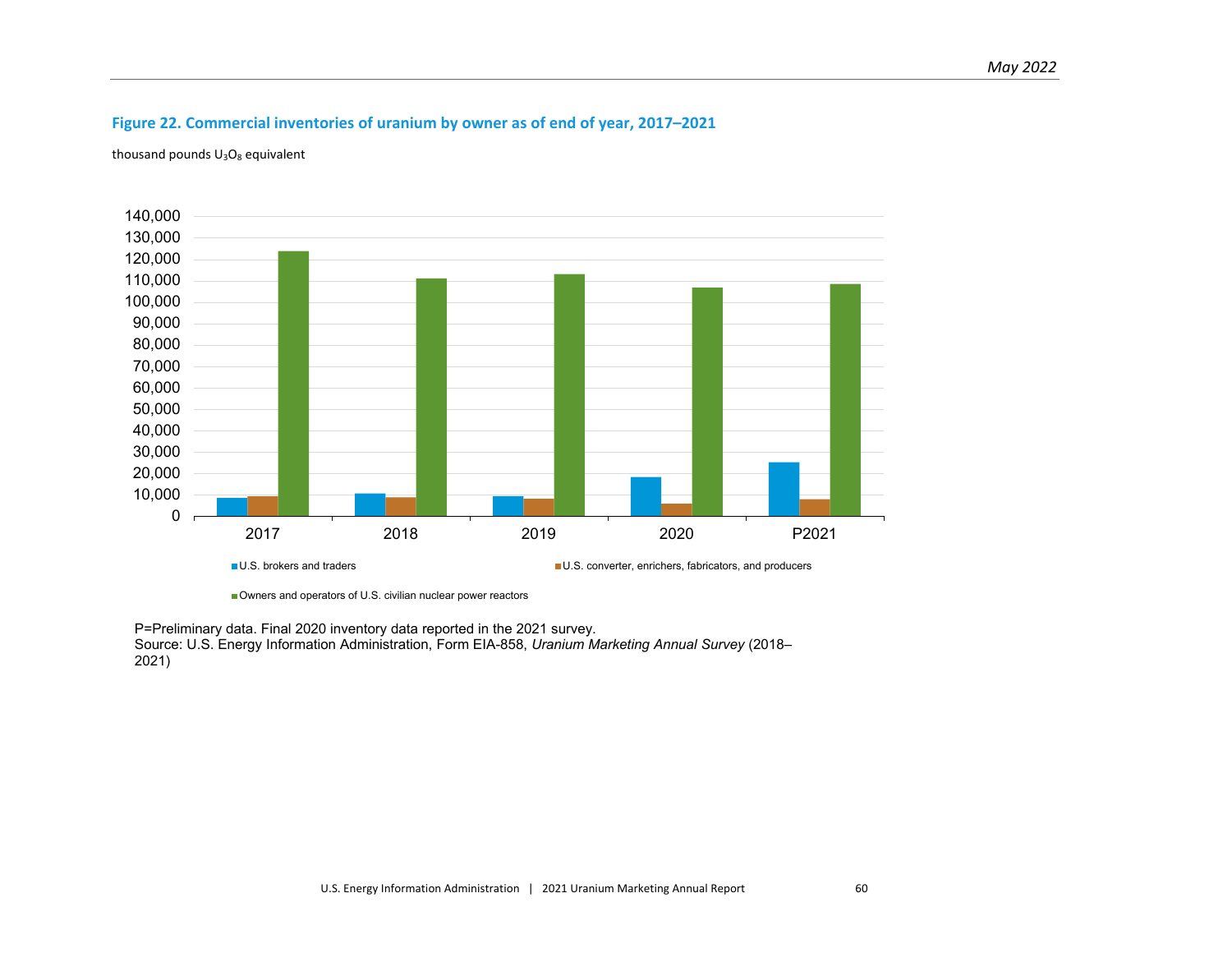<span id="page-68-0"></span>

| 2019                                              | 2020                                              | 2021                                              |
|---------------------------------------------------|---------------------------------------------------|---------------------------------------------------|
| AREVA / AREVA NC, Inc./ AREVA Resources Canada    | Canada/Framatome                                  | Canada/Framatome                                  |
| ARMZ (AtomRedMetZoloto)                           | ARMZ (AtomRedMetZoloto)                           | BHP Billiton Olympic Dam Corporation Pty Ltd      |
| BHP Billiton Olympic Dam Corporation Pty Ltd      | BHP Billiton Olympic Dam Corporation Pty Ltd      | CAMECO                                            |
| <b>CAMECO</b>                                     | CAMECO                                            | CGN Global Uranium Limited                        |
| <b>CGN Global Uranium Limited</b>                 | CGN Global Uranium Limited                        | ConverDyn                                         |
| ConverDun                                         | ConverDyn                                         | Curzon Uranium Trading Limited                    |
| Deutsche Bank                                     | Curzon Uranium Trading Limited                    | Energy USA, Inc.                                  |
| Energy Fuels Resources, Inc.                      | Energy USA, Inc.                                  | Itochu Corporation / Itochu International         |
| Energy Northwest                                  | Itochu Corporation / Itochu International         | Joshua Energy DAC                                 |
| Energy USA, Inc.                                  | Joshua Energy DAC                                 | Kazatomprom                                       |
| Itochu Corporation / Itochu International         | Kazatomprom                                       | Louisiana Energy Services LLC                     |
| Kazatomprom                                       | Louisiana Energy Services LLC                     | Macquarie Bank                                    |
| Macquarie Bank                                    | Luminious Designated Activity Company             | MTM Trading, LLC                                  |
| Mitsui & Co.                                      | Macquarie Bank                                    | Nuclear Fuel Services, Inc.                       |
| MTM Trading, LLC                                  | MTM Trading, LLC                                  | Nufcor International Limited                      |
| Nufcor International Limited                      | Nuclear Fuel Services, Inc.                       | NUKEM, Inc. / RWE Nukem                           |
| NUKEM, Inc. / RWE Nukem                           | Nufcor International Limited                      | NYNCO Trading                                     |
| NYNCO Trading, Ltd.                               | NUKEM, Inc. / RWE Nukem                           | Orano                                             |
| Paladin Resources Limited / Paladin Energy        | Orano                                             | Peninsula Energy / Strata Energy                  |
| Peninsula Energy / Strata Energy                  | Peninsula Energy / Strata Energy                  | Rio Tinto Uranium Limited                         |
| <b>Rio Tinto Uranium Limited</b>                  | Rio Tinto Uranium Limited                         | <b>TENAM Corporation</b>                          |
| Rossing Uranium Limited                           | <b>TENAM Corporation</b>                          | TENEX(Techsnabexport)                             |
| SOPAMIN (Société de Patrimoine des Mines du Niger |                                                   |                                                   |
| "Heritage Society of Mines in Niger")             | TENEX(Techsnabexport)                             | <b>TEPCO Resources</b>                            |
| Southern Cross Resources Australia                | <b>TEPCO Resources</b>                            | TH Kazakatom AG                                   |
| <b>TENAM Corporation</b>                          | TH Kazakatom AG                                   | Traxys North America, LLC                         |
| TENEX[Techsnabexport]                             | Traxys North America, LLC                         | U Co., Ltd.                                       |
| Traxys North America, LLC                         | UG U.S.A., Inc.                                   | UG U.S.A., Inc.                                   |
| UG U.S.A., Inc.                                   | USEC, Inc. (United States Enrichment Corporation) | USEC, Inc. (United States Enrichment Corporation) |
| USEC, Inc. (United States Enrichment Corporation) | Uranium Energy Corporation                        | Uranium One                                       |
| Uranerz Energy Corporation                        | Uranium One                                       | URENCO, Inc.                                      |
| Uranium One                                       | UrAsia Energy Limited                             | Western Uranium Corp.                             |
| URENCO, Inc.                                      | URENCO, Inc.                                      | WMC Energy BV                                     |
| Ur-Energy / Ur-Energy USA Inc.                    | Ur-Energy / Ur-Energy USA Inc.                    |                                                   |
| Westinghouse Electric Company, LLC                | WMC Energy BV                                     |                                                   |

#### **Table 24. Uranium sellers to owners and operators of U.S. civilian nuclear power reactors, 2019–2021**